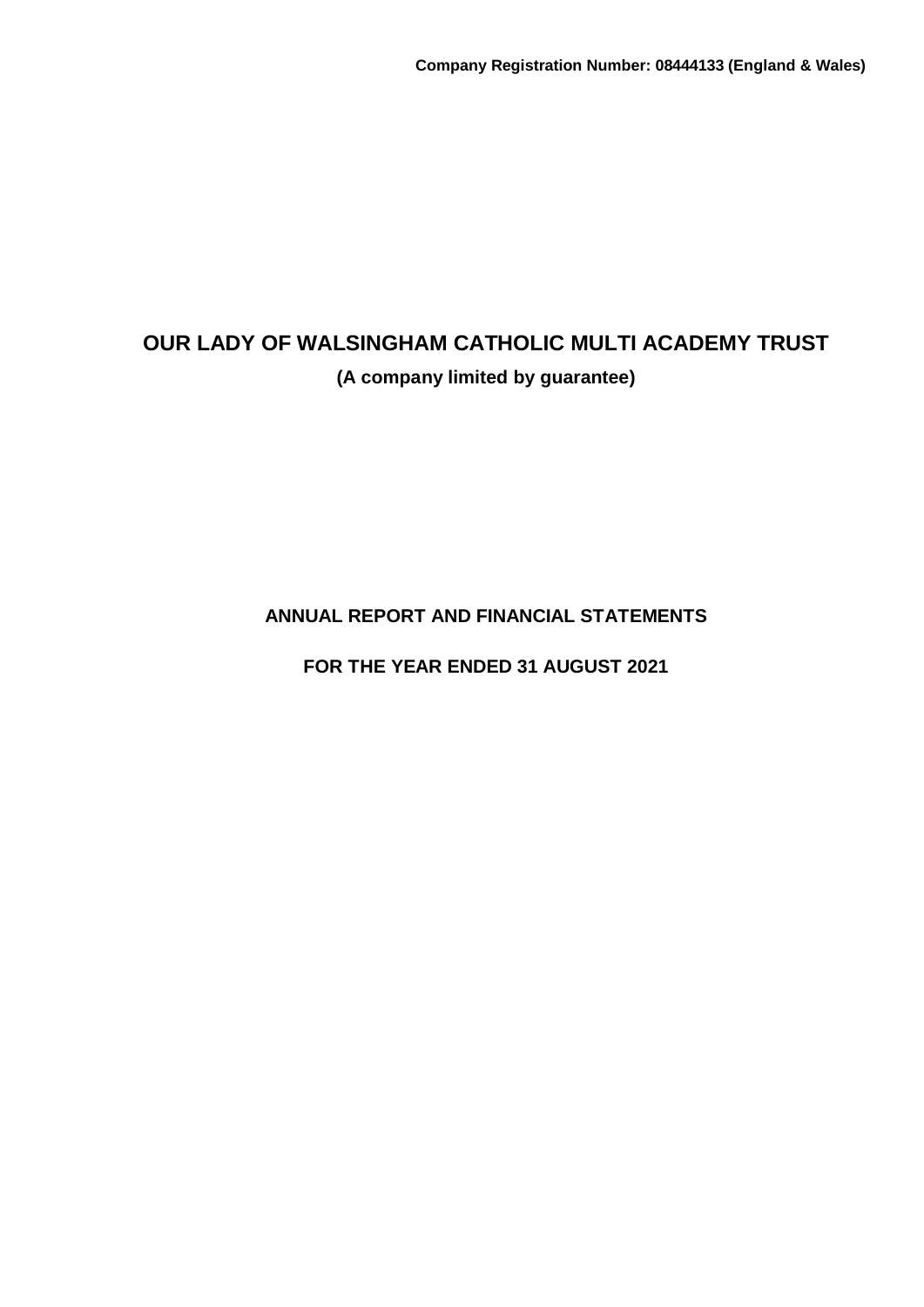## **CONTENTS**

|                                                                                | Page      |
|--------------------------------------------------------------------------------|-----------|
| Reference and administrative details                                           |           |
| <b>Trustees' report</b>                                                        | $2 - 14$  |
| Governance statement                                                           | $15 - 19$ |
| Statement on regularity, propriety and compliance                              | 20        |
| <b>Statement of Trustees' responsibilities</b>                                 | 21        |
| Independent auditors' report on the financial statements                       | $22 - 26$ |
| Independent reporting accountant's report on regularity                        | $27 - 28$ |
| Statement of financial activities incorporating income and expenditure account | $29 - 30$ |
| <b>Balance sheet</b>                                                           | 31        |
| <b>Statement of cash flows</b>                                                 | 32        |
| Notes to the financial statements                                              | $33 - 64$ |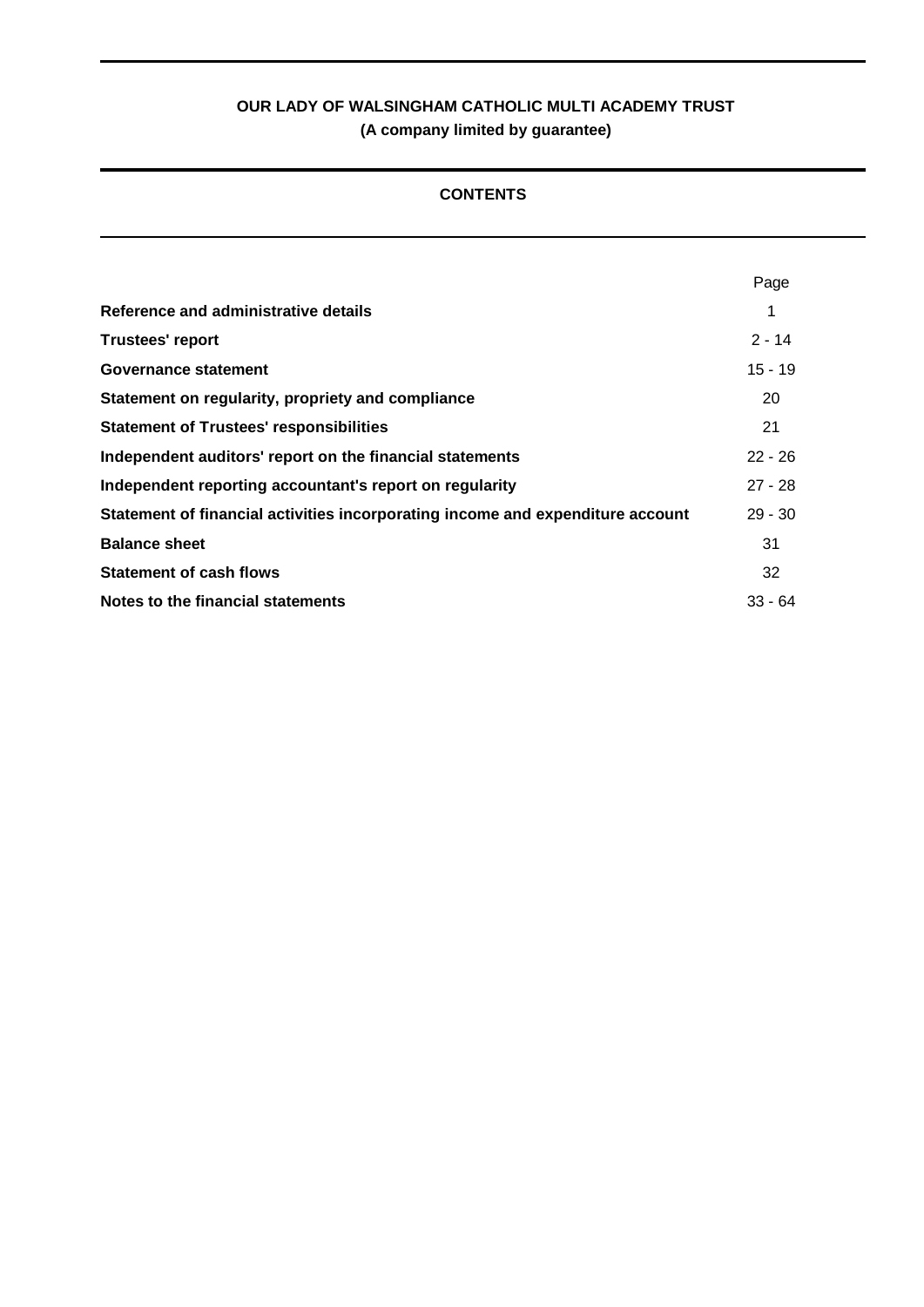## **REFERENCE AND ADMINISTRATIVE DETAILS**

## **Members**

Bishop Alan Hopes - Bishop of the Roman Catholic Diocese of East Anglia Fr David Bagstaff - Trustee of the Roman Catholic Diocese of East Anglia Mr John Tuttle - Chair of the Board of Directors Frederick Joseph Corbett Rev Mgr Tony Rogers - Trustee of the Roman Catholic Diocese of East Anglia

#### **Trustees**

J Tuttle, Chair P Bergin, Vice Chair T Selvey, Chief Executive (resigned 28 February 2021) Rev S Blakesley M Broadbent S Kelleher C Quinn F Vettese (resigned 28 February 2021) D Verney

#### **Company registered number**

08444133

#### **Company name**

Our Lady of Walsingham Catholic Multi Academy Trust

#### **Principal and registered office**

St Louis Catholic Academy, Fordham Road, Newmarket, Suffolk, CB8 7AA

#### **Senior management team**

T Selvey, Chief Executive Officer (resigned 28 February 2021) M Wilkinson, Chief Finance Officer F Vettese, Chief Executive Officer (appointed 1 March 2021) C Clarke, Primary Improvement Lead

## **Independent auditors**

Larking Gowen LLP, King Street House, 15 Upper King Street, Norwich, NR3 1RB

### **Bankers**

Lloyds Bank plc, PO Box 1000, Andover, BX1 1LT

#### **Solicitors**

Winckworth Sherwood, Minerva House, 5 Montague House, London, SE1 9BB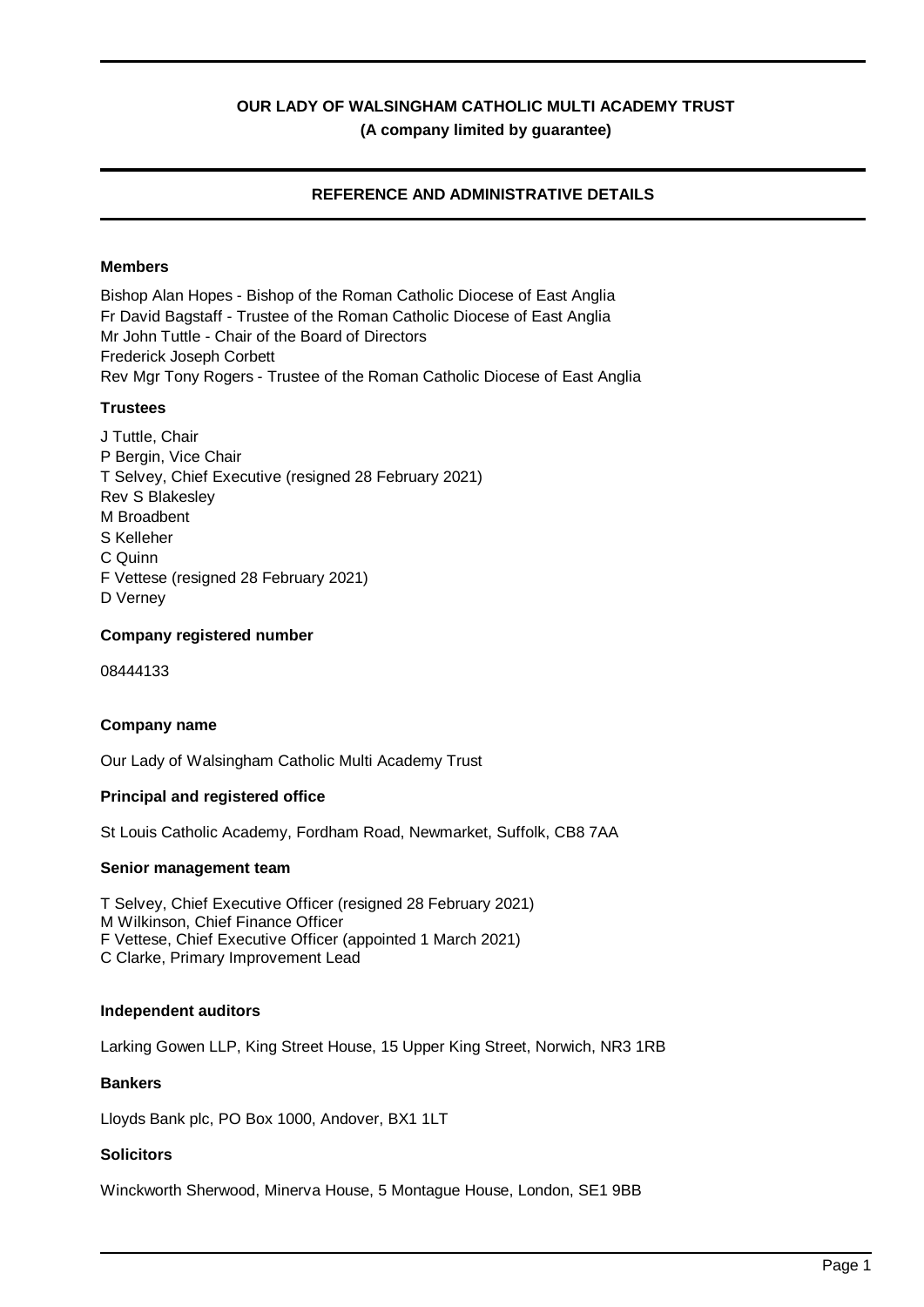#### **(A company limited by guarantee)**

#### **TRUSTEES' REPORT FOR THE YEAR ENDED 31 AUGUST 2021**

The trustees present their annual report together with the financial statements and auditor's report of the charitable company for the period 1 September 2020 to 31 August 2021. The Annual report serves the purposes of both a Trustees' report (SORP module 1), and a Directors' report (s415-419 Companies Act 2006) under company law.

At the date of signing these accounts, Our Lady of Walsingham Catholic Multi Academy Trust comprises 1 secondary and 5 primary Academies in Suffolk and Cambridgeshire. Its Academies had a combined pupil roll of 2,191 reception to year 13 pupils in the school census Autumn Term 2021 (2,188 Autumn Term 2020).

Our Lady of Walsingham Catholic Multi Academy Trust was formed on 1 November 2016 and comprised St Louis Catholic Primary (Newmarket) and St Felix Catholic Primary (Haverhill).

- On 1 January 2018, St Mary's Catholic Primary (Ipswich) joined the Multi Academy Trust.
- On 1 April 2019, St Pancras Catholic Primary (Ipswich) joined the Multi Academy Trust.
- On 1 July 2019, St Albans Catholic High Academy (Ipswich) joined the Multi Academy Trust.
- On 1 September 2019, St Laurence Catholic Primary (Cambridge) joined the Multi Academy Trust.

#### **Structure, governance and management**

#### **a. Constitution**

The academy trust is a charitable company limited by guarantee and an exempt charity.

The charitable company's Memorandum of Association is the primary governing document of the academy trust.

The Trustees of Our Lady of Walsingham Catholic Multi Academy Trust are also the directors of the charitable company for the purposes of company law. The charitable company operates as Our Lady of Walsingham Catholic Multi Academy Trust.

Details of the Trustees who served during the year, and to the date these accounts are approved are included in the Reference and administrative details on page 1.

#### **b. Members' liability**

Each member of the charitable company undertakes to contribute to the assets of the charitable company in the event of it being wound up while they are a member, or within one year after they cease to be a member, such amount as may be required, not exceeding £10, for the debts and liabilities contracted before they ceased to be a member.

#### **c. Trustees' indemnities**

Subject to the provisions of the Companies Act, every trustee or other officer or auditor of the Trust shall be indemnified out of the assets of the Trust against any liability incurred by them in that capacity in defending any proceedings, whether civil or criminal, in which judgement is given in favour or in which they are acquitted or in connection with any application in which relief is granted to them by the court from liability for negligence, default breach of duty or breach of trust in relation to affairs of the Trust. As explained in Note 14 to the Financial Statements the limit of this indemnity is £10 million.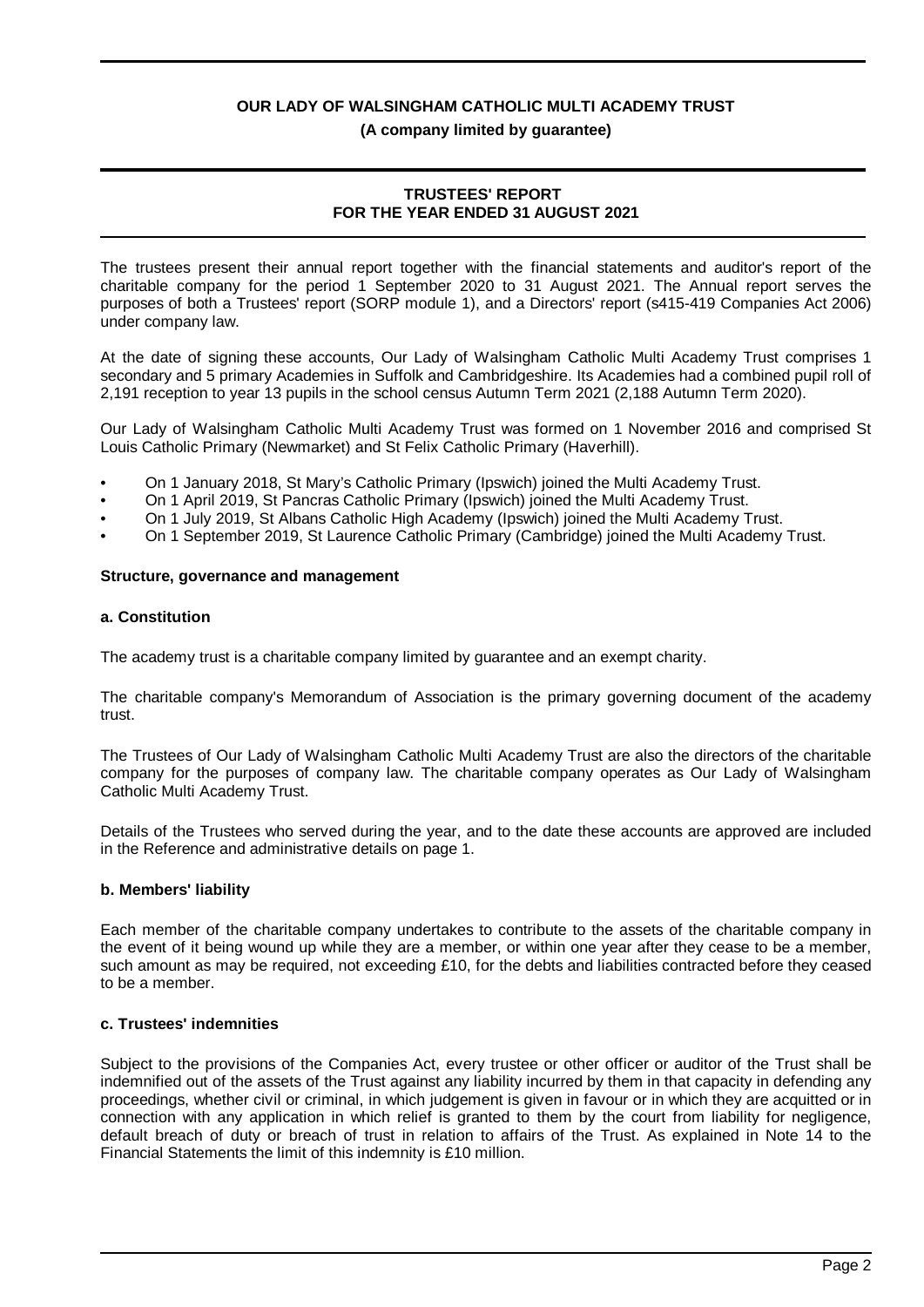**(A company limited by guarantee)**

#### **TRUSTEES' REPORT (CONTINUED) FOR THE YEAR ENDED 31 AUGUST 2021**

#### **Structure, governance and management (continued)**

#### **d. Method of recruitment and appointment or election of Trustees**

The members of the Trust are appointed by the Diocesan Bishop. The Diocesan Bishop and the Trustees can appoint new Trustees, subject to those appointed by the Diocesan Bishop exceeding those appointed by the Trustees by at least two. Trustees are appointed taking into consideration the skills and expertise necessary for effecting operation of the Board. The management of the Trust is the responsibility of the Trustees who are elected and co-opted under the terms of the Trust Articles of Association.

#### **e. Policies adopted for the induction and training of Trustees**

Training and induction provided for new Trustees is assessed based on their existing experience. Induction may include training on educational, legal and financial matters where necessary. All new trustees are encouraged to visit the various schools, to meet with the Headteacher, Head of School, staff and pupils, and are provided with key documents such as the Articles of Association, the Scheme of Delegation, policies, procedures, budgets, accounts, plans and any other documents necessary to undertake their role as Trustees. Appropriate ongoing training is available and organised as necessary.

#### **f. Organisational structure**

The trust has arranged its business in such a way that responsibilities and lines of accountability are clearly identified. The Trustees are responsible for determining overall strategy, adopting an annual plan and budget, monitoring the Trust's operational and financial performance, reviewing the educational progress of all academies and making major decisions about the direction of the Trust, capital expenditure and senior staff appointments.

Local Governing Body (LGB's) at each school are committees of the Trust Board. They have delegated responsibility for key aspects of each school, including ensuring clarity of vision and ethos, holding the Headteacher to account and ensuring that funding is well spent. The Board of Trustees retains formal accountability for the operation of each school, and for the strategic management and operation of the Trust as a whole. Risk management and governance is scrutinised by the Trust's Resources and Audit Committee. The Trust Board meet once a term and LGB's meet twice a term.

The day to day management of the Trust is the responsibility of the Chief Executive Officer, who is also the Trust's Accounting Officer. Responsibility for the day to day running of each school is delegated by each LGB to its Headteacher/Head of school/Executive Head of School.

In the year to 31 August 2021, the Trust Board met 3 times, with separate meetings for its Resources and Audit Committee (5) and Teaching, Learning and Standards (3) committees.

#### **g. Arrangements for setting pay and remuneration of key management personnel**

Key management personnel include those staff to whom Trustees have delegated significant authority and responsibility in the day to day running of the Multi Academy Trust. Pay and remuneration of key management personnel is decided by a variety of contributory factors, such as the academy size, the pay scales for each role and the level of experience of each member of staff. In addition, pay levels may be affected by nationally agreed pay awards, the ability to recruit and retain in post, all of which are in accordance with the trust's appointment and payment policies. All amendments to key management's pay and remuneration are approved by the appropriate subcommittee and ratified by the Board of Trustees.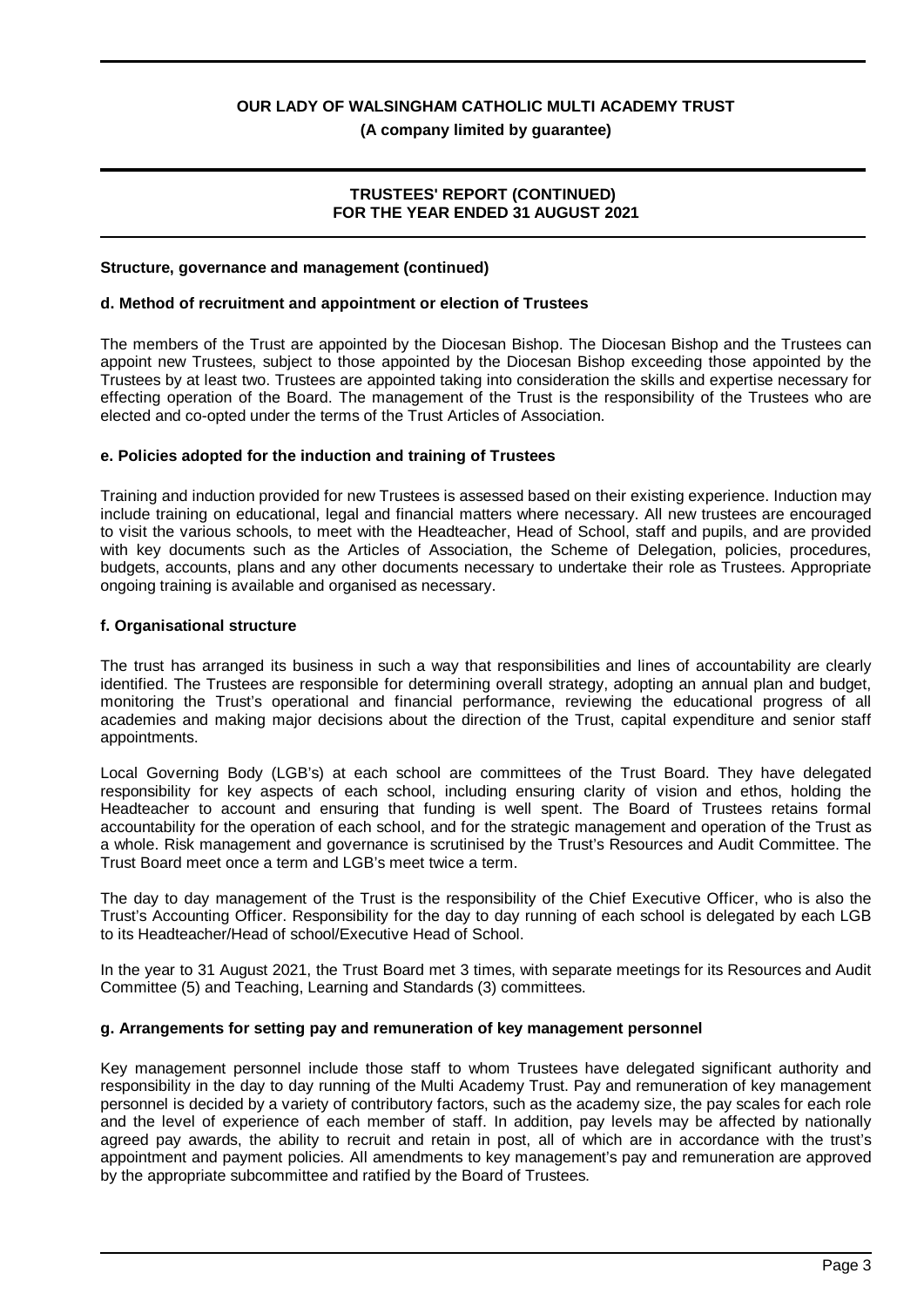## **(A company limited by guarantee)**

## **TRUSTEES' REPORT (CONTINUED) FOR THE YEAR ENDED 31 AUGUST 2021**

| Structure, governance and management (continued)                                                              |                               |      |
|---------------------------------------------------------------------------------------------------------------|-------------------------------|------|
| h. Trade union facility time                                                                                  |                               |      |
| <b>Relevant union officials</b>                                                                               |                               |      |
| Number of employees who were relevant union officials during the year<br>Full-time equivalent employee number | $\frac{2}{2}$                 |      |
| Percentage of time spent on facility time                                                                     |                               |      |
| <b>Percentage of time</b>                                                                                     | <b>Number of</b><br>employees |      |
| 0%<br>1%-50%<br>51%-99%<br>100%                                                                               |                               |      |
| Percentage of pay bill spent on facility time                                                                 | £                             |      |
| Total cost of facility time<br>Total pay bill<br>Percentage of total pay bill spent on facility time          | 2,400<br>9,663,095<br>0.02    | $\%$ |
| Paid trade union activities                                                                                   |                               |      |
| Time spent on paid trade union activities as a percentage of total paid facility time<br>hours                | 70.00                         | $\%$ |

In addition, the Trust contributes into the Suffolk Teaching Unions Facility Time service, at a cost of £3,270, and to Cambridge County Council at a cost of £328.

## **i. Related parties and other connected charities and organisations**

The Catholic Diocese of East Anglia has established two distinct Multi Academy Trusts across East Anglia with the rationale to improve educational outcomes and support the development of Catholic education into the future. The trust engages in a small number of transactions with the diocese (such as workshops and RE training and development) which all serve to further the Catholic mission of our schools.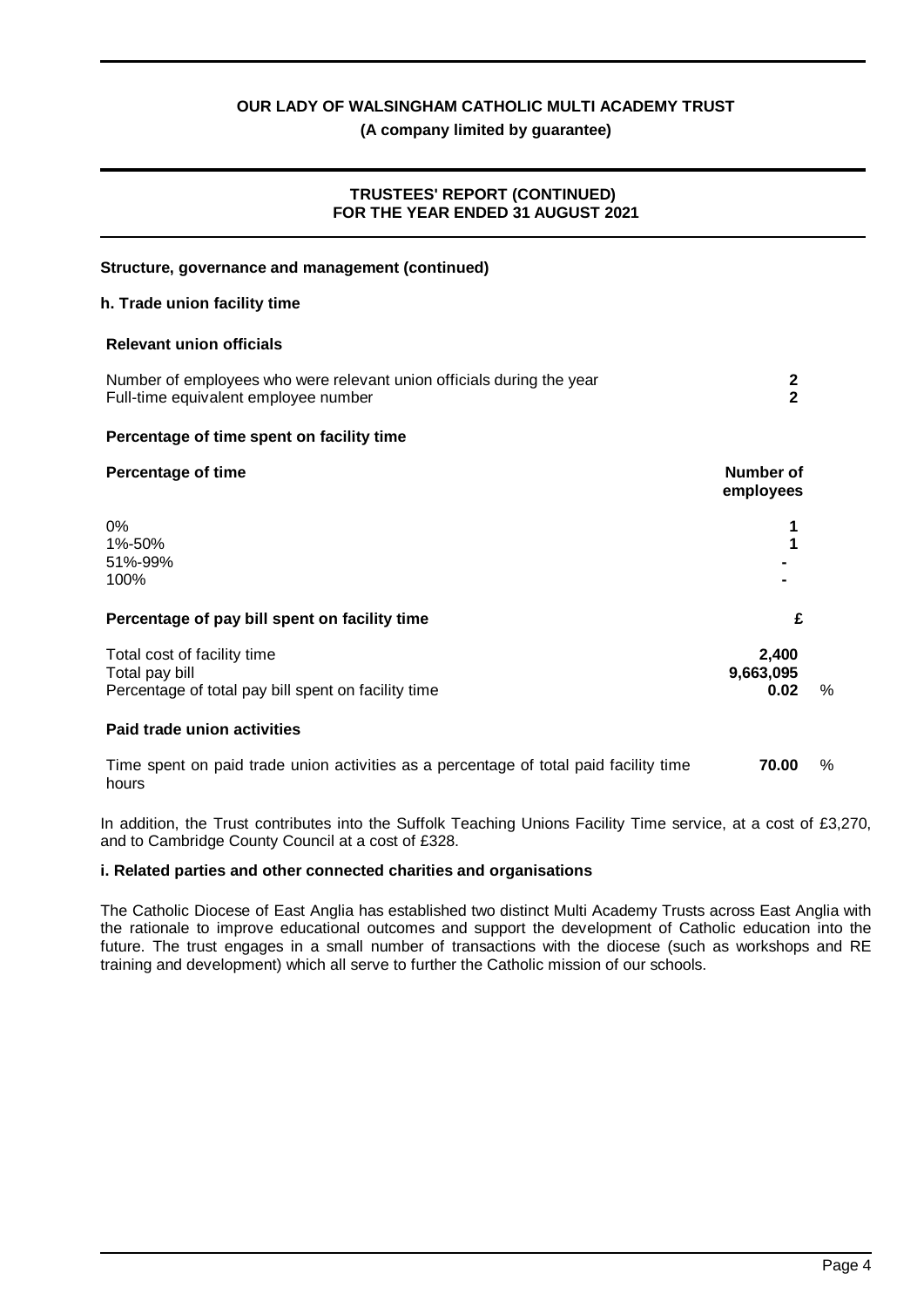**(A company limited by guarantee)**

#### **TRUSTEES' REPORT (CONTINUED) FOR THE YEAR ENDED 31 AUGUST 2021**

#### **Structure, governance and management (continued)**

#### **j. Engagement with employees (incuding disabled persons)**

During the period the Trust has engaged with employees on a number of matters of concern to them. In particular this has included in school management of the Covid 19 pandemic.

The Trust has set up a recognition and procedural agreement and a joint consultative committee so that it can engage more regularly and pro actively with staff professional bodies. There have been two meetings to date, and the Trust believes that positive and constructive relationships are being developed.

The Trust is a member of the Living Wage Foundation.

The Chair of the Board holds a termly Chairs meeting for all Chairs of Local Governing Body. The Heads Operations Committee provides a forum for each school to be represented at Trust Executive level.

The CEO, Executive Heads and Heads of School come together regularly and formally to ensure consistency and share best practice.

All teaching staff have one performance management target related to outcomes for children which is a key performance indicator of the Trust.

The Trust's Safer Recruitment and Selection Policy states "The Governing Body will ensure that people are treated solely on the basis of their abilities and potential, regardless of race, colour, nationality, ethnic origin, religious or political belief or affiliation, trade union membership, age, gender, gender reassignment, marital status, sexual orientation, disability, socio economic background, or any other inappropriate distinction.".

The Trust Appraisal Policy states, "The Academy is committed to ensuring respect, objectivity, belief in the dignity of the individual, consistency of treatment and fairness in the operation of performance management as a Catholic academy. This commitment extends to promoting equality of opportunity and eliminating unlawful discrimination throughout the school community."

#### **Objectives and activities**

#### **a. Objects and aims**

The Academy Trust's objects, as stated in the Memorandum & Articles of Association, are specifically restricted to the advancement of the Catholic religion in the Diocese by such means as the Diocesan Bishop may think fit and proper by, but without prejudice to the generality of the foregoing.

a. (i) the establishing, maintaining, carrying on, managing and developing of Catholic schools in the United Kingdom conducted in accordance with the principles, and subject to the regulations and discipline of the Catholic Church, and

(ii) subject to the approval of the Diocesan Bishop, and as purely ancillary to (a) (i) above, the establishing, maintaining, carrying on, managing and developing of other schools in the United Kingdom

b. Purely as ancillary to 4(a) promoting for the benefit of the inhabitants of the areas in which the Academies are situated the provision of faculties for recreation or other leisure time occupation of individuals who have need of such faculties by reason of their youth, age, infirmity or disablement, financial hardship or social and economic circumstances or for the public at large in the interests of social welfare and with the object of improving the condition of life of the said inhabitants.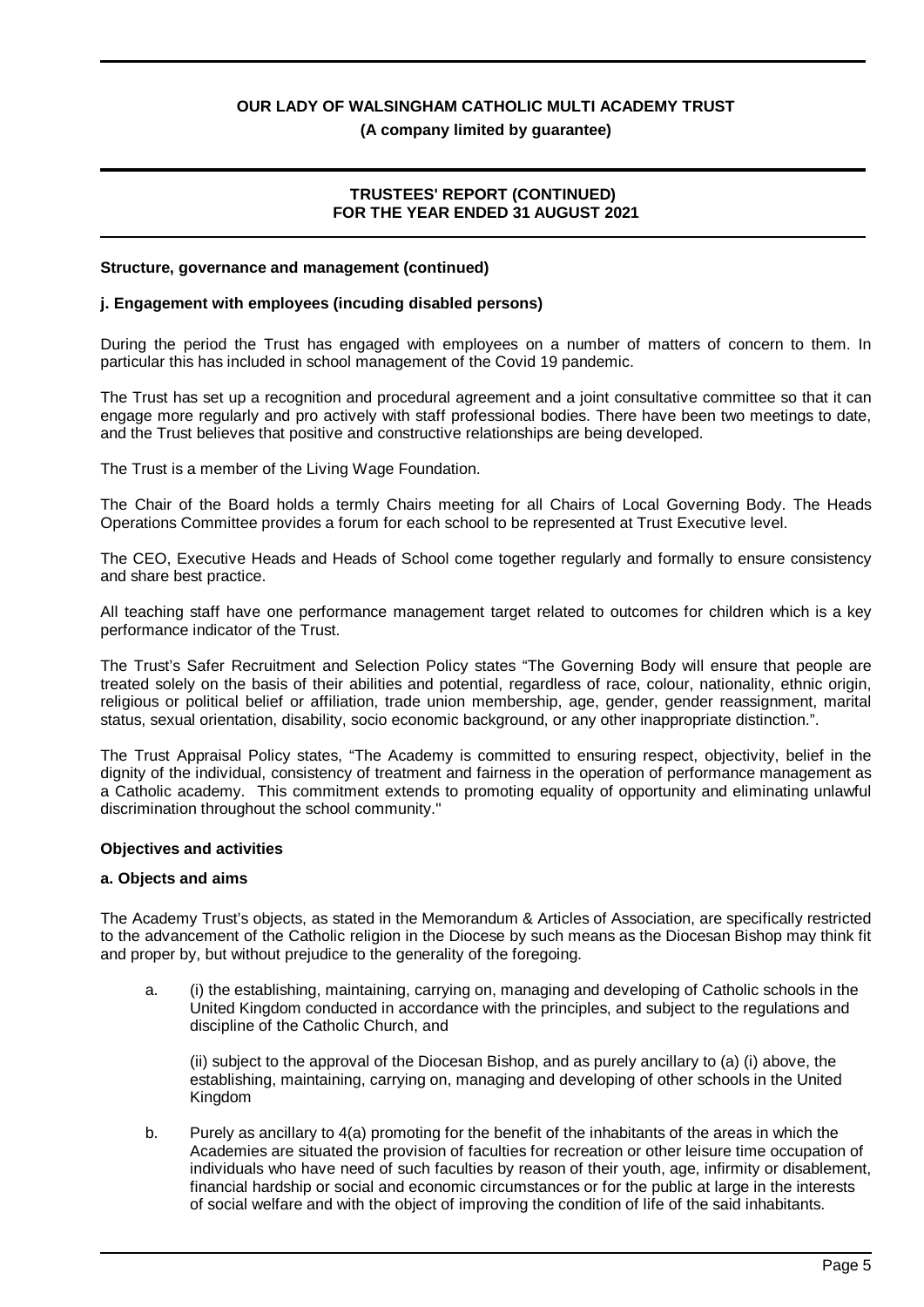## **(A company limited by guarantee)**

#### **TRUSTEES' REPORT (CONTINUED) FOR THE YEAR ENDED 31 AUGUST 2021**

#### **Objectives and activities (continued)**

Our Lady of Walsingham CMAT is a Catholic Multi Academy Trust in the Catholic Diocese of East Anglia. The trust's ethos is based on Gospel values and therefore puts Jesus Christ at the centre of all that it does. The children always come first. The trust is a learning community where all learners are taught to recognise the gifts that they are given and to use them to the very best of their ability. All talents and strengths are equally valued. There are very high expectations of the behaviour and achievements of the children and the trust schools regularly outperform local and national standards. Our Lady of Walsingham Catholic Multi Academy Trust is forward looking and strives for continuous improvement. There is a strong emphasis on staff professional development and the trust has a track record of developing teachers and leaders.

Our Vision Statement says:

#### **Founding Vision**

Our Lady of Walsingham Catholic Multi Academy Trust will deliver outstanding educational, spiritual and moral outcomes for all children regardless of their faith or backgrounds within an ethos based on full inclusion, high expectations, innovation, outstanding teaching and learning, and a relentless focus on the needs and potential of every child. Our vision is that every school within the Trust has a reputation for excellence in their local communities and beyond.

#### **Developing the person**

Our curriculum, is designed to meet the needs of all the children in our schools and to prepare them for success in life, however and whatever that might mean to them as they grow and develop. All learners in the Trust will have the opportunity to develop their talents to the full, in the recognition that they all have talents to offer and that although these talents are different, none is more important than another and all are needed in our ever changing world.

#### **Catholic rooted, child centred**

The Trust is a Catholic based, child centred MAT. We are founded on Catholic values which underpin every social, academic and pastoral relationship and the related behaviours which act as live witness to our Faith.

Inspired and supported by these values, we seek to develop the characteristics of effective learners in our children so that, whatever their future holds, they can approach this with character, confidence, resilience and a Christ centred moral compass.

#### **Having the confidence to engage**

The learning culture is one where the children and staff have the confidence to engage and need not fear failure along the way. The children are supported to be confident, active learners so that they push themselves beyond their perceived limits in the safe knowledge that our best learning takes place when we don't get it right first time, and is a valuable expression of engaging confidently in learning. The children enjoy working with adults and other children, and also understand that they have God given gifts, with which it is their responsibility to do the best that they can for themselves and others. The Trust is committed to the high quality development of all staff, which it believes is key to excellent provision for pupils. This in turn leads to high all round learning and achievement. The Trust's approach to professional development is enhanced by a sharing of expertise, best practice, resources and opportunities across the MAT. This ensures the capacity for continuously self improving academies.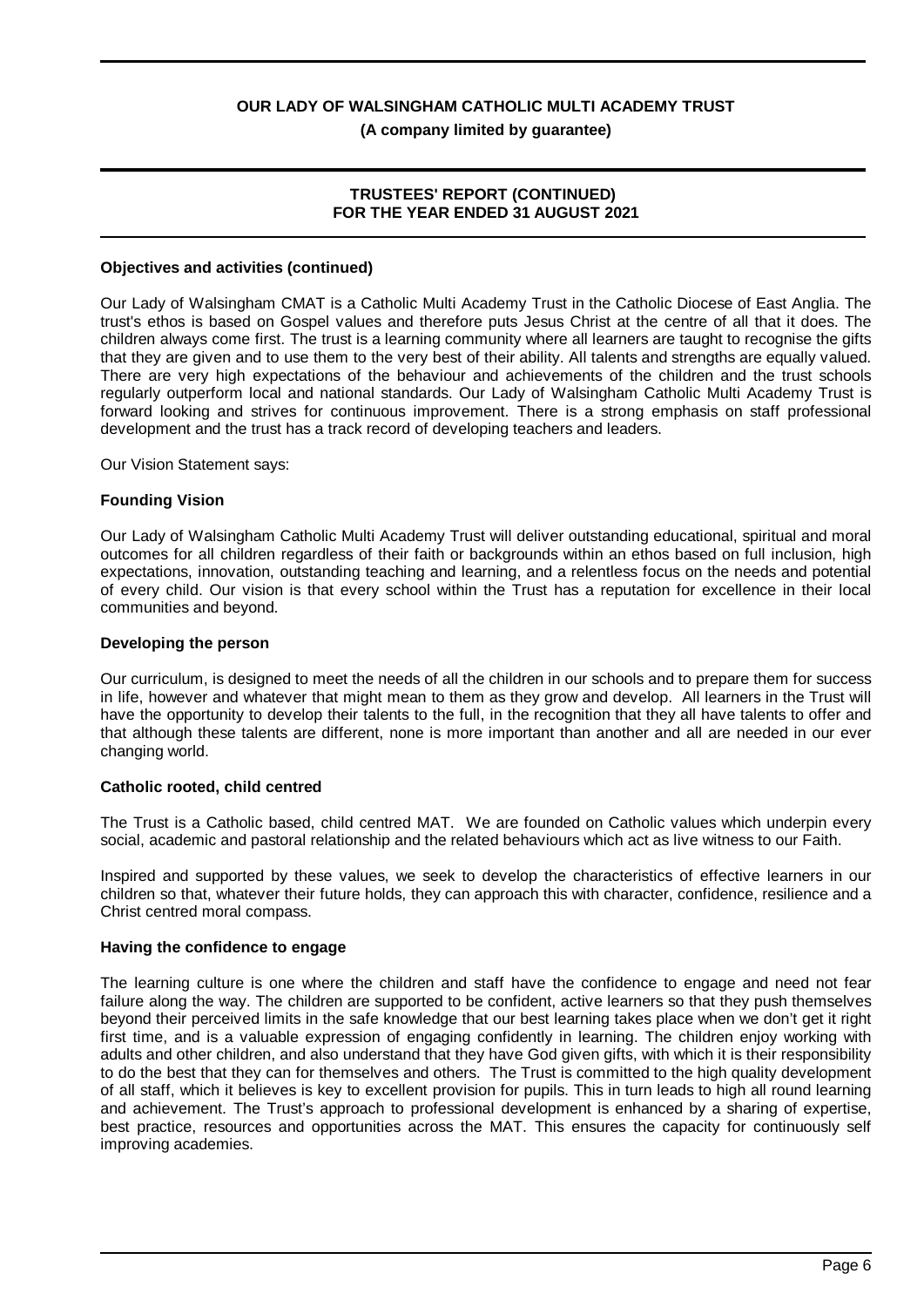**(A company limited by guarantee)**

## **TRUSTEES' REPORT (CONTINUED) FOR THE YEAR ENDED 31 AUGUST 2021**

#### **Objectives and activities (continued)**

#### **b. Objectives, strategies and activities**

The following is a brief summary of some of the main objectives of the trust which we were working towards during the previous year and carry forward into the year ahead:

- To bring the other Catholic schools in the area defined by the Bishop of the Roman Catholic Diocese of East Anglia, into the Trust.
- To foster a collegiate ethos across the Trust.
- To pursue the Vision Statement by continually striving to improve further the standards of teaching and learning. This is done by a variety of means including the monitoring of pupil performance and making appropriate interventions to support underachieving individuals, reforming the curriculum to give more opportunities to pupils to experience success and build self-confidence, providing opportunities for teaching staff to reflect on their practice and so foster effective teaching styles. This work has been monitored closely both by the Senior Management Team and by the Trust Board throughout the period being reported.
- To continue to exploit the opportunities provided by Academy status to strengthen the work of the schools within it. This has included merging the systems for finance and assessment to inform clearer strategic thinking, revising Directors and Governors' policies as necessary and writing new ones to ensure compliance with academy requirements and good practice. The trust is also taking proper control of land and buildings with the Site Manager who is working to the strategic plan, ensuring compliance with all premises requirements and maintenance of a range of well-established premises support services to ensure that the trust receives value for money.
- To ensure continued financial viability of all schools in the Trust and work with the LGB and SLT of any schools where this is proving to be a significant challenge.

#### **c. Public benefit**

In setting our objectives and planning our activities, the Trustees have carefully considered the Charity Commission's general guidance on public benefit.

The key public benefit delivered by Our Lady of Walsingham Catholic Multi Academy Trust is the maintenance and delivery of high-quality education to the children of Suffolk and Cambridgeshire, and the surrounding areas and parishes. It operates in collaborative manner to the mutual benefit of schools, their staff and pupils.

The Trustees confirm that they have complied with their duty to have due regard to the guidance on public benefit published by the Charity Commission in exercising their powers or duties.

#### **Strategic report**

#### **Achievements and performance**

#### **a. Key performance indicators**

This year has been a year of consolidation, with the appointment of a new CEO. The key aim is to push forward the Trust's growth agenda in line with the Bishop's directive.

A structural review of the leadership within the primary schools was delivered during the Summer term of 2021. This new structure was fully supported by unions and was implemented by September 2021. As a result of the restructure the following appointments were implemented: Head of School to Head Teacher for St Felix Haverhill, St Louis Newmarket and St Mary's Ipswich. Additionally, the requirement for a Primary Strategic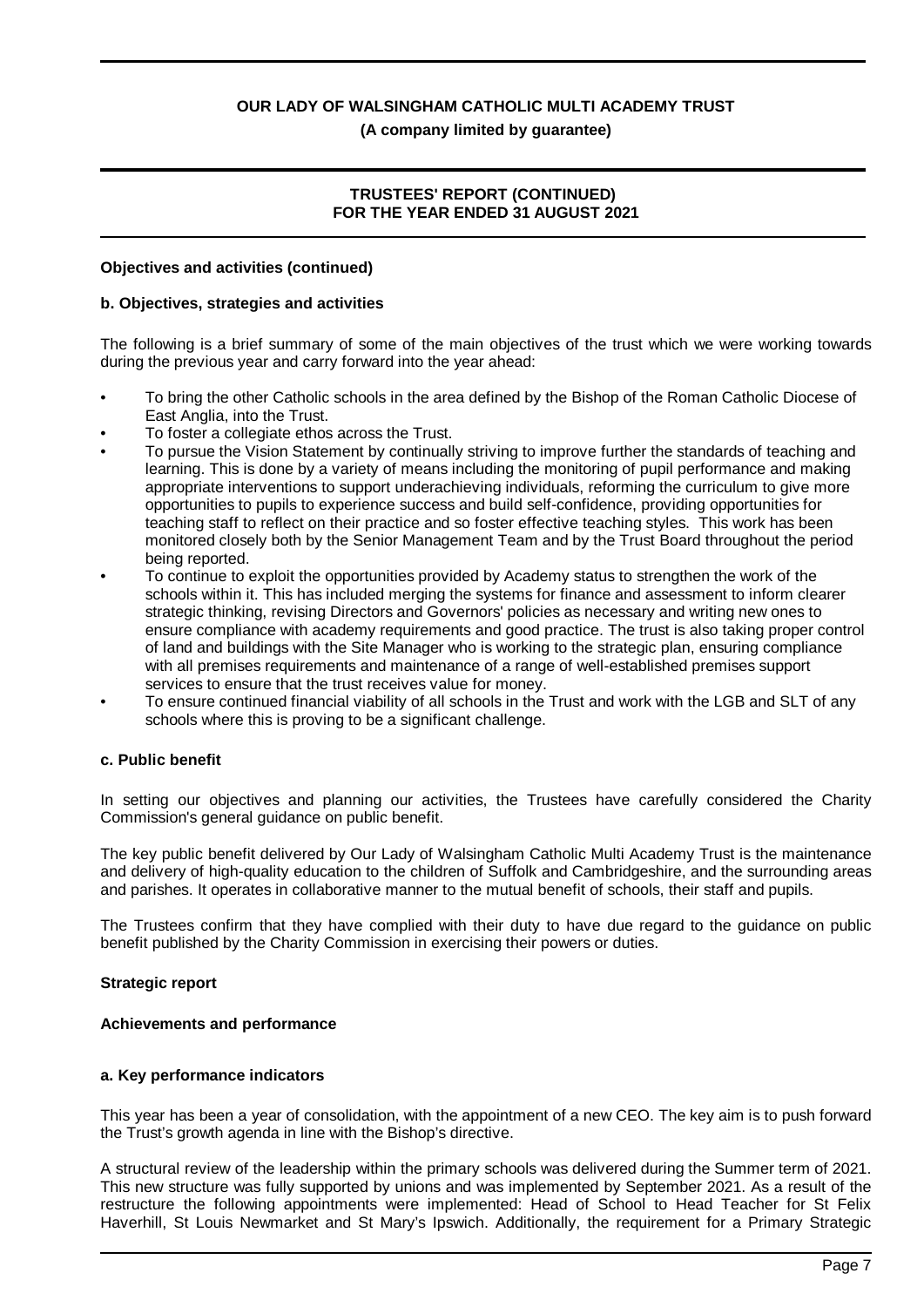#### **(A company limited by guarantee)**

## **TRUSTEES' REPORT (CONTINUED) FOR THE YEAR ENDED 31 AUGUST 2021**

#### **Strategic report (continued)**

## **Achievements and performance (continued)**

Lead for the Trust has been completed and this post has been successfully appointed to from one of the previous Executive Head teachers.

In addition the work of the Executive Team has brought the following benefits:

Existing Teaching and Learning Networks RE, English, Mathematics, Science, SEN, Early Years and Computing were further developed and in addition a network for History has been added with a focus of developing a model 3 16 curriculum.

- Curriculum development programme in all schools has continued.
- Embedded use of PiXL in all schools resulting in improved outcomes for children and young people.
- Leadership peer review active for all Heads.
- 3 successful CIF bids resulting in improvements to premises infrastructure.

The appointment of a Trust IT Lead who has implemented a trust-wide strategy that improves teaching and learning across all schools.

A joint CPD programme has been developed to support colleagues at all stages of career. In addition, there is a wealth of opportunity for staff to undertake training in formation as a teaching and leader in a Catholic school.

The appointment of a Trust Premises Lead who will ensure the highest standards of student and staff experience with respect to their daily workplace and learning spaces.

Leaders throughout the Trust are involved in the facilitation of the new national NPQ programmes, providing expertise throughout the Trust schools and to their localities across counties.

The Trust has sought to work in stronger collaboration with Trade Unions; a JCC has been formed with several successful meetings on policies and practices already taken place. This supports the health workload, wellbeing and rights of staff throughout the Trust, ultimately benefitting the young people's education.

The vision continues to be core to the work of the Trust and leaders are tasked with driving their schools forward in line with the vision itself and the ensuing the strategic plan is robust and secure. This vision is also being reviewed and refined following a very successful Trust event that was held in September, at which key stakeholders and key high-profile guest speakers were able to have an input into the day's events.

All schools in the Trust are now graded by Ofsted as at least Good and St Mary's Catholic Primary School is graded as Outstanding. All schools have current Section 48 Diocesan inspection gradings of Good and Outstanding.

In the course of the year St Alban's also received a Section 48 inspection. The school was graded Good. All schools in the Trust now have Section 48 grades of Good or Outstanding.

Predicted outcomes for FS, KS1, KS2, GCSE and A Level statutory data are all scrutinised and monitored at trust level by the Executive group, local Governing bodies and the OLOW Board. These include teacher assessments for Primary, EFG (Estimated Final Grade) for GCSE and ALPS for A Level. Data sets considering progress towards the end of year predicted outcomes are presented to Autumn and Spring Board meetings. End of year actual attainment is rigorously reviewed and benchmarked by the Trust against school 3-year trends as well as local and national outcomes. This includes detailed review of outcomes for disadvantaged groups of pupils. End of year predictions for 2021 indicate a sustained or improving picture in outcomes for all primary schools across the Trust compared with teacher assessments for the end of 2020. Despite the challenges of lockdown all school are predicting combined achievement in Reading, Writing and Maths to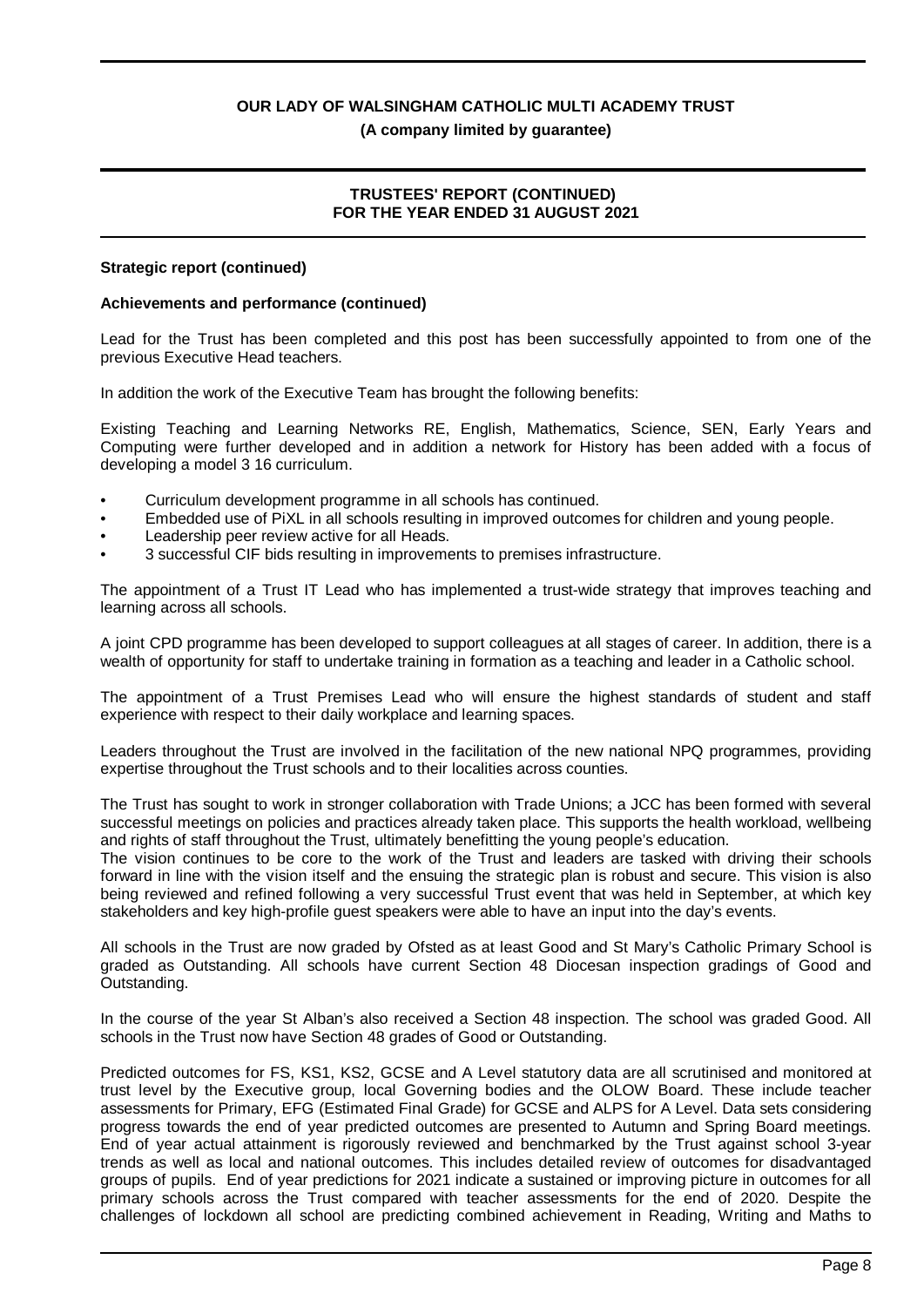**(A company limited by guarantee)**

## **TRUSTEES' REPORT (CONTINUED) FOR THE YEAR ENDED 31 AUGUST 2021**

#### **Strategic report (continued)**

#### **Achievements and performance (continued)**

meet/exceed the last national figures for 2019.

The strategic plans and self and peer evaluations of the of the schools have been developed and reviewed by the governors and Trust board. This transparency has allowed the schools to identify key strategic outcomes to be challenged in order for the schools to move forward such that they strive for excellence. All schools are at least Good in each category; however, all stakeholders are ensuring that work is happening to provide a cycle of constant improvement and renewal.

The teacher assessments were extremely well led across all key stages in the Primary and Secondary phases. The TAG (Teacher Assessed Grades) systems and policies were robustly applied such that there were no changes to any grades sampled, and any appeals, low in number as they were, did not affect any grades. Although the progress of schools could not be measured against national standards, teacher assessment was rigorous and accurate. Post lockdown, standards end of KS2 in Reading have held up most strongly in all primaries while Writing overall has seen the largest fall in attainment. Achievement was least impacted in those schools with the least numbers of disadvantaged pupils (Pupil Premium and SEND). Standard in GCSE outcomes were strong versus 2019 benchmarking, and at A level the top ALPS score of 1 was achieved.

Considering the immense challenges that all schools have faced around dealing with the dreadful pandemic on a daily and front-line basis they have continued to provide safe and appropriate learning opportunities for our learners. The schools are generally on an improving trajectory across all measures and external validation has been affirming and where improvement is required the Trust is working with its schools to ensure that these are achieved.

In addition, there have been a number of projects on-going in order to achieve;

- Further improvements in financial control
- Further improvement in financial policies and processes
- Further improvements in governance policies and processes
- Further improvements in premises related policies and processes
- Financial support to individual schools resulting in greater financial efficiencies
- Meaningful financial benchmarking between the schools in the Trust
- Improved cohesion between schools to develop pedagogy and approaches to T&L
- Development of a framework for ECT and Leadership programmes
- Wellbeing of students and staff are regularly reported and acted on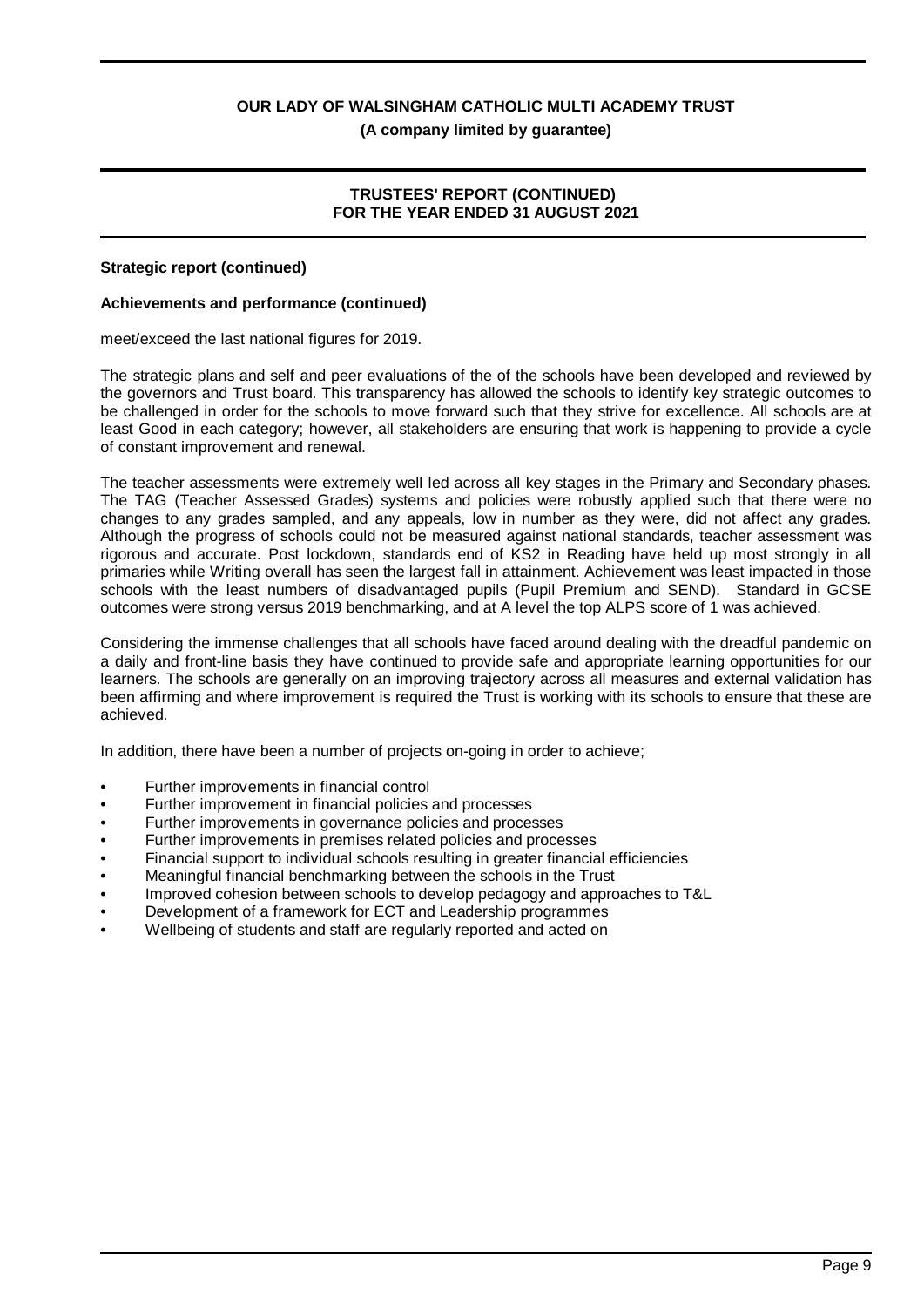#### **(A company limited by guarantee)**

#### **TRUSTEES' REPORT (CONTINUED) FOR THE YEAR ENDED 31 AUGUST 2021**

#### **Strategic report (continued)**

#### **Achievements and performance (continued)**

#### **b. Impact of Covid-19**

During the first phase of lockdown when our schools were open to vulnerable children and the children of key workers the following communications went out from the Trust:

- Covid 19 update for Trust Board and Local Governing Bodies
- Regular Trust guidance to all schools
- Regular number returns to the Diocese, LA and DfE.

Throughout lockdown, all schools provided a wide range of home learning resources for all families. Schools continued to develop their curriculum and assessment offer in line with the new Quality of Education judgement. Schools were particularly mindful of the emotional needs of children returning to school in June and September and there has been a strong focus on wellbeing for both staff and children.

All schools were directed by the Trust to a wide range of online, free to access, training courses suitable for all groups of staff. A Trust CPD briefing paper, signposting high quality CPD activities to improve the quality of provision through enhanced pedagogies, subject knowledge and reflective professional practice, was shared with all schools. All schools were also directed to prioritise any statutory and annual training which would normally take place at the start of the new school year in September and could be accessed online.

The Trust met its statutory obligation to issue a risk assessment for its schools.

#### **c. Safeguarding and Educational Performance**

Ofsted inspectors evaluate how well early years settings, schools, colleges and other further education and skills providers fulfil their statutory and other responsibilities and how well staff exercise their professional judgement in keeping children and learners safe. Three of the Trust's six schools were inspected by Ofsted during the period and all were judged to be effective. In addition, all schools in the Trust work closely with their Local Safeguarding Partners and particularly their respective Local Authorities to ensure that they comply with the latest statutory guidance Keeping Children Safe in Education for safeguarding children and safer recruitment.

Each school in the Trust undergoes independent external scrutiny and validation of educational performance by their local authority. Each authority produces an annual report which evaluates the educational performance of the schools. During the period all schools in the Trust were performing above the national and local authority average. In addition, all schools appear in the annual DfE performance tables and are subject to Ofsted inspection.

#### **d. Going concern**

After making appropriate enquiries, the board of Trustees has a reasonable expectation that the academy trust has adequate resources to continue in operational existence for the foreseeable future. For this reason, they continue to adopt the going concern basis in preparing the financial statements. Further details regarding the adoption of the going concern basis can be found in the Statement of accounting policies.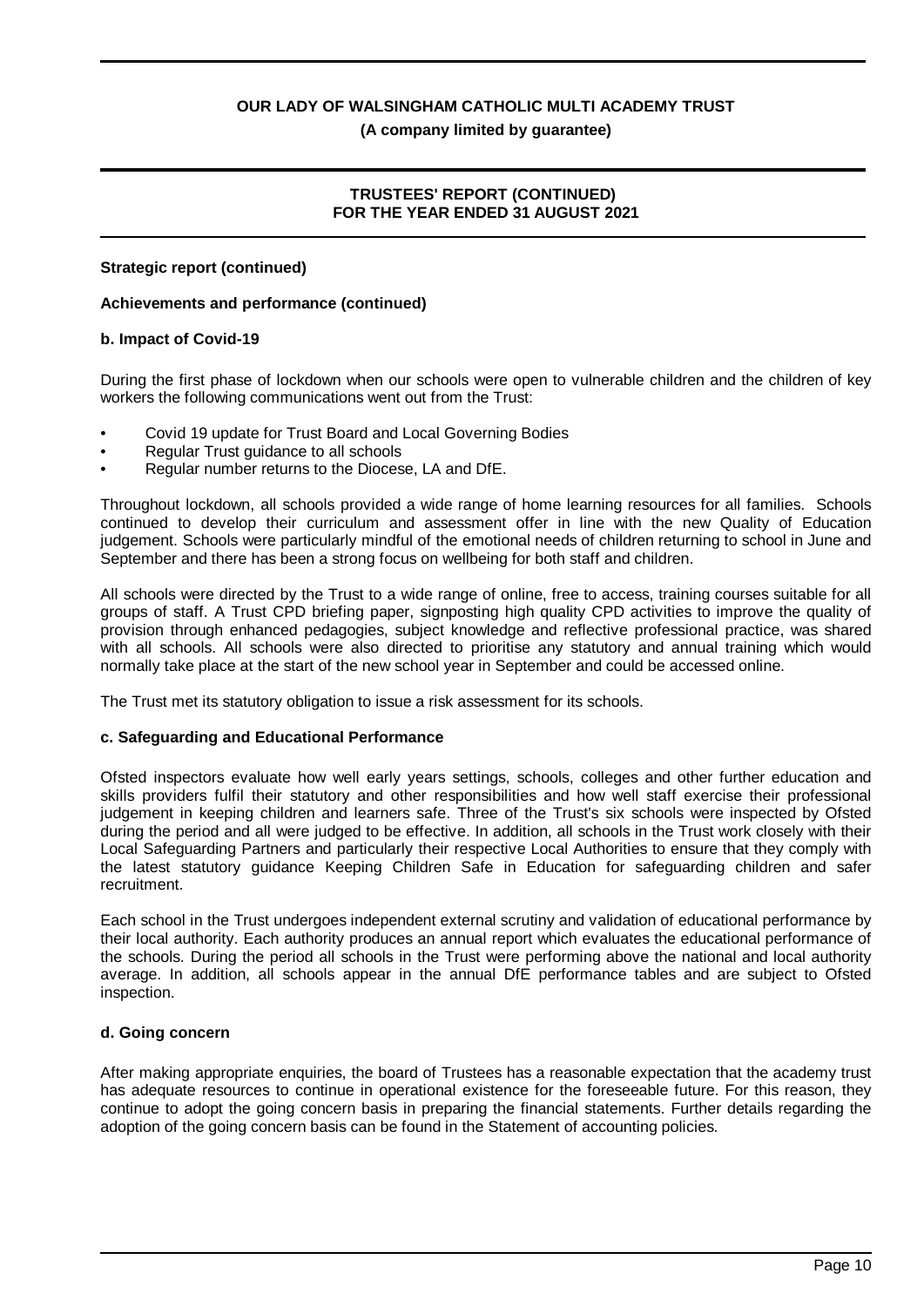**(A company limited by guarantee)**

## **TRUSTEES' REPORT (CONTINUED) FOR THE YEAR ENDED 31 AUGUST 2021**

### **Strategic report (continued)**

## **Achievements and performance (continued)**

#### **Financial review**

## **a. Financial performance and position**

The vast majority of the income of the Trust comes from the Education and Skills Funding Agency (ESFA) in the form of recurrent grants and these together with associated expenditure are shown in restricted funds on the Statement of Financial Activity.

During the period ended 31 August 2021 the MAT generated an in year surplus of £242,233. This corresponds to the change in balance of restricted general funds (excluding pension reserve) plus unrestricted funds. Throughout the Covid-19 pandemic the Trust has continued to received full funding from the ESFA together with a suite of further funding to meet additional Covid costs. During the year the Trust's schools have not been open full time, which has both reduced the need for support costs and the need to provide as much supply or maternity cover given the reduction in face to face provision. For this reason the reported surplus exceeds that budgeted for the year. As the trust works to recover the lost learning for its pupils additional expenditure is anticipated in the coming year which will require funding from reserves.

All five primary schools within the Trust returned a surplus in year. The central department has a deficit of £80,912 at the year end. The Directors have agreed that this deficit will be cleared during the year 2021/22 by transfers from individual schools, which will increased their planned contributions accordingly.

#### **b. Reserves policy**

The Academy Trust fund balances at 31 August 2021 show an overall net deficit of £3,171,506.

This comprises restricted funds with total deficit of £4,442,040, of which £813,343 surplus is the restricted fixed asset fund and £5,255,383 deficit is restricted general fund, with the pension reserve showing a deficit of £5,936,000. Unrestricted funds amounted to £1,270,534. The available revenue reserves at 31 August 2021 were £1,951,151, comprising the unrestricted funds and restricted revenue funds.

There has been no material designation of funds.

The purpose of the reserves policy for the Trust is to ensure the stability of each schools' operations, to protect the Trust so that it can adjust quickly to financial circumstances such as large unplanned expenditure, cyclical maintenance and working capital requirements. The Trust holds reserves to provide sufficient working capital to cover delays between spending and receipt of grant income, to provide a cushion to deal with unexpected emergencies such as urgent maintenance or long term sickness where unforeseen costs are incurred and to build up funding for planned future capital projects. The Trust aims to have the equivalent of 8% of GAG held as reserves within each school, amounting to c£750,000. Free reserves (unrestricted plus GAG funds) at 31 August 2021 amount to £1.816m.

Reserves are reported as part of budget monitoring to the school's local governing body and the Trust Board.

The Directors have reviewed the level of revenue reserves it wishes to hold and considers the current level to be adequate. In reaching this decision the directors were mindful of the need to hold appropriate reserves to cover deferred spending plans and the need to show a level of prudence and good financial planning to cover the unexpected and unplanned so that the Academy Trust's primary object is preserved under unforeseen circumstances.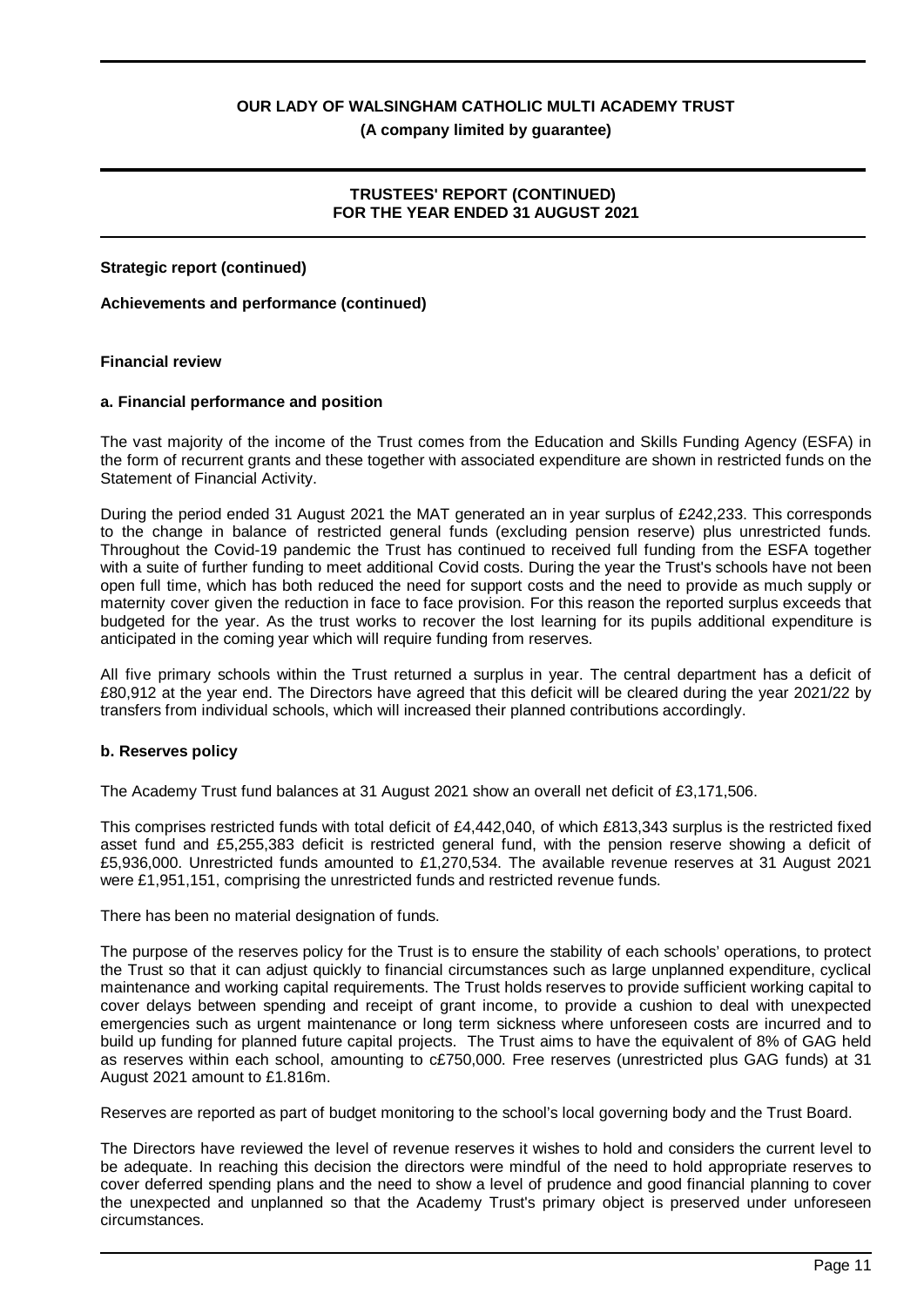**(A company limited by guarantee)**

## **TRUSTEES' REPORT (CONTINUED) FOR THE YEAR ENDED 31 AUGUST 2021**

### **Strategic report (continued)**

### **Financial review (continued)**

## **Pension Fund (Local Government Pension Scheme)**

Under Accounting Standard FRS102, it is necessary to charge projected deficits on the Local Government Pension Scheme that is provided for non teaching staff to a specific restricted reserve. As at 31 August 2021, the deficit on this scheme amounted to £5,936,000. The pension deficit does not present the Trust with a current liquidity problem and it should be noted that the Government has guaranteed to pay any outstanding pension deficit if an Academy Trust is closed to maintain parity of contribution rates between local authority maintained and academy status schools.

#### **c. Investment policy**

With the exception of cash held for the operation of the Academy Trust, Our Lady of Walsingham Catholic Multi Academy Trust has no realisable investments as at 31 August 2021. The Trustees have adopted a low risk strategy to cash holdings operating interest bearing accounts with the Trust bankers. It is the intention to invest any surplus funds in low risk short term bank deposits where appropriate to do so, should interest rates improve.

#### **d. Principal risks and uncertainties**

The Academy Trust has developed a comprehensive Risk Management Plan in order to ensure that the main risks to the school are identified and that robust methods and strategies are employed to mitigate those risks. The Trustees, together with Senior Managers will review the plan and the controls in place on an annual basis.

Chief risks identified include;

- Maintaining pupil numbers at each school in an increasingly competitive education landscape, particularly at sixth form level, and maintaining high numbers as a result of Brexit.
- Providing an appropriate standard of education in such uncertain times during the pandemic, whilst experiencing significant pupil absence
- Continuing pressure on school budgets
- Ensuring all schools work towards key efficiency metrics in terms of staff: pupil ratios etc.
- Other schools not working towards the Bishop of the Catholic Diocese of East Anglia's directive to join the Trust within a reasonable time period
- Deficit in the Local Authority Pension Scheme

The Trustees continue to implement a number of systems to assess risks that the Trust faces, especially in strategic risk areas and in relation to financial control. The Trust operates financial management in relation to the scheme of delegation of each school and recognises the need for schools to manage their financial affairs within the parameters set by the Trust. The Trust has a central management role and has adopted PS Financials as its accounting package, providing instant live access to all transactions across the Trust and consolidation of budget management. The majority of purchases are authorised at school level by the Headteacher or delegate and for the central Trust by the CEO or CFO.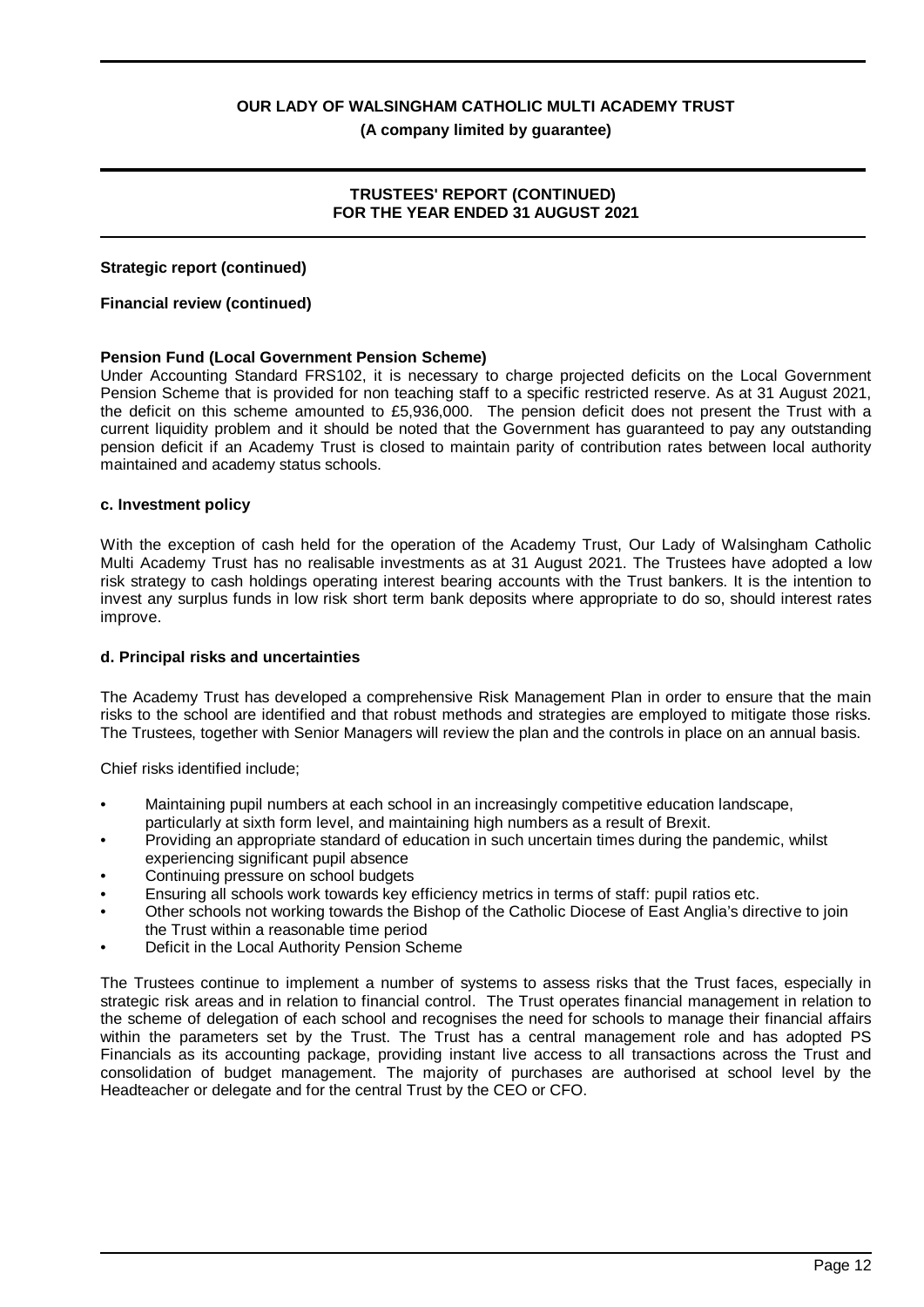### **(A company limited by guarantee)**

## **TRUSTEES' REPORT (CONTINUED) FOR THE YEAR ENDED 31 AUGUST 2021**

## **Fundraising**

Fundraising from the public represents a very small part of the MAT's approach to raising money.

Rather than increasing the Trust's funds, the primary objective of many fundraising events held by the Trust or its constituent academies is generally to raise money for third party charities. The notion that we are connected to our neighbours as well as the principles of solidarity, subsidiarity and generosity are the main motivation behind any fundraising organised.

The Directors are aware of the importance of good fundraising practices and compliance with the Charities (Protection and Social Investment) Act 2016.

In particular, the Trust received with thanks £12k from Mr Bill Gredley of the unex group to fund a pupil teaching kitchen at St Louis Primary school.

The Trust does not use any external fundraiser's.

#### **Plans for future periods**

To develop the Multi Academy Trust as directed by the Bishop of the Roman Catholic Diocese of East Anglia in the strategic document "Moving Towards Multi Academy Trusts" in 2017. This will involve incorporating the following schools into the trust:

- St Mark's Primary School, Ipswich
- St Benedict's Secondary School, Bury St Edmunds
- St Edmunds Primary School, Bury St Edmunds
- St Joseph's Primary School, Sudbury
- St Alban's Primary School, Cambridge

This scale (at full capacity the Trust will have c4,140 pupils in 9 Primary Schools and 2 Secondary Schools) will give our schools the best opportunity to:

- Protect the Catholic character
- Ensure high and rigorous academic standards
- Share and benefit from best practice
- Offer opportunities for staff progression and retention
- Maximise financial benefits
- Provide greater sustainability for the future

The Trustees will aim to bring the remaining 5 schools designated by the Bishop into the Trust over the coming periods, such that the Trust will constitute 2 Secondary and 9 Primary schools.

#### **Funds held as custodian on behalf of others**

The Trust and its Trustees do not act as the Custodian Trustees of any other charity.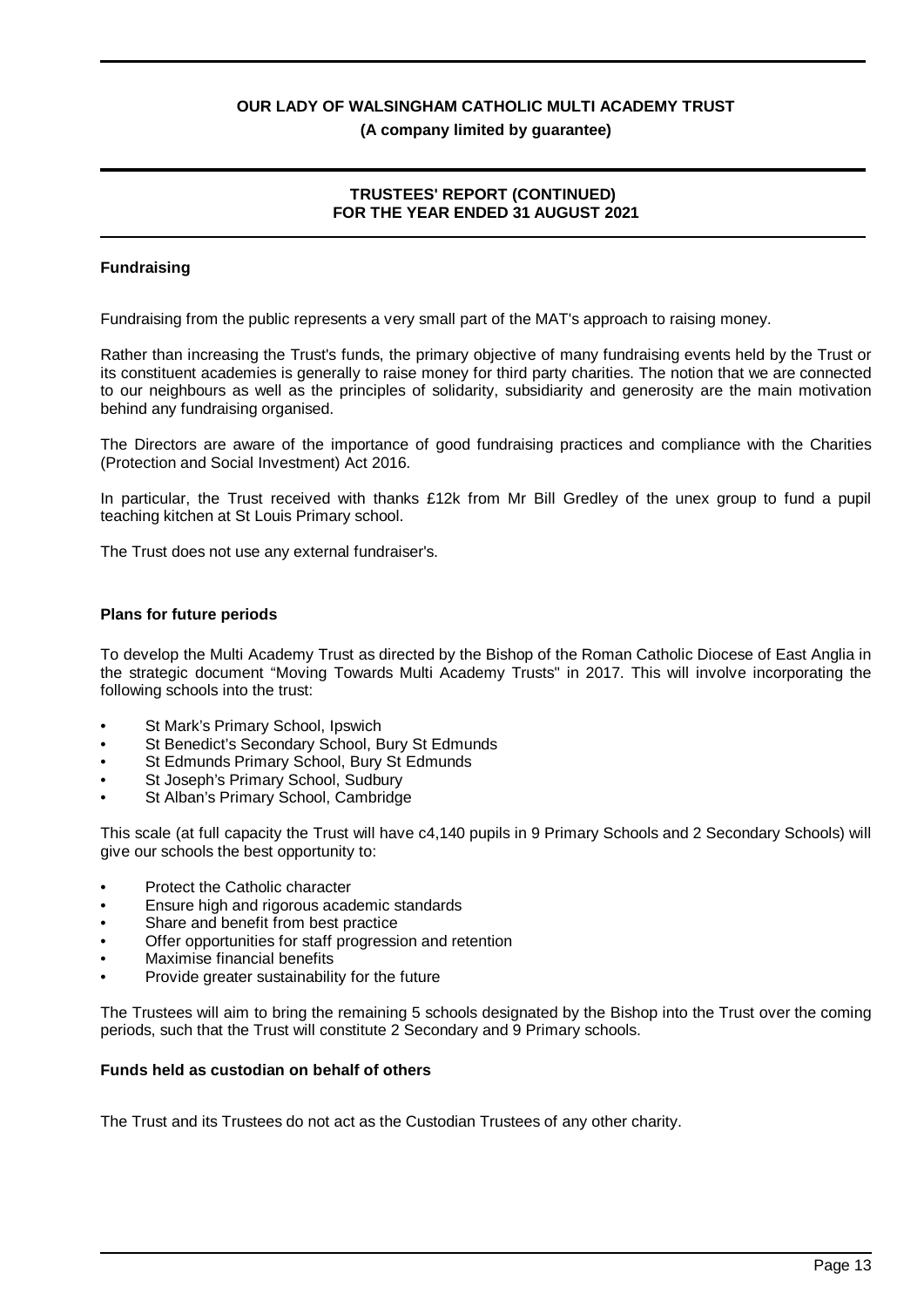## **TRUSTEES' REPORT (CONTINUED) FOR THE YEAR ENDED 31 AUGUST 2021**

## **Disclosure of information to auditors**

Insofar as the Trustees are aware:

- there is no relevant audit information of which the charitable company's auditors are unaware, and
- that Trustees have taken all steps that they ought to have taken to make themselves aware of any relevant audit information and to establish that the auditors are aware of that information.

The Trustees' report, incorporating a strategic report, was approved by order of the Board of Trustees, as the company directors, on 14 December 2021 and signed on its behalf by:

Tob 1 Intile

**John Tuttle** (Chair of Trustees)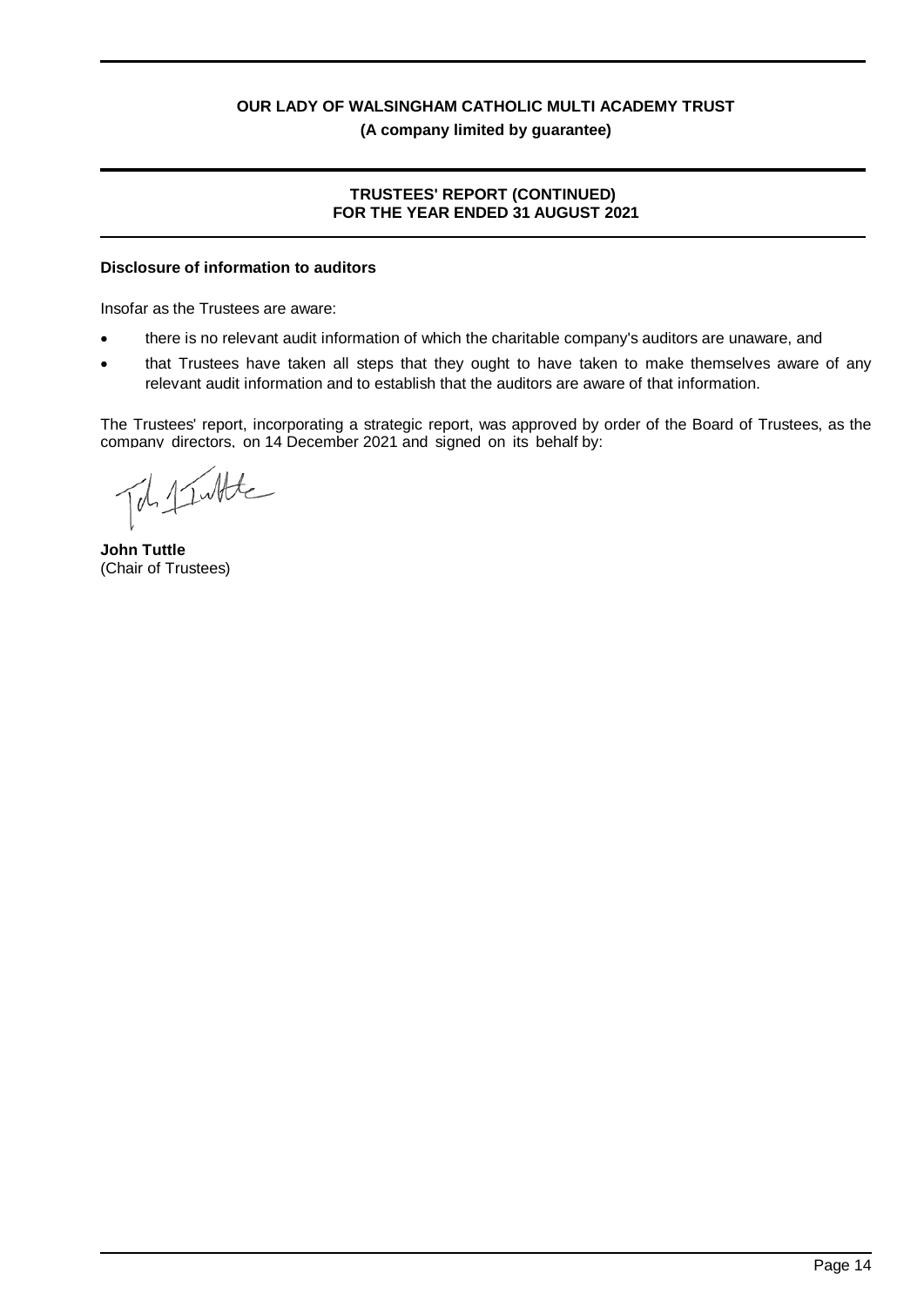## **GOVERNANCE STATEMENT**

#### **Scope of responsibility**

As Trustees, we acknowledge we have overall responsibility for ensuring that Our Lady of Walsingham Catholic Multi Academy Trust has an effective and appropriate system of control, financial and otherwise. However, such a system is designed to manage rather than eliminate the risk of failure to achieve business objectives, and can provide only reasonable and not absolute assurance against material misstatement or loss.

As Trustees, we have reviewed and taken account of the guidance in DfE's Governance Handbook and competency framework for governance.

The Board of Trustees has delegated the day-to-day responsibility to the CEO, as accounting officer, for ensuring financial controls conform with the requirements of both propriety and good financial management and in accordance with the requirements and responsibilities assigned to it in the funding agreement between Our Lady of Walsingham Catholic Multi Academy Trust and the Secretary of State for Education. They are also responsible for reporting to the Board of Trustees any material weaknesses or breakdowns in internal control.

#### **Governance**

The information on governance included here supplements that described in the Trustees' report and in the Statement of Trustees' responsibilities. The Board of Trustees has formally met 3 times during the year.

The Board is responsible for the strategic management of the Trust. They produce together with the Senior Leadership team:

- Annual Report
- Annual Accounts
- **MAT Vision**
- Catholic Ethos Statement
- MAT Strategic Improvement and Development 1-year and 3-year Plan

They approve:

- Multi-year Business Plans and Budgets for the MAT
- Annual School Budget
- Material bids to ESFA/DfE
- Audit Report
- Premises Plan/Estates Strategy
- **MAT SEF**
- MAT CPD Plan
- **MAT Policies**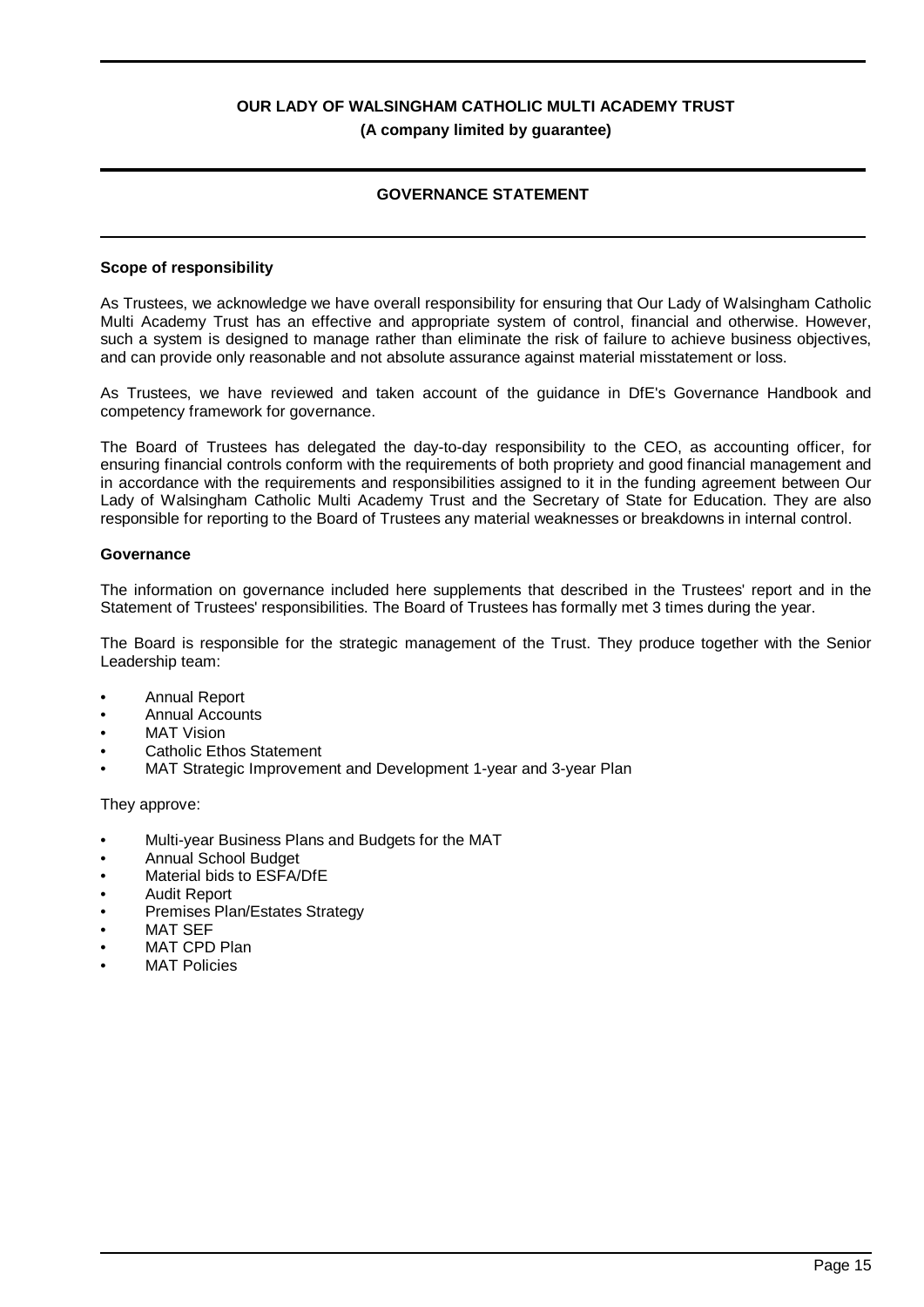## **GOVERNANCE STATEMENT (CONTINUED)**

#### **Governance (continued)**

Attendance during the year at meetings of the Board of Trustees was as follows:

| Trustee                   | Meetings attended | Out of a possible |
|---------------------------|-------------------|-------------------|
| J Tuttle, Chair           |                   |                   |
| D Verney                  | 3                 | 3                 |
| P Bergin, Vice Chair      |                   | 3                 |
| T Selvey, Chief Executive |                   | 2                 |
| Rev S Blakesley           |                   |                   |
| M Broadbent               | 3                 | 3                 |
| C Quinn                   | 3                 | 3                 |
| <b>F</b> Vettese          |                   |                   |
| S Kelleher                |                   |                   |

Whilst the Trust Board has met less than 6 times in the year, as planned, it considers this to be sufficient in order to maintain effective oversight as;

- The Board Chair and other Directors are in regular contact with the CEO / CFO as appropriate.
- The Board operates a number of its duties through a Teaching, Learning and Standards (met 3 times in the year) and Resources and Audit committee (met 5 times in the year).
- The Chair holds a forum for LGB chairs 3 times in the year.
- Directors are assigned individually, and make separate visits to, schools within the Trust during the year.
- Management Accounts are reviewed by the Chair and all Directors each month.

#### **Matters arising in the year**

The Board of Trustees completed a Strategic Review for discussion with the Members which resulted in renewed commitment from the Diocese to see the formation of the Trust completed by September 2022. The Diocese also agreed to financial assistance including the possibility of a long- term loan should delay in onboarding of the remaining schools have a negative impact on the finances of the Trust.

In anticipation of the CEO's retirement Flavio Vettese was appointed interim CEO from 1 March 2021 to ensure an effective hand over during the summer term. Flavio brings a wealth of experience at regional and national level with a background in the process of academisation. His joint role as Deputy Director of Schools' Service with the Diocese has helped to strengthen communication across the organisation resulting in renewed confidence for the longer-term prospects of the Trust.

As in the prior year the board has met formally and informally through the pandemic to execute its duties of governance with a particular focus on complying with Government guidelines on responding to COVID 19, in addition to the standard requirements of producing an annual report, annual accounts and a Strategic Development Plan as well as approving budgets, audit and MAT Policies.

The committees have grown in experience leading to even stronger interaction with the Executive Management Team who are providing improved levels of data on both financial and academic performance indicators. The Board receives detailed reports and analysis from the Resources and Audit committee and the Teaching and Learning Committee.

The Board continued to work with the ESFA in providing updates on progress based on last year's SRMA assessment and benchmarking exercise for the High School. This has resulted in a successful restructuring exercise and improved numbers for the Sixth Form.

The Board has delayed a self-evaluation exercise to 2021/22 as its focus has been on continued improvements of standards across the schools, including the appointment of five new Heads of School, and on the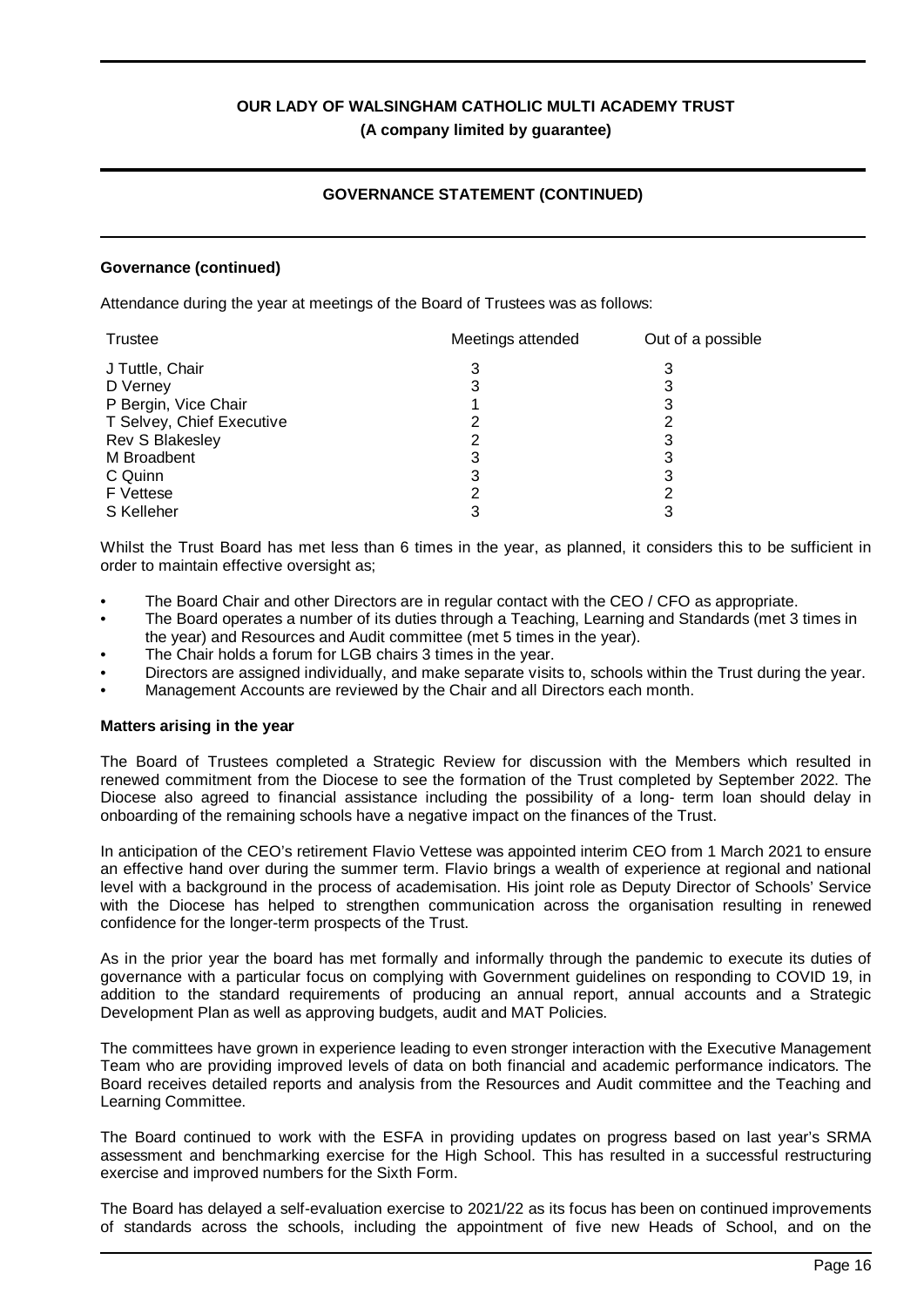## **GOVERNANCE STATEMENT (CONTINUED)**

#### **Governance (continued)**

management of schools through the period of the pandemic.

#### **Reviewing the composition and effectiveness of the Board**

The Board has reviewed its composition and is continually aiming to recruit Directors with the identified skill sets needed. It aims to undertake an external review of its function and effectiveness during the 2021/22 academic year.

The Trust Resources and Audit Committee is a subcommittee of the main board of trustees. Its purpose is to receive and approve as appropriate;

- 1-year and multi-year Business Plans and Budgets for the MAT
- Annual School Budget Shares
- Premises Plan/Estates Strategy
- Bids to ESFA/DfE
- Annual Accounts draft
- Relevant MAT Policies
- School Budget Management Accounts Reports
- School Staffing Reports
- Benchmarking Reports

The Resources and Audit committee (which incorporates the Audit and Risk committee) met 5 times during the year.

Attendance during the year at meetings was as follows:

| Trustee         | Meetings attended | Out of a possible |
|-----------------|-------------------|-------------------|
| M Broadbent     | 5                 | b                 |
| Rev S Blakesley | 5                 | b                 |
| S Kelleher      | 5                 | b                 |
| D Verney        | 5                 | b                 |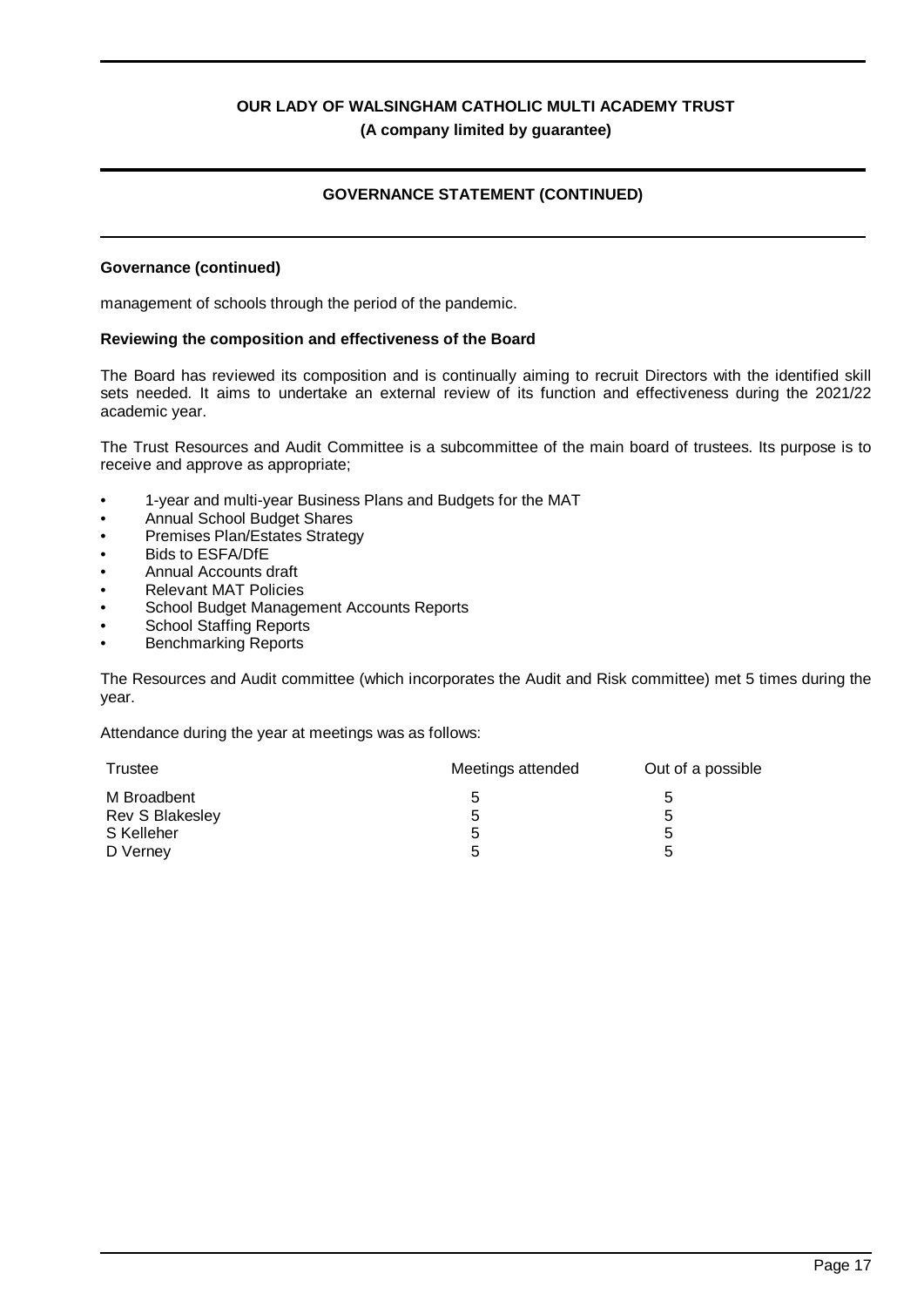## **GOVERNANCE STATEMENT (CONTINUED)**

#### **Review of value for money**

As accounting officer, the CEO has responsibility for ensuring that the academy trust delivers good value in the use of public resources. The accounting officer understands that value for money refers to the educational and wider societal outcomes achieved in return for the taxpayer resources received.

The accounting officer considers how the academy trust's use of its resources has provided good value for money during each academic year, and reports to the Resources and Audit committee where value for money can be improved, including the use of benchmarking data where appropriate. The accounting officer for the academy trust has delivered improved value for money during the year by:

- renegotiating various premises contracts
- · renegotiating staff absence insurance
- consolidating various contracts into Trust-wide agreements
- · tight budgetary control and challenging spend where required, leading to a significant improvement in the secondary school financial performance
- · moving towards a more centralised back-office function
- implementing a number of the SRMA recommendations, including a staffing restructure of leadership, leading to significant planned savings
- moving utility suppliers to a DfE approved supplier

#### **The purpose of the system of internal control**

The system of internal control is designed to manage risk to a reasonable level rather than to eliminate all risk of failure to achieve policies, aims and objectives. It can, therefore, only provide reasonable and not absolute assurance of effectiveness. The system of internal control is based on an on-going process designed to identify and prioritise the risks to the achievement of academy trust policies, aims and objectives, to evaluate the likelihood of those risks being realised and the impact should they be realised, and to manage them efficiently, effectively and economically. The system of internal control has been in place in Our Lady of Walsingham Catholic Multi Academy Trust for the year 1 September 2020 to 31 August 2021 and up to the date of approval of the annual report and financial statements.

#### **Capacity to handle risk**

The Board of Trustees has reviewed the key risks to which the academy trust is exposed together with the operating, financial and compliance controls that have been implemented to mitigate those risks. The Board of Trustees is of the view that there is a formal ongoing process for identifying, evaluating and managing the academy trust's significant risks that has been in place for the year 1 September 2020 to 31 August 2021 and up to the date of approval of the annual report and financial statements. This process is regularly reviewed by the Board of Trustees.

#### **The risk and control framework**

The academy trust's system of internal financial control is based on a framework of regular management information and administrative procedures including the segregation of duties and a system of delegation and accountability. In particular, it includes:

- · comprehensive budgeting and monitoring systems with an annual budget and periodic financial reports which are reviewed and agreed by the Board of Trustees
- · regular reviews by the Finance and General Purposes Committee of reports which indicate financial performance against the forecasts and of major purchase plans, capital works and expenditure programmes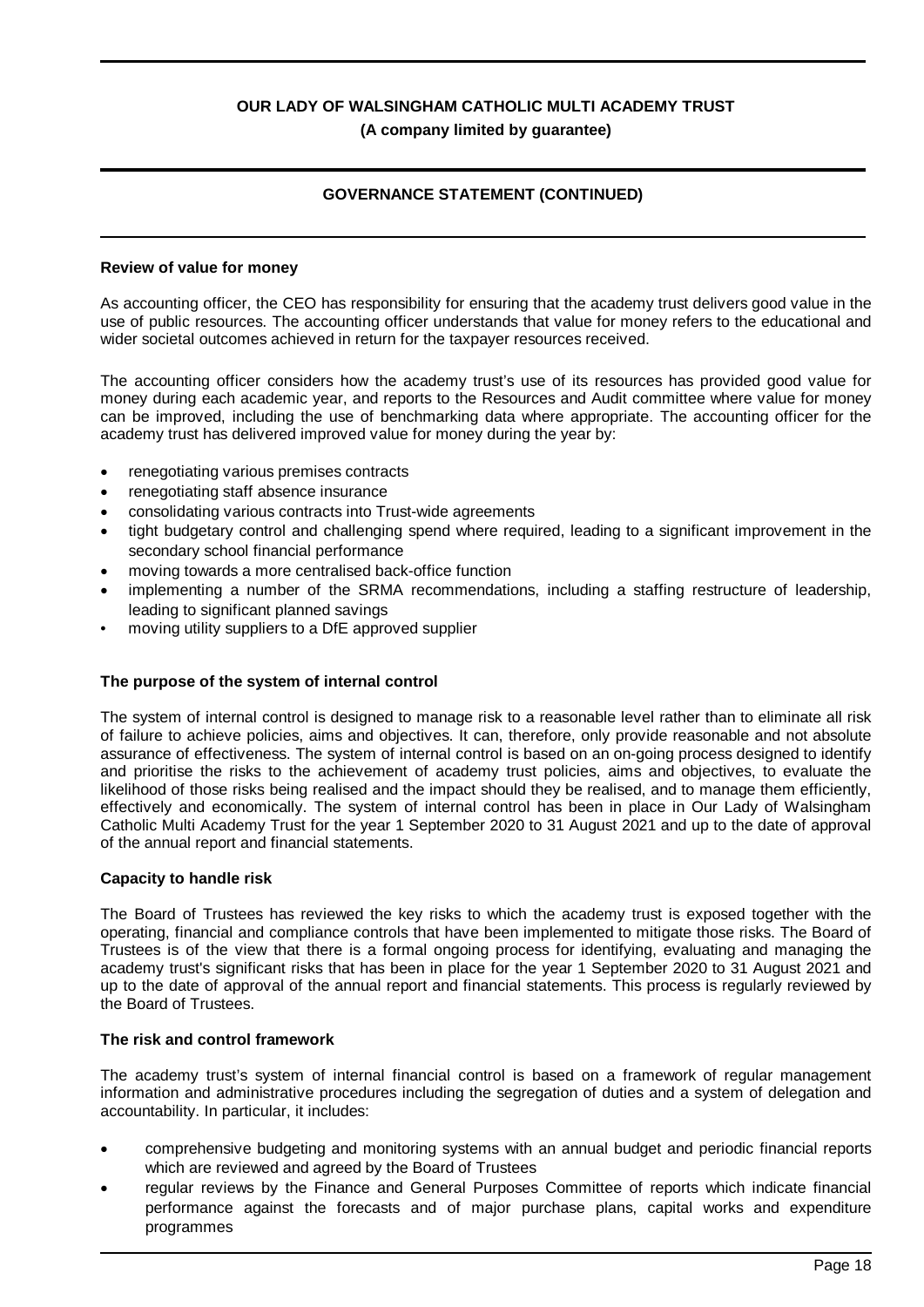## **GOVERNANCE STATEMENT (CONTINUED)**

#### **The risk and control framework (continued)**

- setting targets to measure financial and other performance
- · clearly defined purchasing (asset purchase or capital investment) guidelines
- identification and management of risks

The Board of Trustees has decided to employ SBM Ltd as internal auditor during the period and have retained them for the coming year.

The internal auditor's role includes giving advice on financial and other matters and performing a range of checks on the academy trust's financial systems. In particular, the checks carried out in the current period focused on completeness of income. Next year the focus will be on ICT security and compliance with purchasing regulations.

The internal auditor has access to the Resources and Audit Committee at any time and their reports are immediately shared with relevant Directors and also at the next Resources and Audit committee.

They will report on the Systems of control and on the discharge of the financial responsibilities and annually prepares a short annual summary report to the committee outlining the areas reviewed, key findings, recommendations and conclusions to help the committee consider actions and assess year on year progress, which is subsequently passed to the ESFA.

The internal and external auditors have delivered their programmes of work as planned. No material issues have arisen. Where management report points are made these are included within an audit register which is regularly scrutinised by the Resources and Audit Committee.

New schools are brought within the Trust's scheme of financial regulations, internal control and scrutiny and risk management immediately upon joining.

#### **Review of effectiveness**

As accounting officer, the CEO has responsibility for reviewing the effectiveness of the system of internal control. During the year in question the review has been informed by:

- on discharge of the financial decisions to help the committee consider actions and assess vear on vear progress;
- the work of the internal auditors:
- the work of the external auditors;
- · the work of the executive managers within the academy trust who have responsibility for the development and maintenance of the internal control framework.

The accounting officer has been advised of the implications of the result of their review of the system of internal control by the audit committee and a plan to address weaknesses and ensure continuous improvement of the system is in place.

Approved by order of the members of the Board of Trustees on 14 December 2021 and signed on their behalf by:

**John Tuttle** Chair of Trustees

Toh 1 Intite

**Flavio Vettese** Accounting Officer

Juurkh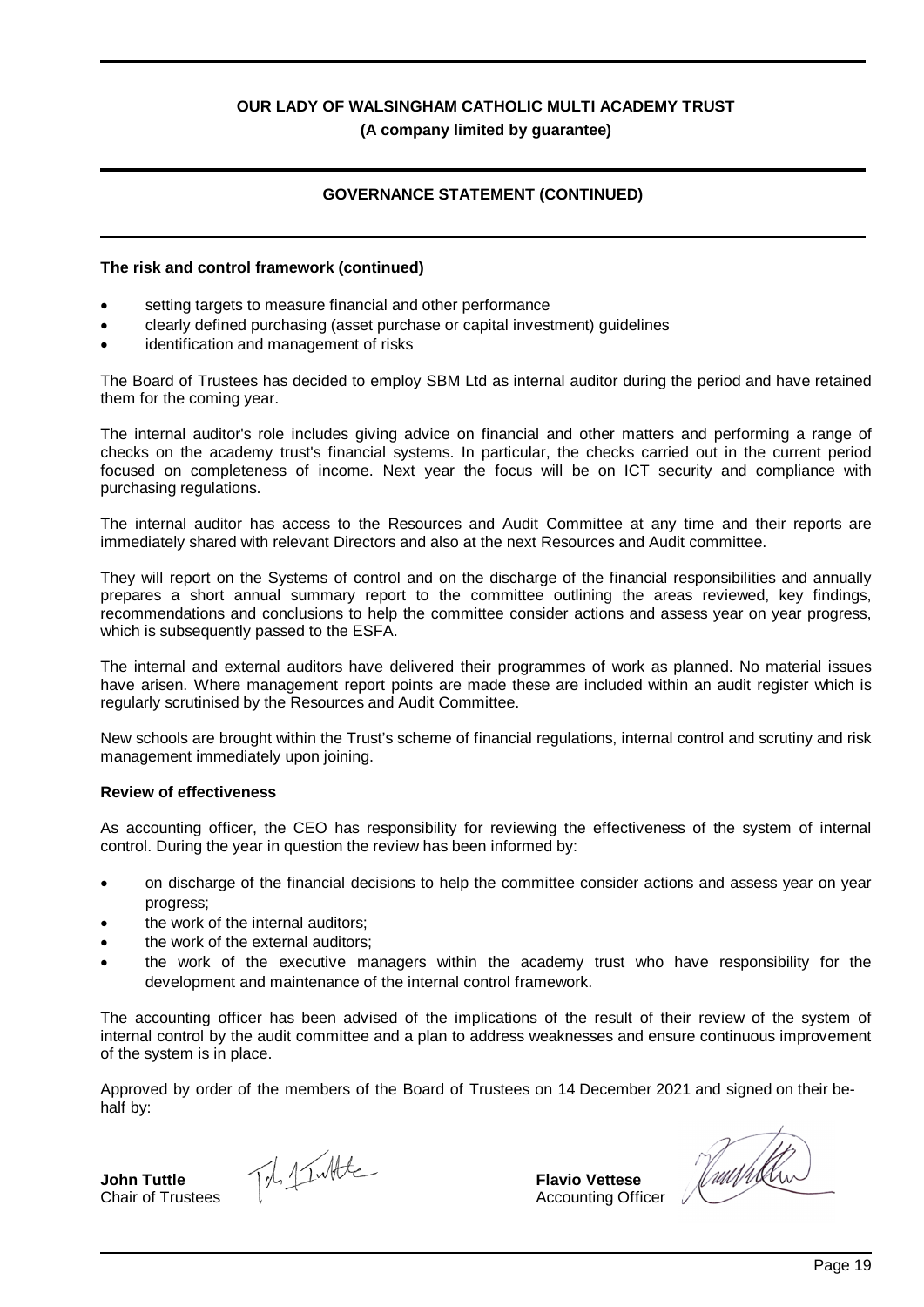## **STATEMENT ON REGULARITY, PROPRIETY AND COMPLIANCE**

As accounting officer of Our Lady of Walsingham Catholic Multi Academy Trust I have considered my responsibility to notify the academy trust Board of Trustees and the Education and Skills Funding Agency (ESFA) of material irregularity, impropriety and non-compliance with terms and conditions of all funding received by the academy trust, under the funding agreement in place between the academy trust and the Secretary of State for Education. As part of my consideration I have had due regard to the requirements of the Academies Financial Handbook 2020.

I confirm that I and the academy trust Board of Trustees are able to identify any material irregular or improper use of all funds by the academy trust, or material non-compliance with the terms and conditions of funding under the academy trust's funding agreement and the Academies Financial Handbook 2020.

I confirm that no instances of material irregularity, impropriety or funding non-compliance have been discovered to date. If any instances are identified after the date of this statement, these will be notified to the Board of Trustees and ESFA.

uut/illi

**Flavio Vettese** Accounting Officer Date: 14 December 2021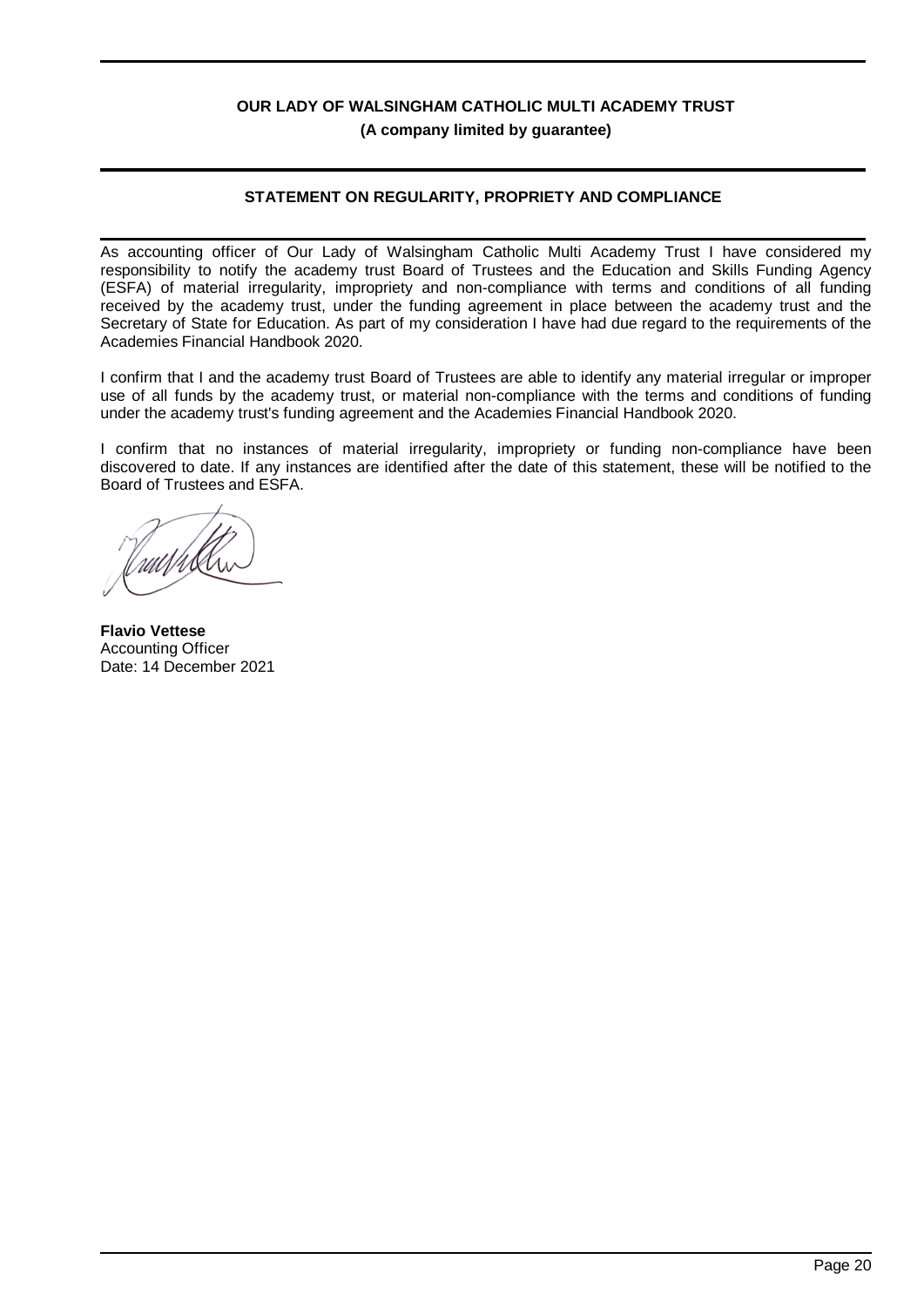### **(A company limited by guarantee)**

## **STATEMENT OF TRUSTEES' RESPONSIBILITIES FOR THE YEAR ENDED 31 AUGUST 2021**

The Trustees (who are also the directors of the charitable company for the purposes of company law) are responsible for preparing the Trustees' report and the financial statements in accordance with the Academies Accounts Direction published by the Education and Skills Funding Agency, United Kingdom Accounting Standards (United Kingdom Generally Accepted Accounting Practice) and applicable law and regulations.

Company law requires the Trustees to prepare financial statements for each financial year. Under company law, the Trustees must not approve the financial statements unless they are satisfied that they give a true and fair view of the state of affairs of the charitable company and of its incoming resources and application of resources, including its income and expenditure, for that period. In preparing these financial statements, the Trustees are required to:

- select suitable accounting policies and then apply them consistently;
- · observe the methods and principles of the Charities SORP 2019 and the Academies Accounts Direction 2020 to 2021;
- make judgments and accounting estimates that are reasonable and prudent;
- state whether applicable UK Accounting Standards have been followed, subject to any material departures disclosed and explained in the financial statements;
- · prepare the financial statements on the going concern basis unless it is inappropriate to presume that the charitable company will continue in business.

The Trustees are responsible for keeping adequate accounting records that are sufficient to show and explain the charitable company's transactions and disclose with reasonable accuracy at any time the financial position of the charitable company and enable them to ensure that the financial statements comply with the Companies Act 2006. They are also responsible for safeguarding the assets of the charitable company and hence for taking reasonable steps for the prevention and detection of fraud and other irregularities.

The Trustees are responsible for ensuring that in its conduct and operation the charitable company applies financial and other controls, which conform with the requirements both of propriety and of good financial management. They are also responsible for ensuring grants received from ESFA/DfE have been applied for the purposes intended.

The Trustees are responsible for the maintenance and integrity of the corporate and financial information included on the charitable company's website. Legislation in the United Kingdom governing the preparation and dissemination of financial statements may differ from legislation in other jurisdictions.

Approved by order of the members of the Board of Trustees and signed on its behalf by:

de 1 Intte

**John Tuttle** (Chair of Trustees) Date: 14 December 2021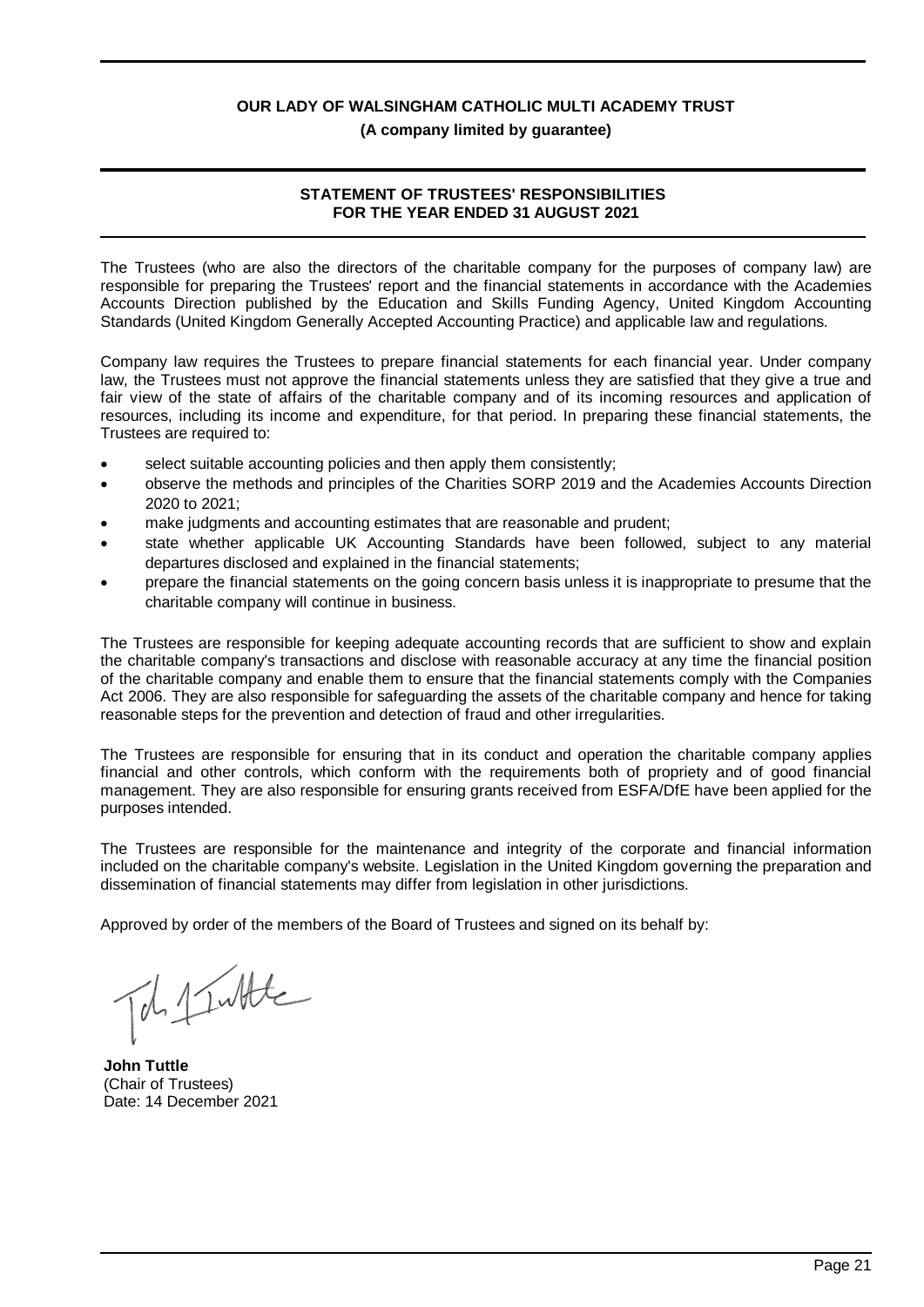#### **INDEPENDENT AUDITORS' REPORT ON THE FINANCIAL STATEMENTS TO THE MEMBERS OF OUR LADY OF WALSINGHAM CATHOLIC MULTI ACADEMY TRUST**

#### **Opinion**

We have audited the financial statements of Our Lady of Walsingham Catholic Multi Academy Trust (the 'academy trust') for the year ended 31 August 2021 which comprise the Statement of financial activities, the Balance sheet, the Statement of cash flows and the related notes, including a summary of significant accounting policies. The financial reporting framework that has been applied in their preparation is applicable law, United Kingdom Accounting Standards (United Kingdom Generally Accepted Accounting Practice), including Financial Reporting Standard 102 'The Financial Reporting Standard applicable in the UK and Republic of Ireland', the Charities SORP 2019 and the Academies Accounts Direction 2020 to 2021 issued by the Education and Skills Funding Agency.

In our opinion the financial statements:

- · give a true and fair view of the state of the academy trust's affairs as at 31 August 2021 and of its incoming resources and application of resources, including its income and expenditure for the year then ended;
- have been properly prepared in accordance with United Kingdom Generally Accepted Accounting Practice; and
- have been prepared in accordance with the requirements of the Companies Act 2006, the Charities SORP 2019 and the Academies Accounts Direction 2020 to 2021 issued by the Education and Skills Funding Agency.

#### **Basis for opinion**

We conducted our audit in accordance with International Standards on Auditing (UK) (ISAs (UK)) and applicable law. Our responsibilities under those standards are further described in the Auditors' responsibilities for the audit of the financial statements section of our report. We are independent of the academy trust in accordance with the ethical requirements that are relevant to our audit of the financial statements in the United Kingdom, including the Financial Reporting Council's Ethical Standard, and we have fulfilled our other ethical responsibilities in accordance with these requirements. We believe that the audit evidence we have obtained is sufficient and appropriate to provide a basis for our opinion.

#### **Conclusions relating to going concern**

In auditing the financial statements, we have concluded that the trustees' use of the going concern basis of accounting in the preparation of the financial statements is appropriate.

Based on the work we have performed, we have not identified any material uncertainties relating to events or conditions that, individually or collectively, may cast significant doubt on the Academy Trust's ability to continue as a going concern for a period of at least twelve months from when the financial statements are authorised for issue.

Our responsibilities and the responsibilities of the trustees with respect to going concern are described in the relevant sections of this report.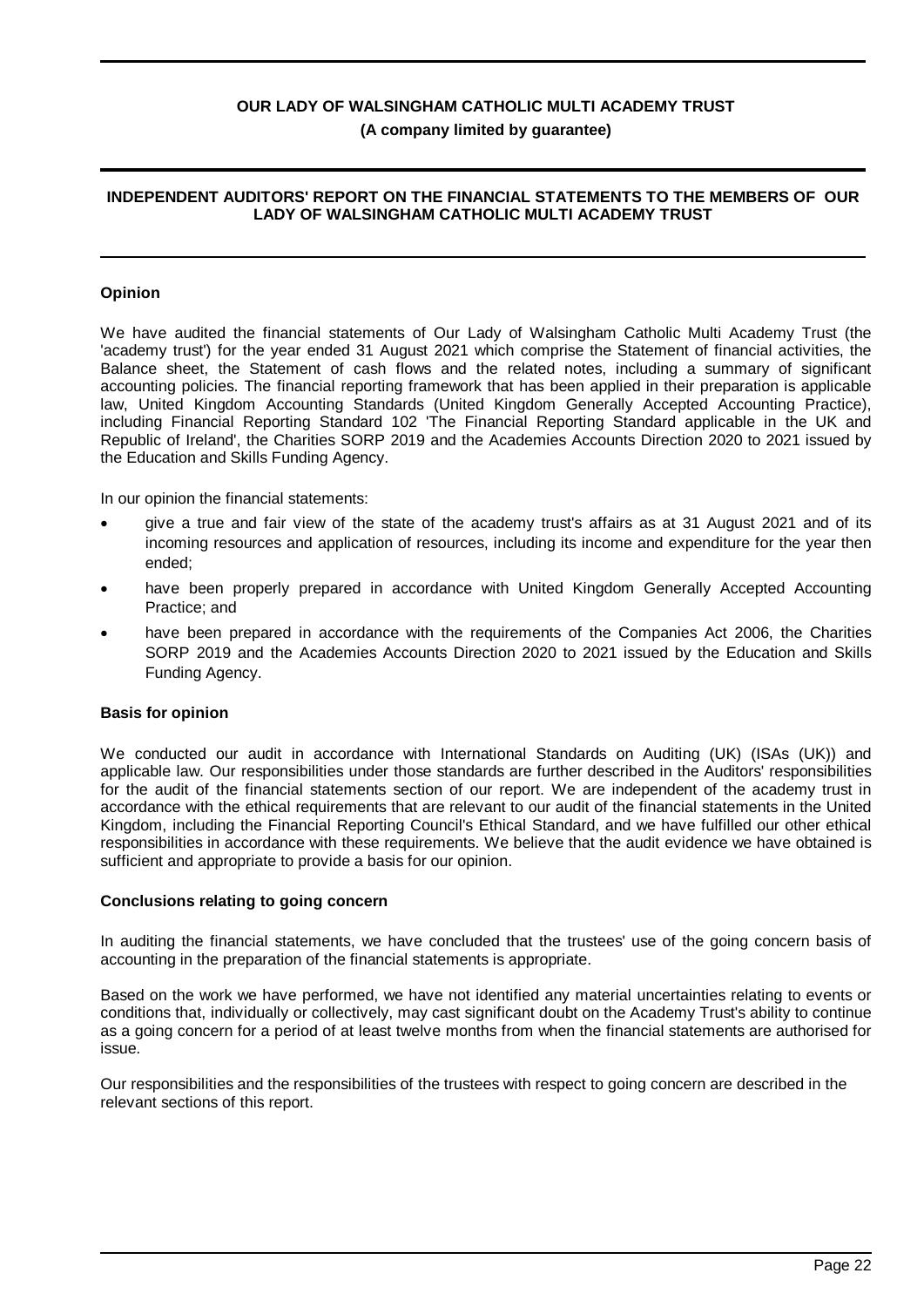### **INDEPENDENT AUDITORS' REPORT ON THE FINANCIAL STATEMENTS TO THE MEMBERS OF OUR LADY OF WALSINGHAM CATHOLIC MULTI ACADEMY TRUST (CONTINUED)**

#### **Other information**

The other information comprises the information included in the Annual report other than the financial statements and our Auditors' report thereon. The trustees are responsible for the other information contained within the Annual report. Our opinion on the financial statements does not cover the other information and, except to the extent otherwise explicitly stated in our report, we do not express any form of assurance conclusion thereon. Our responsibility is to read the other information and, in doing so, consider whether the other information is materially inconsistent with the financial statements or our knowledge obtained in the course of the audit, or otherwise appears to be materially misstated. If we identify such material inconsistencies or apparent material misstatements, we are required to determine whether this gives rise to a material misstatement in the financial statements themselves. If, based on the work we have performed, we conclude that there is a material misstatement of this other information, we are required to report that fact.

We have nothing to report in this regard.

#### **Opinion on other matters prescribed by the Companies Act 2006**

In our opinion, based on the work undertaken in the course of the audit:

- the information given in the Trustees' report including the Strategic report for the financial year for which the financial statements are prepared is consistent with the financial statements.
- · the Trustees' report and the Strategic report have been prepared in accordance with applicable legal requirements.

#### **Matters on which we are required to report by exception**

In the light of our knowledge and understanding of the academy trust and its environment obtained in the course of the audit, we have not identified material misstatements in the Trustees' report including the Strategic report.

We have nothing to report in respect of the following matters in relation to which the Companies Act 2006 requires us to report to you if, in our opinion:

- adequate accounting records have not been kept, or returns adequate for our audit have not been received from branches not visited by us; or
- · the financial statements are not in agreement with the accounting records and returns; or
- · certain disclosures of Trustees' remuneration specified by law are not made; or
- we have not received all the information and explanations we require for our audit.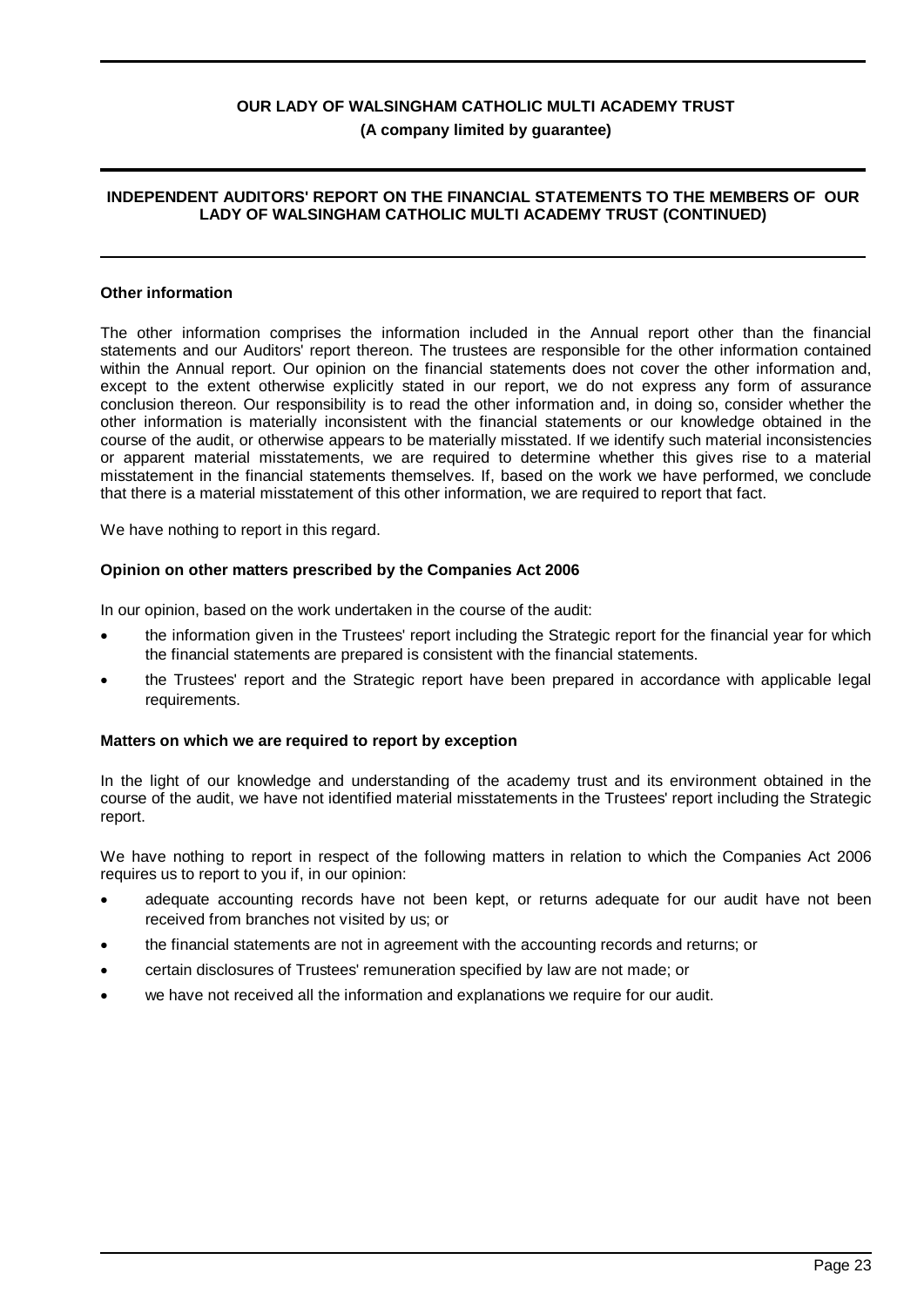#### **INDEPENDENT AUDITORS' REPORT ON THE FINANCIAL STATEMENTS TO THE MEMBERS OF OUR LADY OF WALSINGHAM CATHOLIC MULTI ACADEMY TRUST (CONTINUED)**

#### **Responsibilities of trustees**

As explained more fully in the Trustees' responsibilities statement, the Trustees (who are also the directors of the academy trust for the purposes of company law) are responsible for the preparation of the financial statements and for being satisfied that they give a true and fair view, and for such internal control as the Trustees determine is necessary to enable the preparation of financial statements that are free from material misstatement, whether due to fraud or error.

In preparing the financial statements, the Trustees are responsible for assessing the academy trust's ability to continue as a going concern, disclosing, as applicable, matters related to going concern and using the going concern basis of accounting unless the Trustees either intend to liquidate the academy trust or to cease operations, or have no realistic alternative but to do so.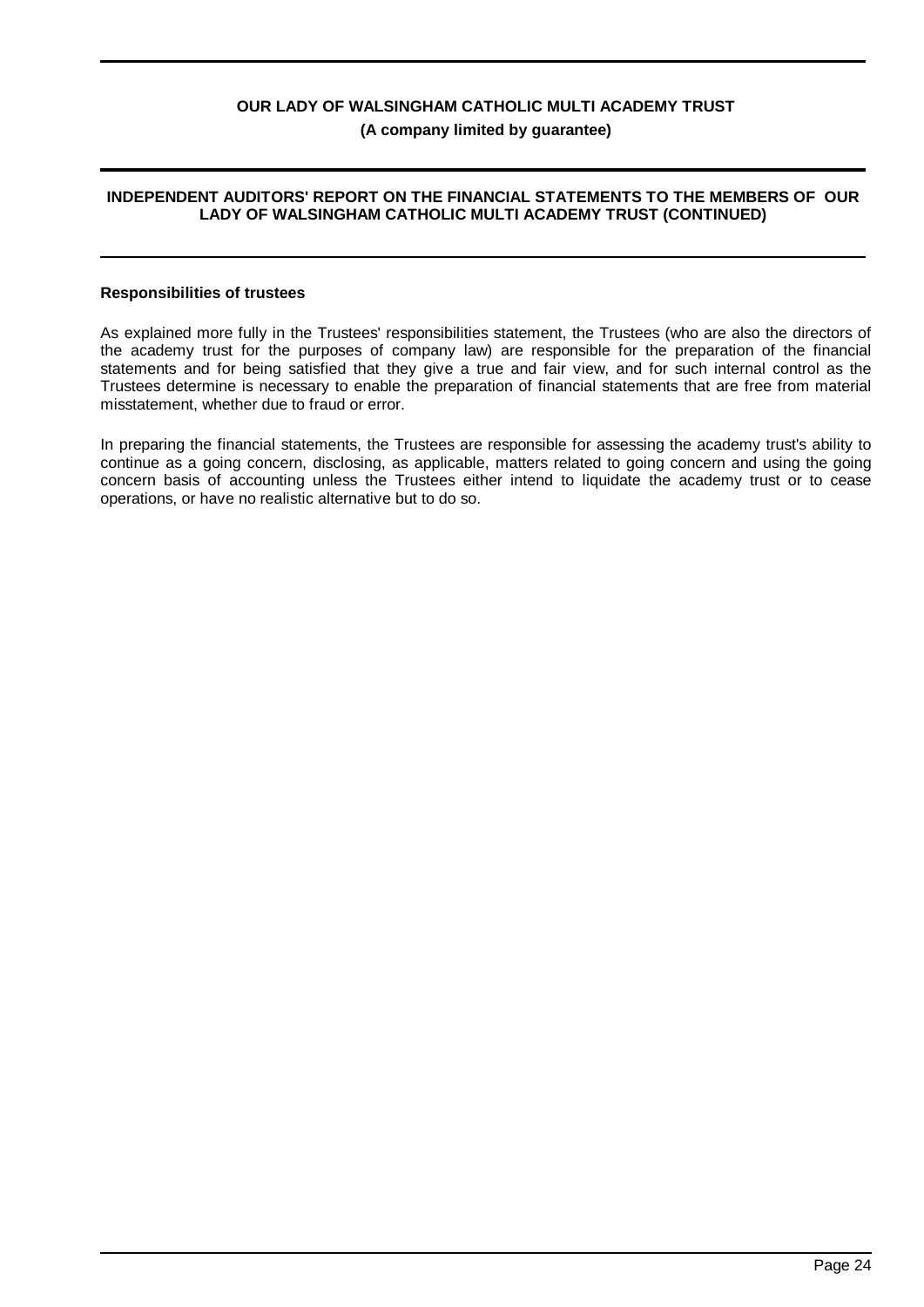## **(A company limited by guarantee)**

## **INDEPENDENT AUDITORS' REPORT ON THE FINANCIAL STATEMENTS TO THE MEMBERS OF OUR LADY OF WALSINGHAM CATHOLIC MULTI ACADEMY TRUST (CONTINUED)**

### **Auditors' responsibilities for the audit of the financial statements**

Irregularities, including fraud, are instances of non-compliance with laws and regulations. We design procedures in line with our responsibilities, outlined above, to detect material misstatements in respect of irregularities, including fraud. The extent to which our procedures are capable of detecting irregularities, including fraud is detailed below.

Due to the field in which the Company operates, we identified the areas most likely to have a direct material impact on the financial statements as compliance with tax legislation, accounting standards and requirements, including Charities SORP (FRS 102) and the Academies Accounts Direction 2020 to 2021, the Companies Act 2006 and charity law. In addition, we considered the provisions of other laws and regulations which whilst not having a direct impact on the financial statements, are fundamental to the Company's ability to operate, including Academies Financial Handbook 2020, funding agreements, safeguarding requirements, health and safety; employment law, data protection and compliance with various other regulations relevant to the conduct of the Company's operations.

Our approach to identifying and assessing the risk of material misstatement in respect of irregularities, including fraud and non-compliance with laws and regulations, included the following:

• Enquiries with management, the accounting officer and the trustees about any known or suspected instances of non-compliance with laws and regulations, accidents in the workplace, safeguarding breaches, data breaches, potential litigation or claims and fraud;

• Considering the conclusion of our assurance report on regularity to the Company and the Education and Skills Funding Agency;

• Reviewing the Accounting Officers Statement on Regularity, Propriety and Compliance;

• Review the findings of the Company's internal scrutiny;

• Reviewing legal and professional fees to confirm matters where the Company engaged lawyers during the year;

• Reviewing financial statement disclosures and testing to supporting documentation to assess compliance with applicable laws and regulations;

• Reviewing board and finance committee minutes and any relevant correspondence with external authorities, including regulators;

• Challenging assumptions and judgements made by management in their significant accounting estimates, particularly around the actuarial assumptions used to estimate the Local Government Pension Scheme defined benefit obligation; and

• Auditing the risk of management override of controls, including through testing journal entries and other adjustments for appropriateness, and evaluating the business rationale of any significant transactions outside the normal course of business.

Due to the inherent limitations of an audit, there is a risk that we will not detect all irregularities, including those leading to a material misstatement in the financial statements or non-compliance with regulation. This risk increases the more that compliance with a law or regulation is removed from the events and transactions reflected in the financial statements, as we will be less likely to become aware of instances of non-compliance.

The risk is also greater regarding irregularities occurring due to fraud rather than error, as fraud involves intentional concealment, forgery, collusion, omission or misrepresentation.

A further description of our responsibilities for the audit of the financial statements is located on the Financial Reporting Council's website at: www.frc.org.uk/auditorsresponsibilities. This description forms part of our Auditors' report.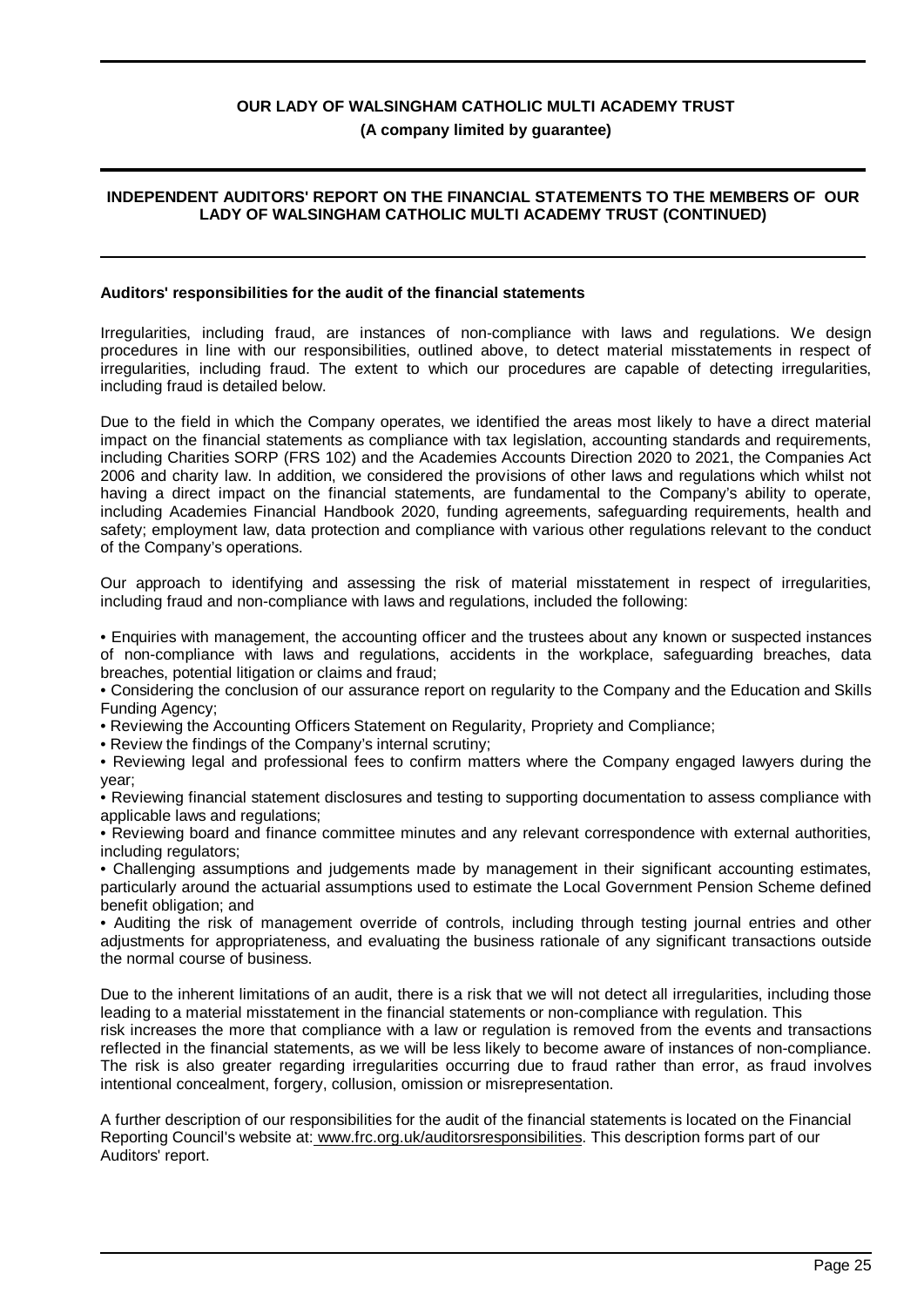### **INDEPENDENT AUDITORS' REPORT ON THE FINANCIAL STATEMENTS TO THE MEMBERS OF OUR LADY OF WALSINGHAM CATHOLIC MULTI ACADEMY TRUST (CONTINUED)**

#### **Use of our report**

This report is made solely to the academy trust's members, as a body, in accordance with Chapter 3 of Part 16 of the Companies Act 2006. Our audit work has been undertaken so that we might state to the academy trust's members those matters we are required to state to them in an Auditors' report and for no other purpose. To the fullest extent permitted by law, we do not accept or assume responsibility to anyone other than the academy trust and its members, as a body, for our audit work, for this report, or for the opinions we have formed.

Laki, Gover

**Giles Kerkham FCA DChA (Senior statutory auditor)**

**for and on behalf of Larking Gowen LLP** Chartered Accountants Statutory Auditors Norwich

Date: 14 December 2021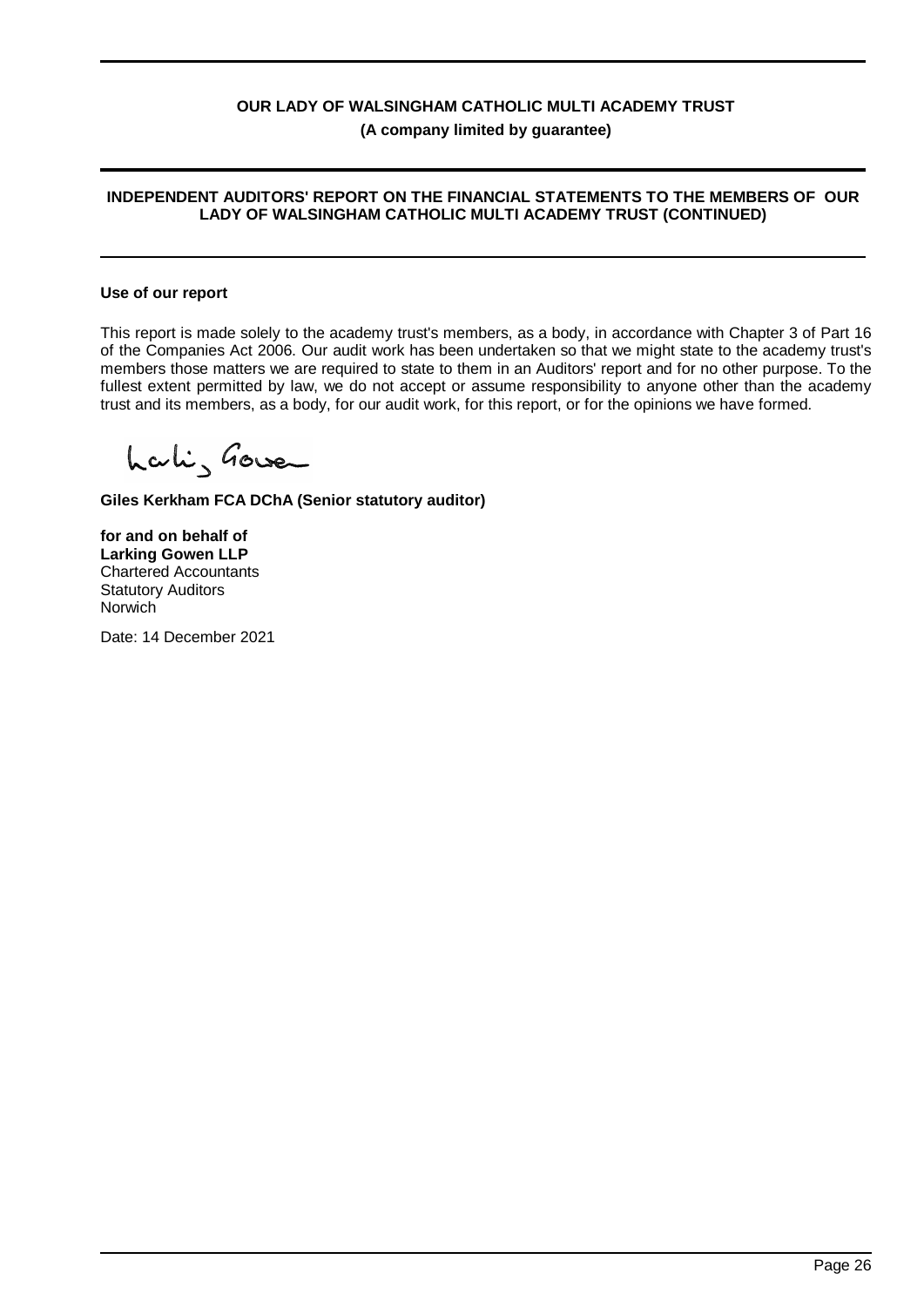#### **INDEPENDENT REPORTING ACCOUNTANT'S ASSURANCE REPORT ON REGULARITY TO OUR LADY OF WALSINGHAM CATHOLIC MULTI ACADEMY TRUST AND THE EDUCATION & SKILLS FUNDING AGENCY**

In accordance with the terms of our engagement letter dated 20 October 2020 and further to the requirements of the Education and Skills Funding Agency (ESFA) as included in the Academies Accounts Direction 2020 to 2021, we have carried out an engagement to obtain limited assurance about whether the expenditure disbursed and income received by Our Lady of Walsingham Catholic Multi Academy Trust during the year 1 September 2020 to 31 August 2021 have been applied to the purposes identified by Parliament and the financial transactions conform to the authorities which govern them.

This report is made solely to Our Lady of Walsingham Catholic Multi Academy Trust and ESFA in accordance with the terms of our engagement letter. Our work has been undertaken so that we might state to Our Lady of Walsingham Catholic Multi Academy Trust and ESFA those matters we are required to state in a report and for no other purpose. To the fullest extent permitted by law, we do not accept or assume responsibility to anyone other than Our Lady of Walsingham Catholic Multi Academy Trust and ESFA, for our work, for this report, or for the conclusion we have formed.

#### **Respective responsibilities of Our Lady of Walsingham Catholic Multi Academy Trust's accounting officer and the reporting accountant**

The accounting officer is responsible, under the requirements of Our Lady of Walsingham Catholic Multi Academy Trust's funding agreement with the Secretary of State for Education dated 27 June 2019 and the Academies Financial Handbook, extant from 1 September 2020, for ensuring that expenditure disbursed and income received is applied for the purposes intended by Parliament and the financial transactions conform to the authorities which govern them.

Our responsibilities for this engagement are established in the United Kingdom by our profession's ethical guidance and are to obtain limited assurance and report in accordance with our engagement letter and the requirements of the Academies Accounts Direction 2020 to 2021. We report to you whether anything has come to our attention in carrying out our work which suggests that in all material respects, expenditure disbursed and income received during the year 1 September 2020 to 31 August 2021 have not been applied to purposes intended by Parliament or that the financial transactions do not conform to the authorities which govern them.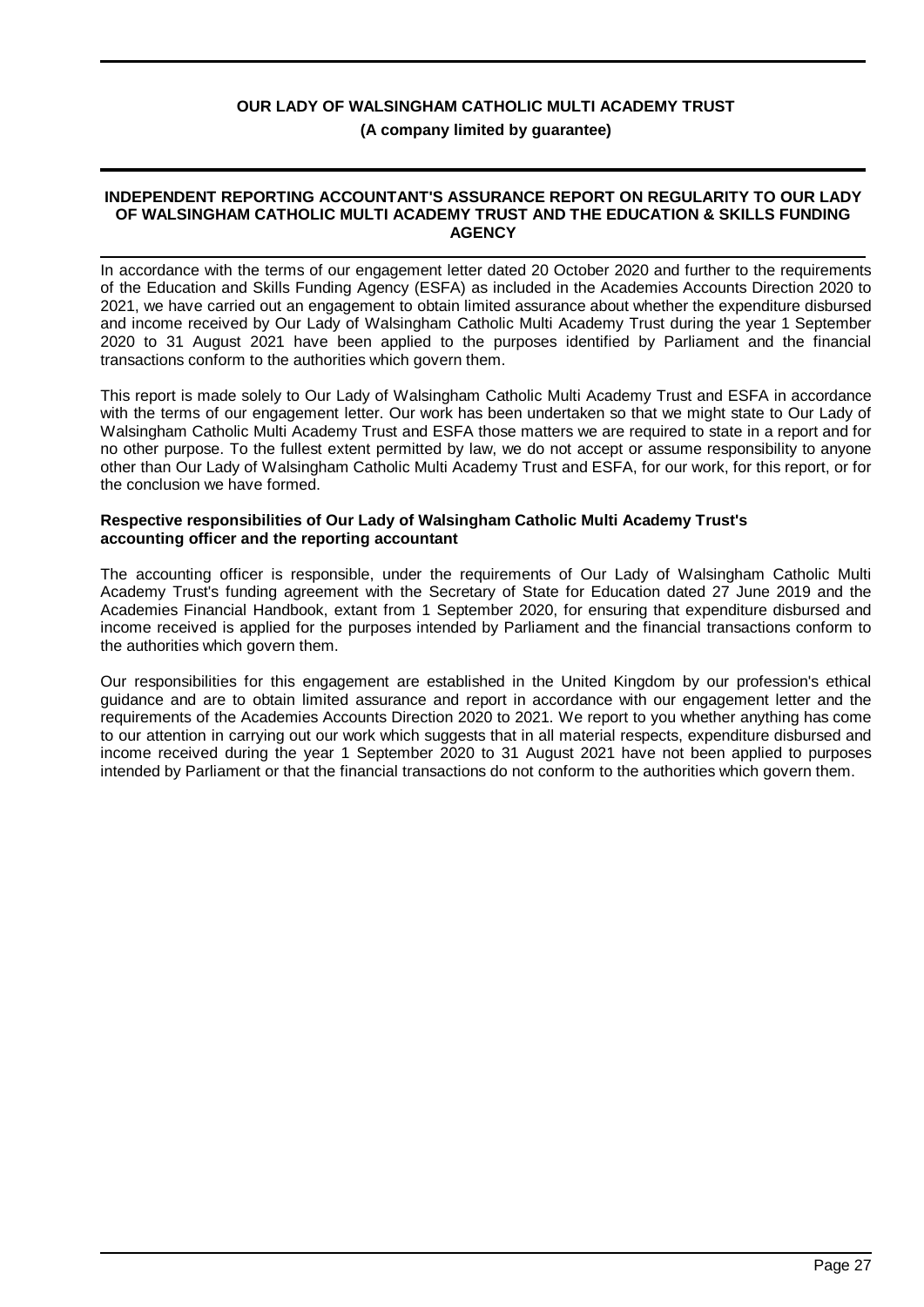#### **INDEPENDENT REPORTING ACCOUNTANT'S ASSURANCE REPORT ON REGULARITY TO OUR LADY OF WALSINGHAM CATHOLIC MULTI ACADEMY TRUST AND THE EDUCATION & SKILLS FUNDING AGENCY (CONTINUED)**

#### **Approach**

We conducted our engagement in accordance with the Academies Accounts Direction 2020 to 2021 issued by ESFA. We performed a limited assurance engagement as defined in our engagement letter.

The objective of a limited assurance engagement is to perform such procedures as to obtain information and explanations in order to provide us with sufficient appropriate evidence to express a negative conclusion on regularity.

A limited assurance engagement is more limited in scope than a reasonable assurance engagement and consequently does not enable us to obtain assurance that we would become aware of all significant matters that might be identified in a reasonable assurance engagement. Accordingly, we do not express a positive opinion.

Our engagement includes examination, on a test basis, of evidence relevant to the regularity and propriety of the academy trust's income and expenditure.

In planning and conducting our work we had due regard to professional guidance, including the Academies Accounts Direction 2020 to 2021. The work undertaken to draw our conclusion, includes, but it not limited to:

- Enquiry of senior management and the Academy Trust's trustees;
- Review of the results of the Academy Trust's process of independent checking of financial controls, systems, transactions and risks.
- Inspection and review of the accounting records, meeting minutes, internal control procedures; management representations and declarations of interest;
- Checking the application of the financial controls; and
- Review of governance arrangements.

#### **Conclusion**

In the course of our work, nothing has come to our attention which suggest in all material respects the expenditure disbursed and income received during the year 1 September 2020 to 31 August 2021 has not been applied to purposes intended by Parliament and the financial transactions do not conform to the authorities which govern them.

Lali, Gove

**Larking Gowen LLP** Chartered Accountants Statutory Auditors

Norwich

Date: 14 December 2021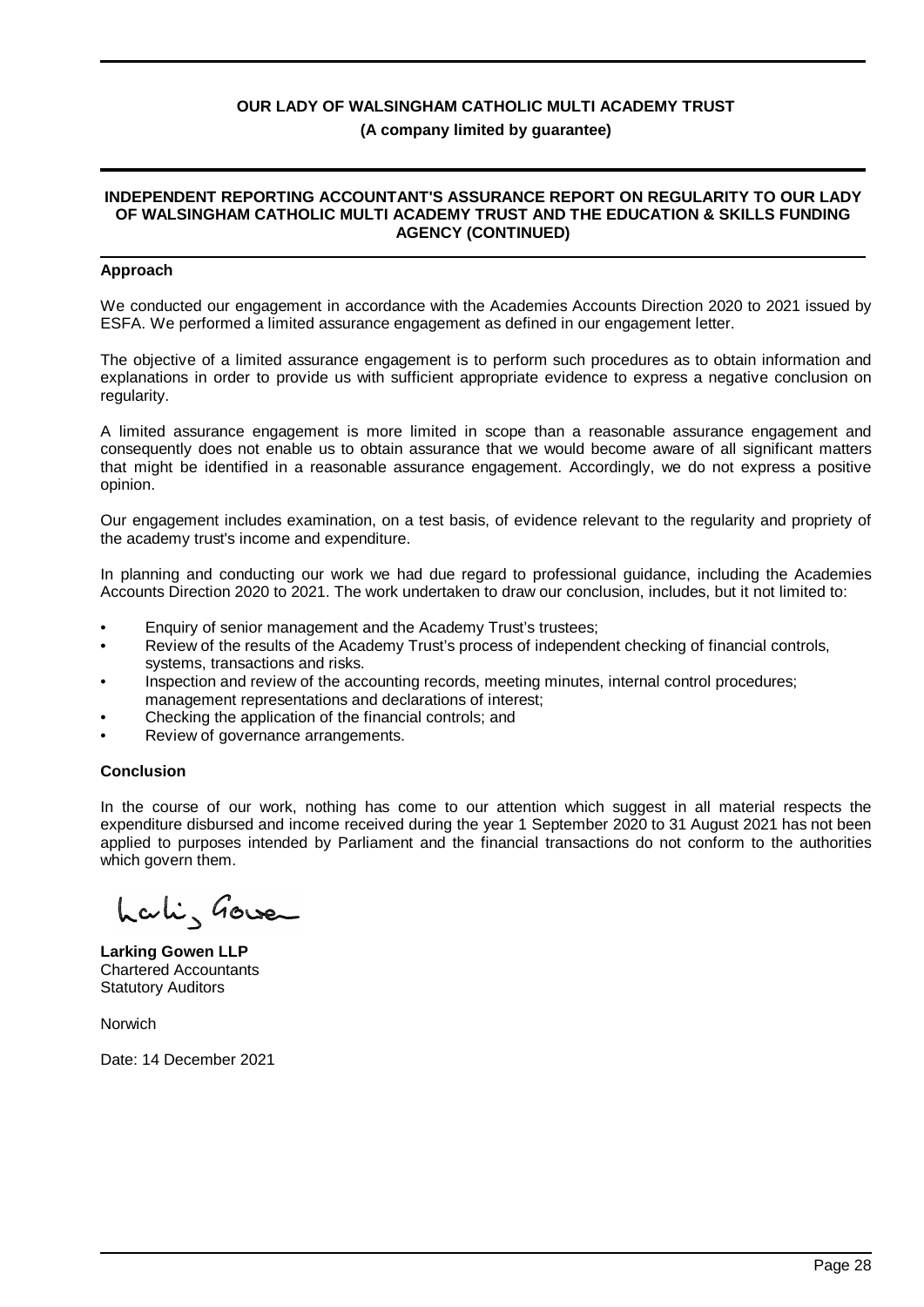**(A company limited by guarantee)**

|                                                       | <b>Note</b> | <b>Unrestricted</b><br>funds<br>2021<br>£ | <b>Restricted</b><br>funds<br>2021<br>£ | <b>Restricted</b><br>fixed asset<br>funds<br>2021<br>£ | <b>Total</b><br>funds<br>2021<br>£ | Total<br>funds<br>2020<br>£ |
|-------------------------------------------------------|-------------|-------------------------------------------|-----------------------------------------|--------------------------------------------------------|------------------------------------|-----------------------------|
| Income from:                                          |             |                                           |                                         |                                                        |                                    |                             |
| Donations and capital<br>grants:                      | 4           |                                           |                                         |                                                        |                                    |                             |
| Other donations and<br>capital grants                 |             | 61,231                                    |                                         | 277,506                                                | 338,737                            | 458,219                     |
| Funding for academy<br>trust educational              |             |                                           |                                         |                                                        |                                    |                             |
| operations                                            | 5           | 209,655                                   | 11,614,659                              |                                                        | 11,824,314                         | 11,457,005                  |
| Other trading activities                              | 6           | 114,348                                   |                                         |                                                        | 114,348                            | 193,786                     |
| Investments                                           | 7           | 272                                       |                                         |                                                        | 272                                | 1,140                       |
| <b>Total income</b>                                   |             | 385,506                                   | 11,614,659                              | 277,506                                                | 12,277,671                         | 12, 110, 150                |
| <b>Expenditure on:</b>                                |             |                                           |                                         |                                                        |                                    |                             |
| Academy trust<br>educational operations               | 8,9         | 376,631                                   | 11,829,767                              | 737,514                                                | 12,943,912                         | 12,605,602                  |
| <b>Transfer from local</b><br>authority on conversion | 8           |                                           |                                         |                                                        |                                    | 347,387                     |
| <b>Total expenditure</b>                              |             | 376,631                                   | 11,829,767                              | 737,514                                                | 12,943,912                         | 12,952,989                  |
| <b>Net</b><br>income/(expenditure)                    |             | 8,875                                     | (215, 108)                              | (460,008)                                              | (666, 241)                         | (842, 839)                  |
| Transfers between<br>funds                            | 18          |                                           | (75, 534)                               | 75,534                                                 |                                    |                             |
| Net movement in<br>funds before other                 |             |                                           |                                         |                                                        |                                    |                             |
| recognised<br>(losses)/gains                          |             | 8,875                                     | (290, 642)                              | (384, 474)                                             | (666, 241)                         | (842, 839)                  |

#### **STATEMENT OF FINANCIAL ACTIVITIES (INCORPORATING INCOME AND EXPENDITURE ACCOUNT) FOR THE YEAR ENDED 31 AUGUST 2021**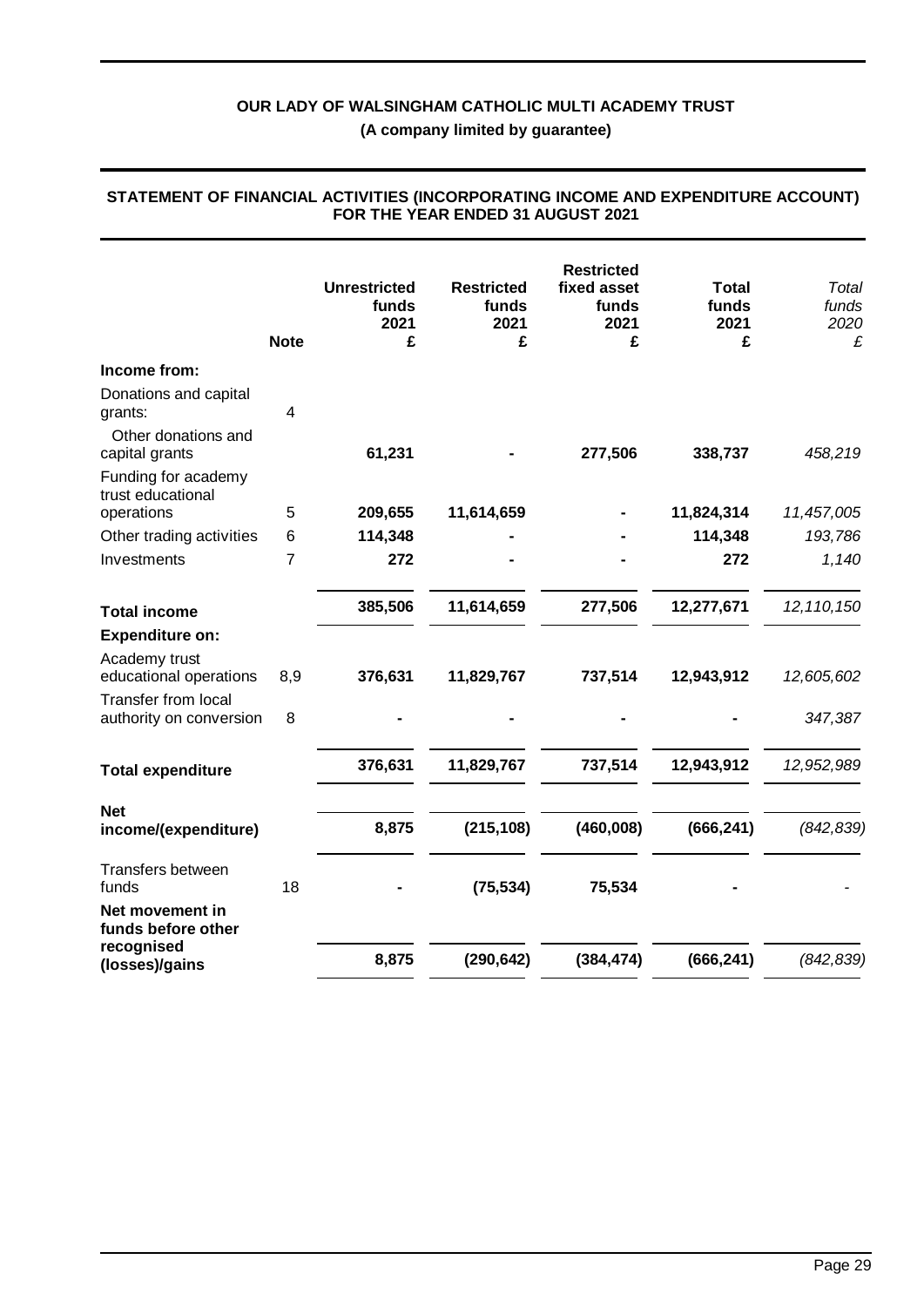|                                                                                          |    | <b>Unrestricted</b><br>funds<br>2021<br>£ | <b>Restricted</b><br>funds<br>2021<br>£ | <b>Restricted</b><br>fixed asset<br>funds<br>2021<br>£ | <b>Total</b><br>funds<br>2021<br>£ | Total<br>funds<br>2020<br>£ |
|------------------------------------------------------------------------------------------|----|-------------------------------------------|-----------------------------------------|--------------------------------------------------------|------------------------------------|-----------------------------|
| Net movement in<br>funds before other<br>recognised<br>gains/(losses)<br>brought forward |    | 8,875                                     | (290, 642)                              | (384, 474)                                             | (666, 241)                         | (842, 839)                  |
| Other recognised<br>(losses)/gains:                                                      |    |                                           |                                         |                                                        |                                    |                             |
| Actuarial losses on<br>defined benefit pension<br>schemes                                | 25 |                                           | (1, 284, 000)                           |                                                        | (1, 284, 000)                      | (389,000)                   |
| Net movement in<br>funds                                                                 |    | 8,875                                     | (1,574,642)                             | (384, 474)                                             | (1,950,241)                        | (1,231,839)                 |
| <b>Reconciliation of</b><br>funds:                                                       |    |                                           |                                         |                                                        |                                    |                             |
| Total funds brought<br>forward                                                           |    | 1,261,659                                 | (3,680,741)                             | 1,197,817                                              | (1,221,265)                        | 10,574                      |
| Net movement in funds                                                                    |    | 8,875                                     | (1, 574, 642)                           | (384, 474)                                             | (1,950,241)                        | (1,231,839)                 |
| <b>Total funds carried</b><br>forward                                                    |    | 1,270,534                                 | (5, 255, 383)                           | 813,343                                                | (3, 171, 506)                      | (1,221,265)                 |

#### **STATEMENT OF FINANCIAL ACTIVITIES (INCORPORATING INCOME AND EXPENDITURE ACCOUNT) (CONTINUED) FOR THE YEAR ENDED 31 AUGUST 2021**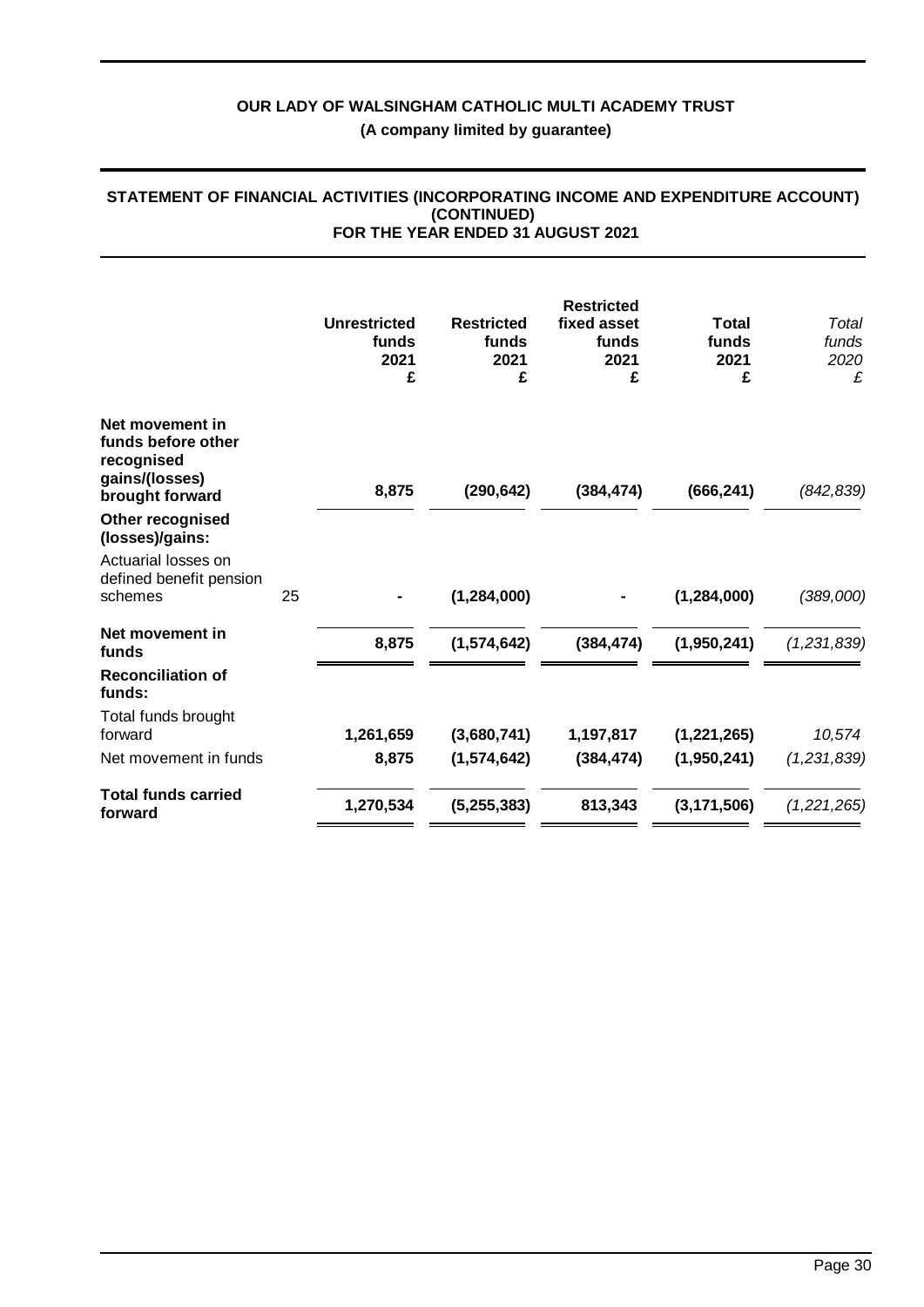## **REGISTERED NUMBER: 08444133**

**BALANCE SHEET**

|                                                        |             | AS AT 30 SEPTEMBER 2021 |               |               |               |
|--------------------------------------------------------|-------------|-------------------------|---------------|---------------|---------------|
|                                                        | <b>Note</b> |                         | 2021<br>£     |               | 2020<br>£     |
| <b>Fixed assets</b>                                    |             |                         |               |               |               |
| Tangible assets<br><b>Current assets</b>               | 15          |                         | 794,410       |               | 874,731       |
| <b>Debtors</b>                                         | 16          | 444,893                 |               | 646,285       |               |
| Cash at bank and in hand                               |             | 2,583,083               |               | 2,215,616     |               |
|                                                        |             | 3,027,976               |               | 2,861,901     |               |
| Creditors: amounts falling due within one<br>year      | 17          | (1,057,892)             |               | (829, 897)    |               |
| <b>Net current assets</b>                              |             |                         | 1,970,084     |               | 2,032,004     |
| <b>Total assets less current liabilities</b>           |             |                         | 2,764,494     |               | 2,906,735     |
| Defined benefit pension scheme liability               | 25          |                         | (5,936,000)   |               | (4, 128, 000) |
| <b>Total net assets</b>                                |             |                         | (3, 171, 506) |               | (1,221,265)   |
| Funds of the academy trust<br><b>Restricted funds:</b> |             |                         |               |               |               |
| Fixed asset funds                                      | 18          | 813,343                 |               | 1,197,817     |               |
| Restricted income funds                                | 18          | 680,617                 |               | 447,259       |               |
| Restricted funds excluding pension asset               | 18          | 1,493,960               |               | 1,645,076     |               |
| Pension reserve                                        | 18          | (5,936,000)             |               | (4, 128, 000) |               |
| <b>Total restricted funds</b>                          | 18          |                         | (4, 442, 040) |               | (2,482,924)   |
| <b>Unrestricted income funds</b>                       | 18          |                         | 1,270,534     |               | 1,261,659     |
| <b>Total funds</b>                                     |             |                         | (3, 171, 506) |               | (1,221,265)   |

The financial statements on pages 29 to 64 were approved and authorised for issue by the Trustees and are signed on their behalf, by:

Tol. 1 Intte

................................................ **J Tuttle** (Chair of Trustees) Date: 14 December 2021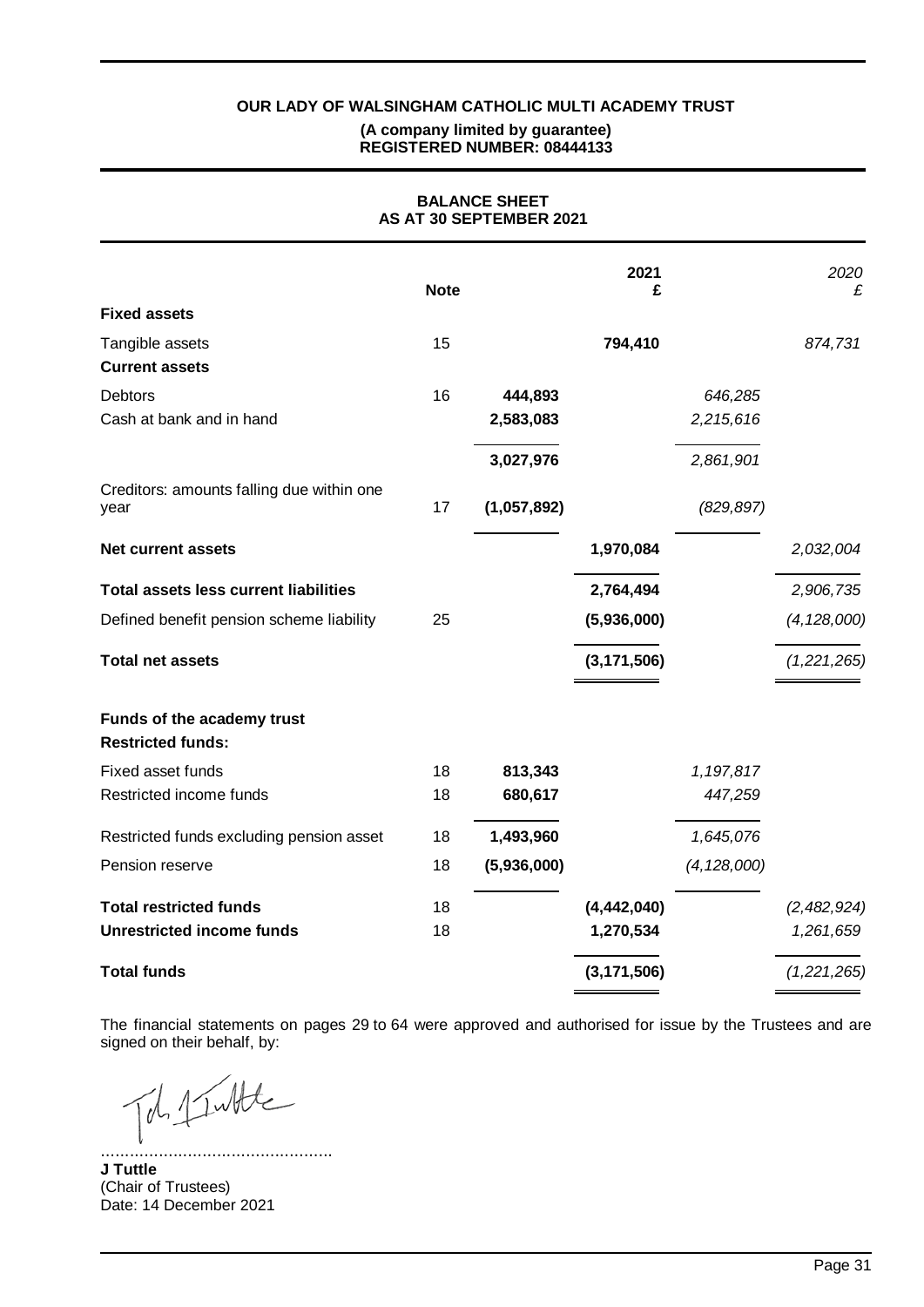## **STATEMENT OF CASH FLOWS FOR THE YEAR ENDED 31 AUGUST 2021**

| Cash flows from operating activities                   | <b>Note</b> | 2021<br>£ | 2020<br>£  |
|--------------------------------------------------------|-------------|-----------|------------|
| Net cash provided by/(used in) operating activities    | 20          | 113,357   | (421, 692) |
| Cash flows from investing activities                   | 21          | 254,110   | 546,388    |
| Change in cash and cash equivalents in the year        |             | 367.467   | 124,696    |
| Cash and cash equivalents at the beginning of the year |             | 2,215,616 | 2,090,920  |
| Cash and cash equivalents at the end of the year       | 22, 23      | 2,583,083 | 2,215,616  |

The notes on pages 33 to 64 form part of these financial statements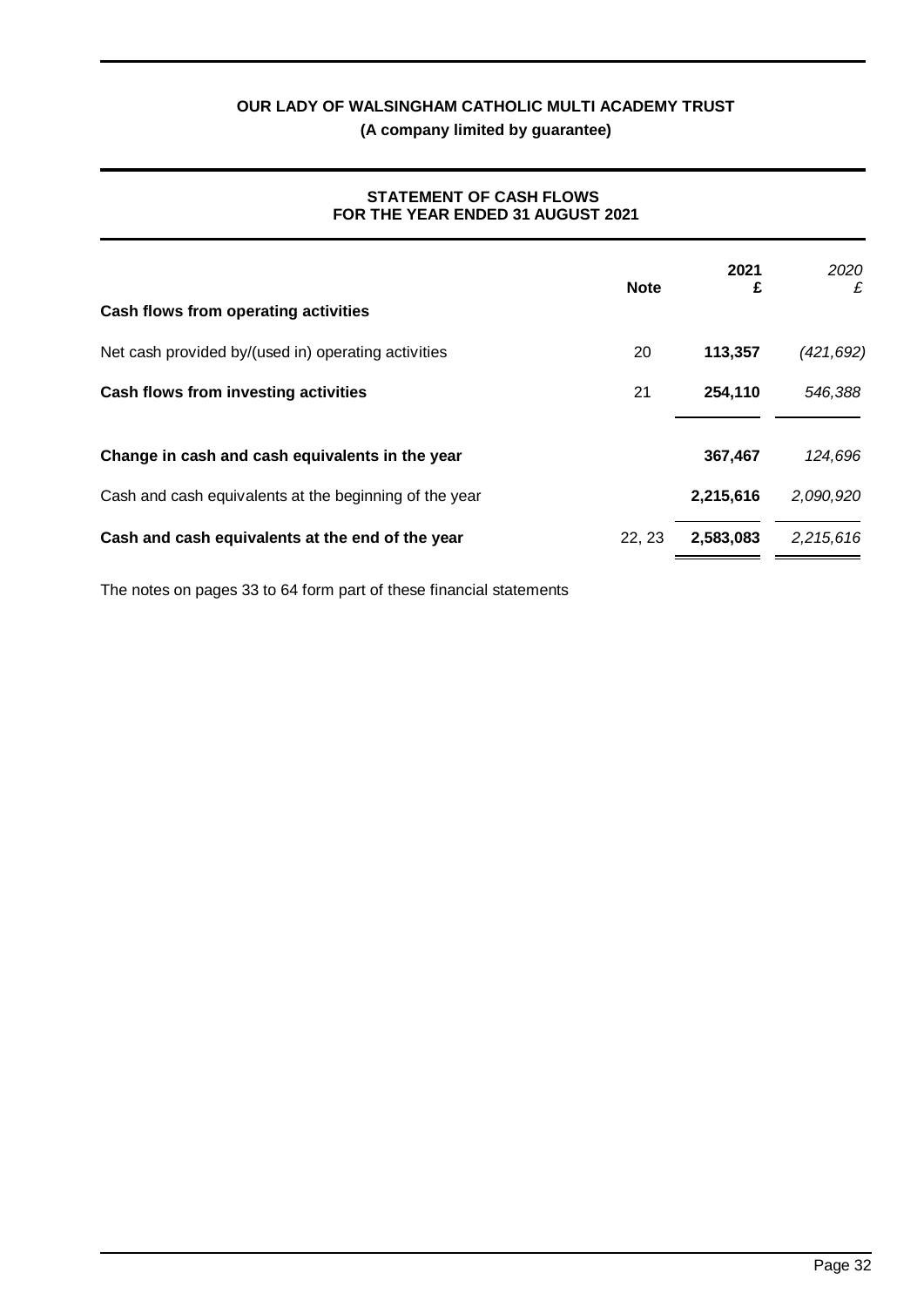#### **NOTES TO THE FINANCIAL STATEMENTS FOR THE YEAR ENDED 31 AUGUST 2021**

#### **1. General information**

Our Lady of Walshingham Catholic Multi Academy Trust is a company incorporated in England and Wales, registered number 08444133, limited by guarantee. The registered office is Fordham Road, Newmarket, Suffolk, CB8 7AA.

#### **2. Accounting policies**

A summary of the principal accounting policies adopted (which have been applied consistently, except where noted), judgments and key sources of estimation uncertainty, is set out below.

#### **2.1 Basis of preparation of financial statements**

The financial statements of the academy trust, which is a public benefit entity under FRS 102, have been prepared under the historic cost convention in accordance with the Financial Reporting Standard Applicable in the UK and Republic of Ireland (FRS 102), the Accounting and Reporting by Charities: Statement of Recommended Practice applicable to charities preparing their accounts in accordance with the Financial Reporting Standard applicable in the UK and Republic of Ireland (FRS 102) (Charities SORP (FRS 102)), the Academies Accounts Direction *2020* to 2021 issued by ESFA, the Charities Act 2011 and the Companies Act 2006.

Our Lady of Walsingham Catholic Multi Academy Trust meets the definition of a public benefit entity under FRS 102.

The financial statements are presented in Sterling (£).

#### **2.2 Going concern**

The directors assess whether the use of going concern is appropriate i.e. whether there are any material uncertainties related to events or conditions that may cast significant doubt on the ability of the academy trust to continue as a going concern. They make this assessment in respect of a period of at least one year from the date of authorisation for issue of the financial statements.

In making this assessment, the directors note the current balance sheet deficit of £3,171,506. They consider that there are two key factors determining this position:

- the directors have concluded not to recognise the Diocesan land and buildings from which the trust undertakes its activities in the balance sheet, in accordance with the Accounts **Direction**
- the impact of the pension deficit, which, in keeping with the rest of the sector, now stands at a significant liability in relation to the rest of the balance sheet, (now at £5,936,000). The directors acknowledge that this constitutes an estimate of the future liability which will require settlement in due course, but consider that the period over which this will take place means that it does not cause them to doubt their current assessment of the trust as a going concern at this time.

The trustees have concluded that the academy trust has adequate resources to continue in operational existence for the foreseeable future and there are no material uncertainties about the academy trust's ability to continue as a going concern, thus they continue to adopt the going concern basis of accounting in preparing the financial statements.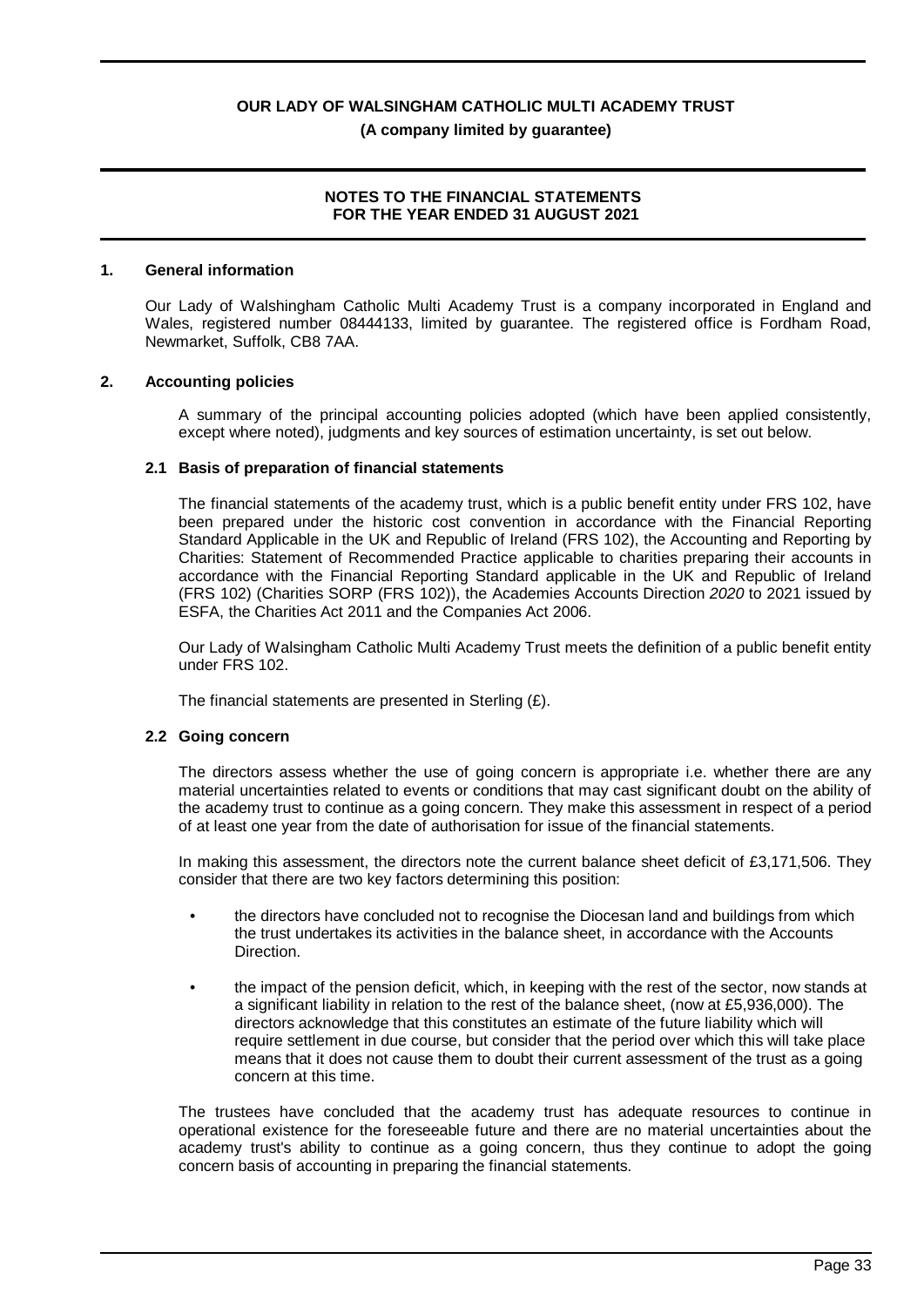### **NOTES TO THE FINANCIAL STATEMENTS FOR THE YEAR ENDED 31 AUGUST 2021**

#### **2. Accounting policies (continued)**

#### **2.3 Income**

All incoming resources are recognised when the academy trust has entitlement to the funds, the receipt is probable and the amount can be measured reliably.

#### · **Grants**

Grants are included in the Statement of financial activities on a receivable basis. The balance of income received for specific purposes but not expended during the period is shown in the relevant funds on the Balance sheet. Where income is received in advance of meeting any performancerelated conditions there is not unconditional entitlement to the income and its recognition is deferred and included in creditors as deferred income until the performance-related conditions are met. Where entitlement occurs before income is received, the income is accrued.

General Annual Grant is recognised in full in the Statement of financial activities in the year for which it is receivable and any abatement in respect of the year is deducted from income and recognised as a liability.

Capital grants are recognised in full when there is an unconditional entitlement to the grant. Unspent amounts of capital grants are reflected in the Balance sheet in the restricted fixed asset fund. Capital grants are recognised when there is entitlement and are not deferred over the life of the asset on which they are expended.

#### · **Donations**

Donations are recognised on a receivable basis (where there are no performance-related conditions) where the receipt is probable and the amount can be reliably measured.

#### **Other income**

Other income, including the hire of facilities, is recognised in the year it is receivable and to the extent the academy trust has provided the goods or services.

#### **2.4 Expenditure**

Expenditure is recognised once there is a legal or constructive obligation to transfer economic benefit to a third party, it is probable that a transfer of economic benefits will be required in settlement and the amount of the obligation can be measured reliably. Expenditure is classified by activity. The costs of each activity are made up of the total of direct costs and shared costs, including support costs involved in undertaking each activity. Direct costs attributable to a single activity are allocated directly to that activity. Shared costs which contribute to more than one activity and support costs which are not attributable to a single activity are apportioned between those activities on a basis consistent with the use of resources. Central staff costs are allocated on the basis of time spent, and depreciation charges allocated on the portion of the asset's use.

#### · **Charitable activities**

These are costs incurred on the academy trust's educational operations, including support costs and costs relating to the governance of the academy trust apportioned to charitable activities.

All resources expended are inclusive of irrecoverable VAT.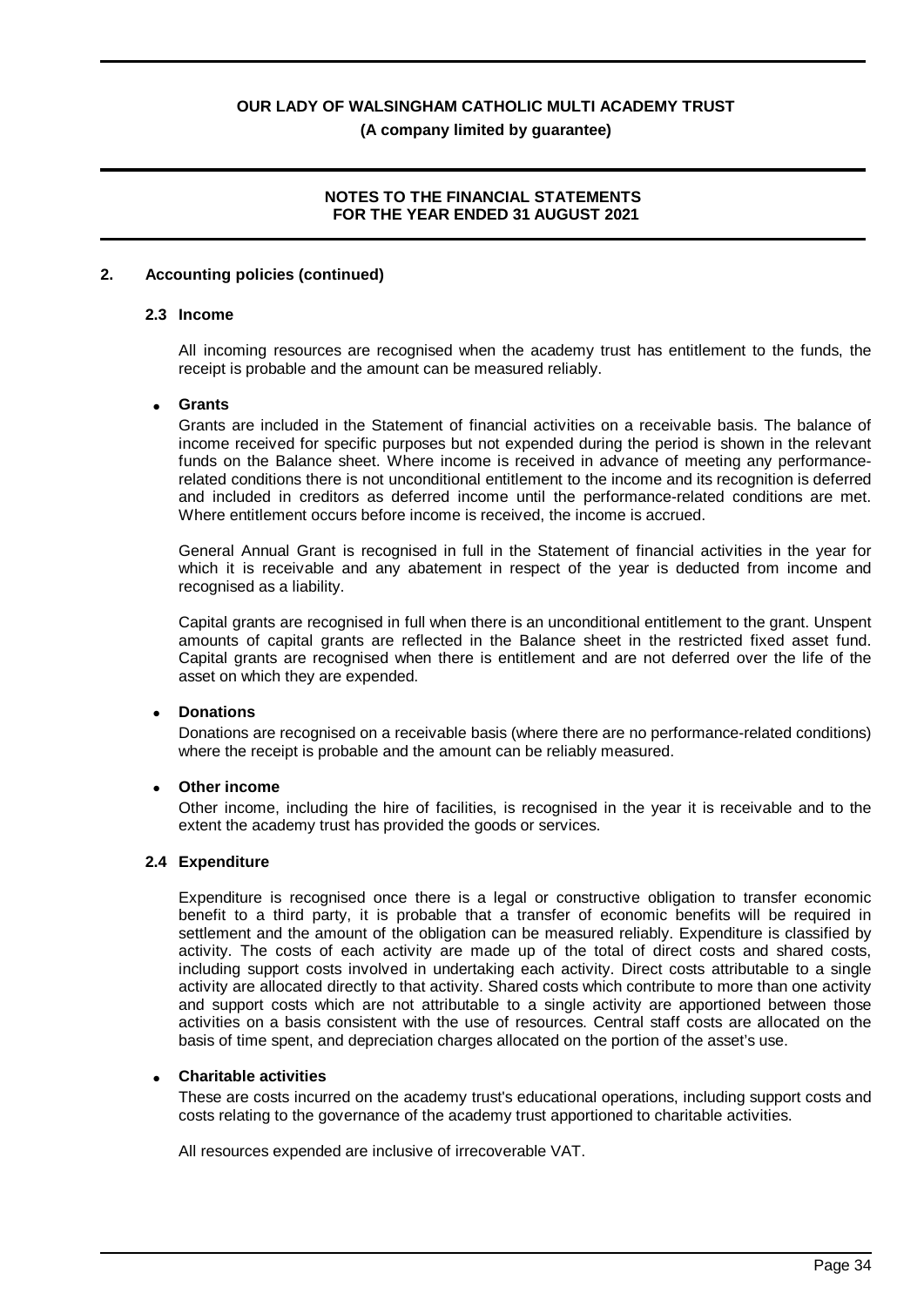## **NOTES TO THE FINANCIAL STATEMENTS FOR THE YEAR ENDED 31 AUGUST 2021**

#### **2. Accounting policies (continued)**

#### **2.5 Interest receivable**

Interest on funds held on deposit is included when receivable and the amount can be measured reliably by the academy trust; this is normally upon notification of the interest paid or payable by the institution with whom the funds are deposited.

#### **2.6 Taxation**

The academy trust is considered to pass the tests set out in Paragraph 1 Schedule 6 of the Finance Act 2010 and therefore it meets the definition of a charitable company for UK corporation tax purposes.

Accordingly, the academy trust is potentially exempt from taxation in respect of income or capital gains received within categories covered by Part 11, chapter 3 of the Corporation Tax Act 2010 or Section 256 of the Taxation of Chargeable Gains Act 1992, to the extent that such income or gains are applied exclusively to charitable purposes.

#### **2.7 Tangible fixed assets**

Assets costing £1,000 or more are capitalised as tangible fixed assets and are carried at cost, net of depreciation and any provision for impairment.

Where tangible fixed assets have been acquired with the aid of specific grants, either from the government or from the private sector, they are included in the Balance sheet at cost and depreciated over their expected useful economic life. Where there are specific conditions attached to the funding requiring the continued use of the asset, the related grants are credited to a restricted fixed asset fund in the Statement of financial activities and carried forward in the Balance sheet. Depreciation on the relevant assets is charged directly to the restricted fixed asset fund in the Statement of financial activities. Where tangible fixed assets have been acquired with unrestricted funds, depreciation on such assets is charged to the unrestricted fund.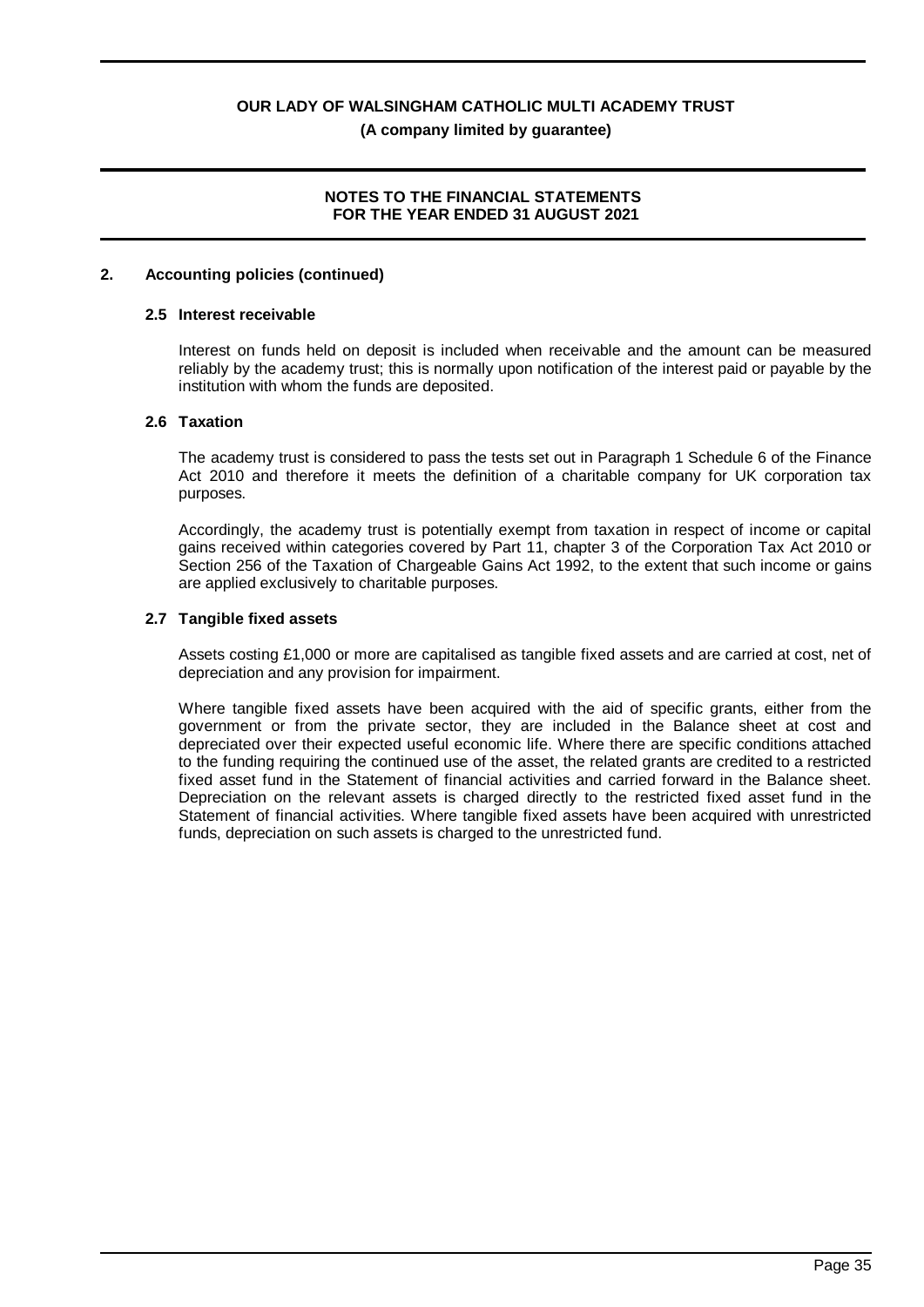**(A company limited by guarantee)**

## **NOTES TO THE FINANCIAL STATEMENTS FOR THE YEAR ENDED 31 AUGUST 2021**

## **2. Accounting policies (continued)**

### **2.7 Tangible fixed assets (continued)**

Depreciation is provided on the following bases:

| Long-term leasehold land | - 125 years straight line |
|--------------------------|---------------------------|
| Furniture and equipment  | - 20% straight line       |
| Computer equipment       | - 33.33% straight line    |
| Motor vehicles           | - 20% straight line       |

Assets in the course of construction are included at cost. Depreciation on these assets is not charged until they are brought into use and reclassified to freehold or leasehold land and buildings.

A review for impairment of a fixed asset is carried out if events or changes in circumstances indicate that the carrying value of any fixed asset may not be recoverable. Shortfalls between the carrying value of fixed assets and their recoverable amounts are recognised as impairments. Impairment losses are recognised in the Statement of financial activities.

As described in note 15, the trust occupies school buildings under licence agreements with the East Anglia Roman Catholic Diocese Trustee and playing fields under a 125 year lease with the Suffolk County Council.

The directors have considered. the licence 'arrangement for the school buildings in the context of the accounting requirement sat out in the Academies Accounts Direction 2020 to 2021 and have determined that the conditions required to conclude that the trust has control over the properties are not met and consequently the buildings are not recognised in the financial statements. Cost incurred improving the properties are not capitalised but included in expenditure. The licence arrangement allows the trust to occupy the buildings free of charge. No Income or expenditure is recognised for the rent free occupation because the trustees do not consider that a reliable measure of the amount the trust would otherwise have to pay to secure the premises can be made.

Playing fields occupied under a lease of 125 years are capitalised within tangible fixed assets to reflect the trust's right to use the land over the long term.

#### **2.8 Debtors**

Trade and other debtors are recognised at the settlement amount after any trade discount offered. Prepayments are valued at the amount prepaid net of any trade discounts due.

#### **2.9 Cash at bank and in hand**

Cash at bank and in hand includes cash and short-term highly liquid investments with a short maturity of three months or less from the date of acquisition or opening of the deposit or similar account.

#### **2.10 Liabilities**

Liabilities are recognised when there is an obligation at the Balance sheet date as a result of a past event, it is probable that a transfer of economic benefit will be required in settlement, and the amount of the settlement can be estimated reliably. Liabilities are recognised at the amount that the academy trust anticipates it will pay to settle the debt or the amount it has received as advanced payments for the goods or services it must provide.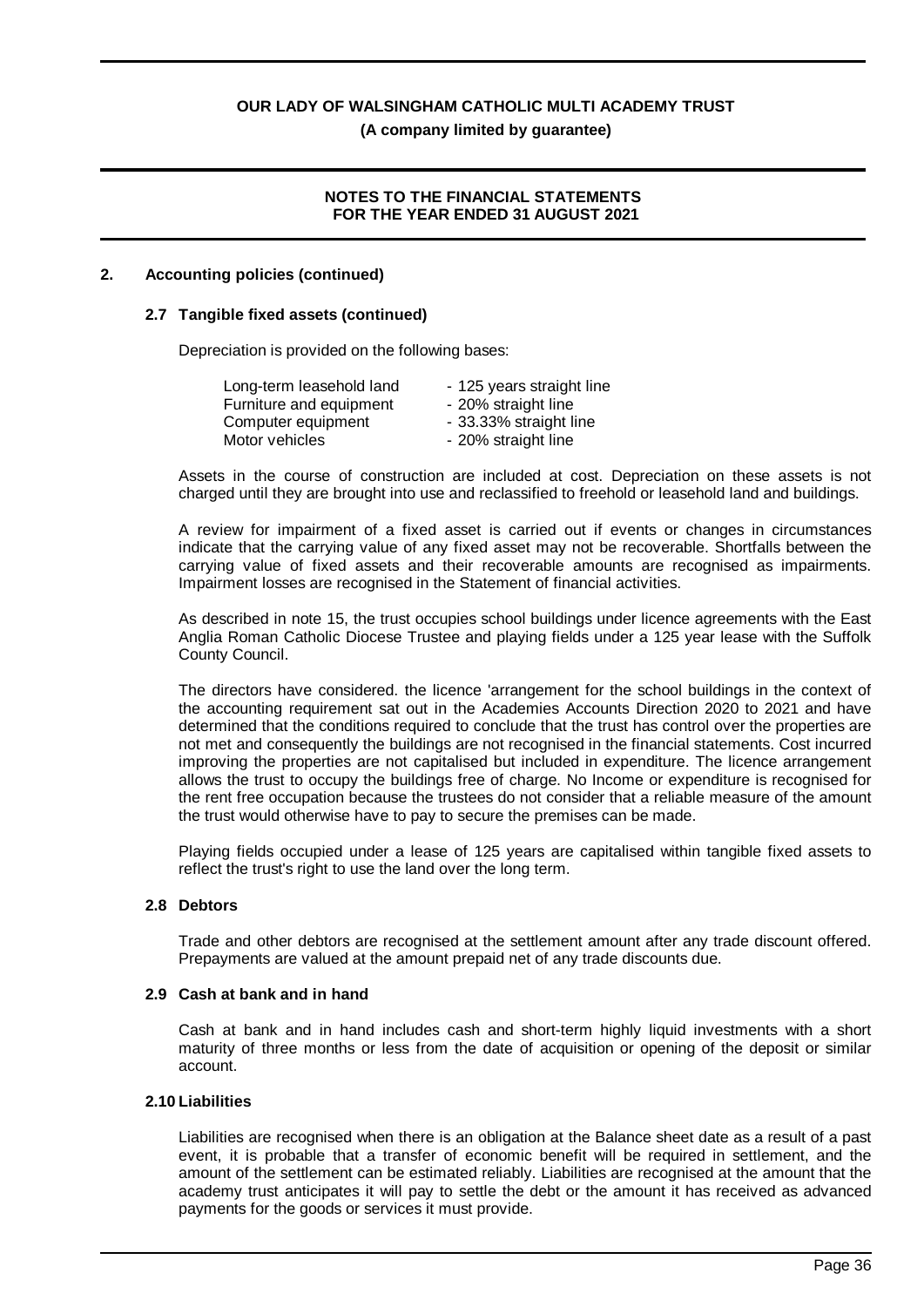## **NOTES TO THE FINANCIAL STATEMENTS FOR THE YEAR ENDED 31 AUGUST 2021**

#### **2. Accounting policies (continued)**

#### **2.11 Provisions**

Provisions are recognised when the academy trust has an obligation at the reporting date as a result of a past event which it is probable will result in the transfer of economic benefits and the obligation can be estimated reliably.

Provisions are measured at the best estimate of the amounts required to settle the obligation. Where the effect of the time value of money is material, the provision is based on the present value of those amounts, discounted at the pre-tax discount rate that reflects the risks specific to the liability. The unwinding of the discount is recognised within interest payable and similar charges.

#### **2.12 Financial instruments**

The academy trust only has financial assets and financial liabilities of a kind that qualify as basic financial instruments. Basic financial instruments are initially recognised at transaction value and subsequently measured at their settlement value with the exception of bank loans which are subsequently measured at amortised cost using the effective interest method.

#### **2.13 Operating leases**

Rentals paid under operating leases are charged to the Statement of financial activities on a straight line basis over the lease term.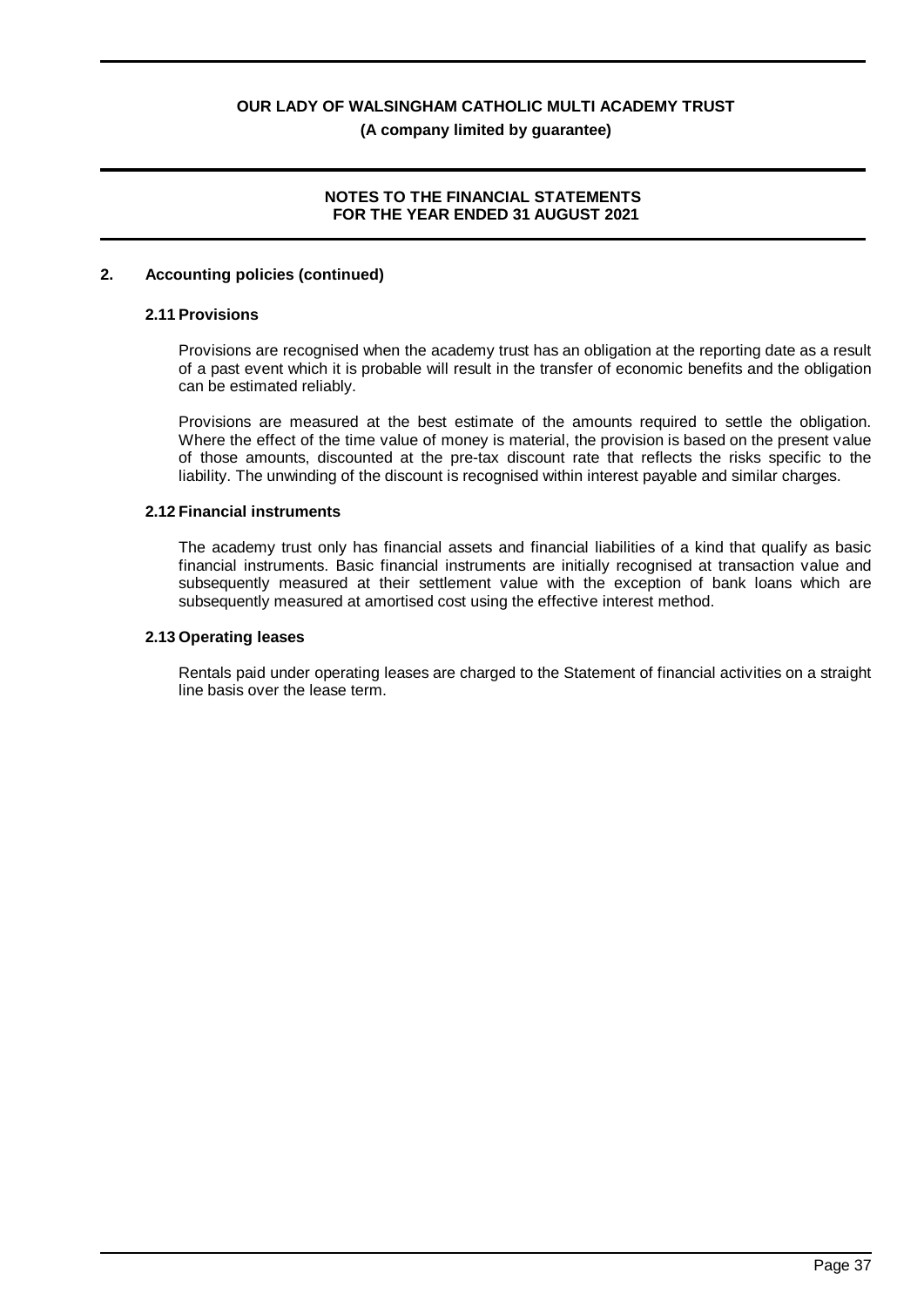## **NOTES TO THE FINANCIAL STATEMENTS FOR THE YEAR ENDED 31 AUGUST 2021**

#### **2. Accounting policies (continued)**

#### **2.14 Pensions**

Retirement benefits to employees of the academy trust are provided by the Teachers' Pension Scheme ("TPS") and the Local Government Pension Schemes ("LGPS"). These are defined benefit schemes.

The TPS is an unfunded scheme and contributions are calculated so as to spread the cost of pensions over employees' working lives with the academy trust in such a way that the pension cost is a substantially level percentage of current and future pensionable payroll. The contributions are determined by the Government Actuary on the basis of quadrennial valuations using a prospective unit credit method. TPS is an unfunded multi-employer scheme with no underlying assets to assign between employers. Consequently, the TPS is treated as a defined contribution scheme for accounting purposes and the contributions recognised in the period to which they relate.

The LGPS are funded multi-employer schemes and the assets are held separately from those of the academy trust in separate trustee administered funds. Pension schemes assets are measured at fair value and liabilities are measured on an actuarial basis using the projected unit credit method and discounted at a rate equivalent to the current rate of return on a high quality corporate bond of equivalent term and currency to the liabilities. The actuarial valuations are obtained at least triennially and are updated at each Balance sheet date. The amounts charged to operating surplus are the current service costs and the costs of scheme introductions, benefit changes, settlements and curtailments. They are included as part of staff costs as incurred. Net interest on the net defined benefit liability/asset is also recognised in the Statement of financial activities and comprises the interest cost on the defined benefit obligation and interest income on the scheme assets, calculated by multiplying the fair value of the scheme assets at the beginning of the period by the rate used to discount the benefit obligations. The difference between the interest income on the scheme assets and the actual return on the scheme assets is recognised in other recognised gains and losses.

Actuarial gains and losses are recognised immediately in other recognised gains and losses.

#### **2.15 Agency arrangements**

The Academy Trust acts as an agent in the administering of 16-19 Bursary Funds from ESFA. Related payments received from the ESFA and subsequent disbursements to students are excluded from the statement of financial activities to the extent that the Academy Trust does not have a beneficial interest in the individual transactions. Where funds have not been fully applied in the year then an amount will be included in amounts due to the ESFA.

#### **2.16 Fund accounting**

Unrestricted income funds represent those resources which may be used towards meeting any of the charitable objects of the academy trust at the discretion of the Trustees.

Restricted fixed asset funds are resources which are to be applied to specific capital purposes imposed by the funders where the asset acquired or created is held for a specific purpose.

Restricted general funds comprise all other restricted funds received with restrictions imposed by the funder/donor and include grants from the Department for Education Group.

Investment income, gains and losses are allocated to the appropriate fund.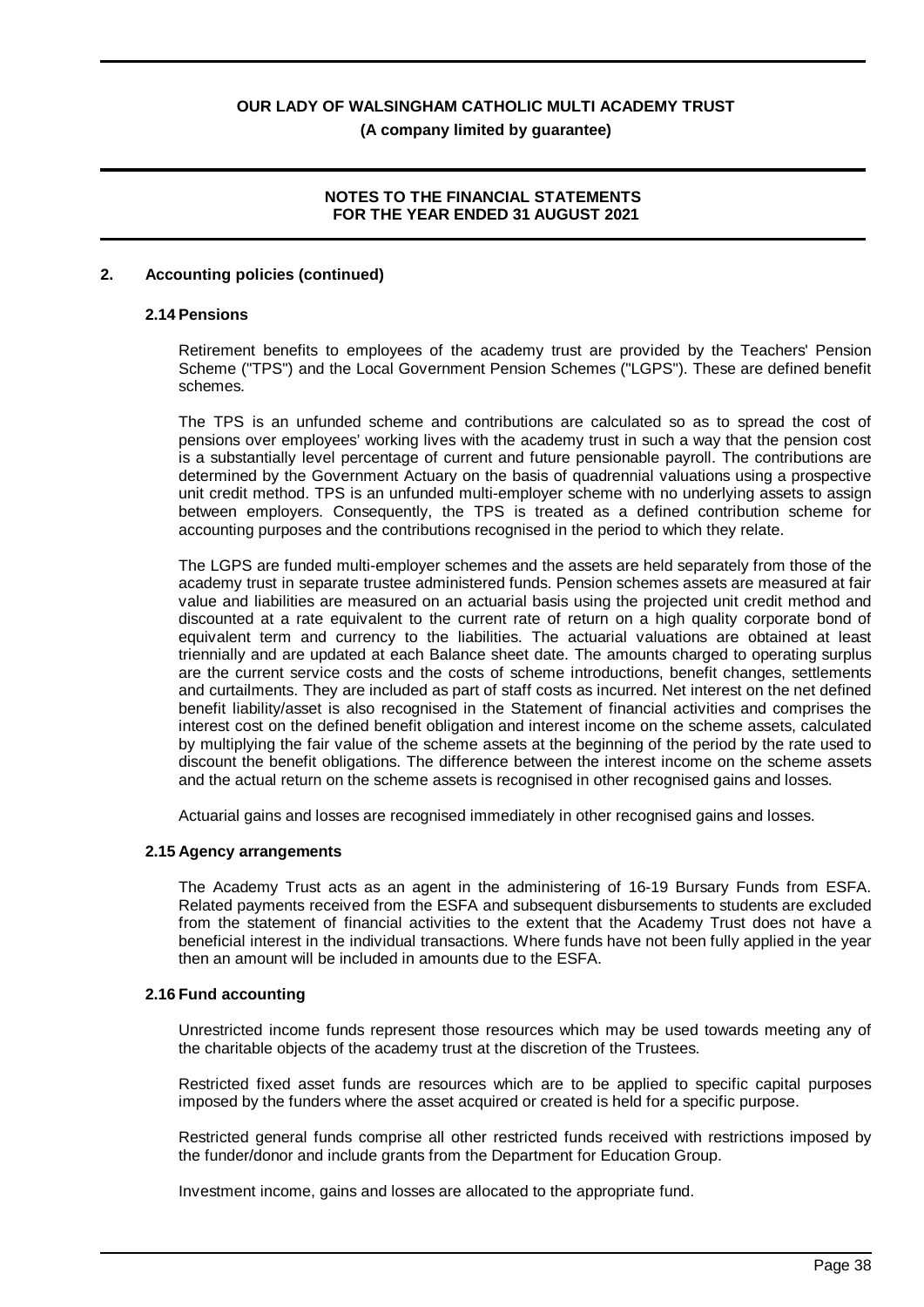**(A company limited by guarantee)**

## **NOTES TO THE FINANCIAL STATEMENTS FOR THE YEAR ENDED 31 AUGUST 2021**

### **3. Critical accounting estimates and areas of judgment**

Estimates and judgments are continually evaluated and are based on historical experience and other factors, including expectations of future events that are believed to be reasonable under the circumstances.

Critical accounting estimates and assumptions:

The academy trust makes estimates and assumptions concerning the future. The resulting accounting estimates and assumptions will, by definition, seldom equal the related actual results. The estimates and assumptions that have a significant risk of causing a material adjustment to the carrying amounts of assets and liabilities within the next financial year are discussed below.

The present value of the Local Government Pension Schemes defined benefit liability depends on a number of factors that are determined on an actuarial basis using a variety of assumptions. The assumptions used in determining the net cost or income for pensions include the discount rate. Any changes in these assumptions, which are disclosed in note 25, will impact the carrying amount of the pension liability. Furthermore a roll forward approach which projects results from the latest full actuarial valuation performed at 31 March 2016 has been used by the actuary in valuing the pensions liability at 31 August 2021. Any differences between the figures derived from the roll forward approach and a full actuarial valuation would impact on the carrying amount of the pension liability.

#### Critical areas of judgment:

As described in note 2.7, the directors have determined that a reliable estimate of the amount the trust would otherwise have to pay to occupy its rent free premises can not be made.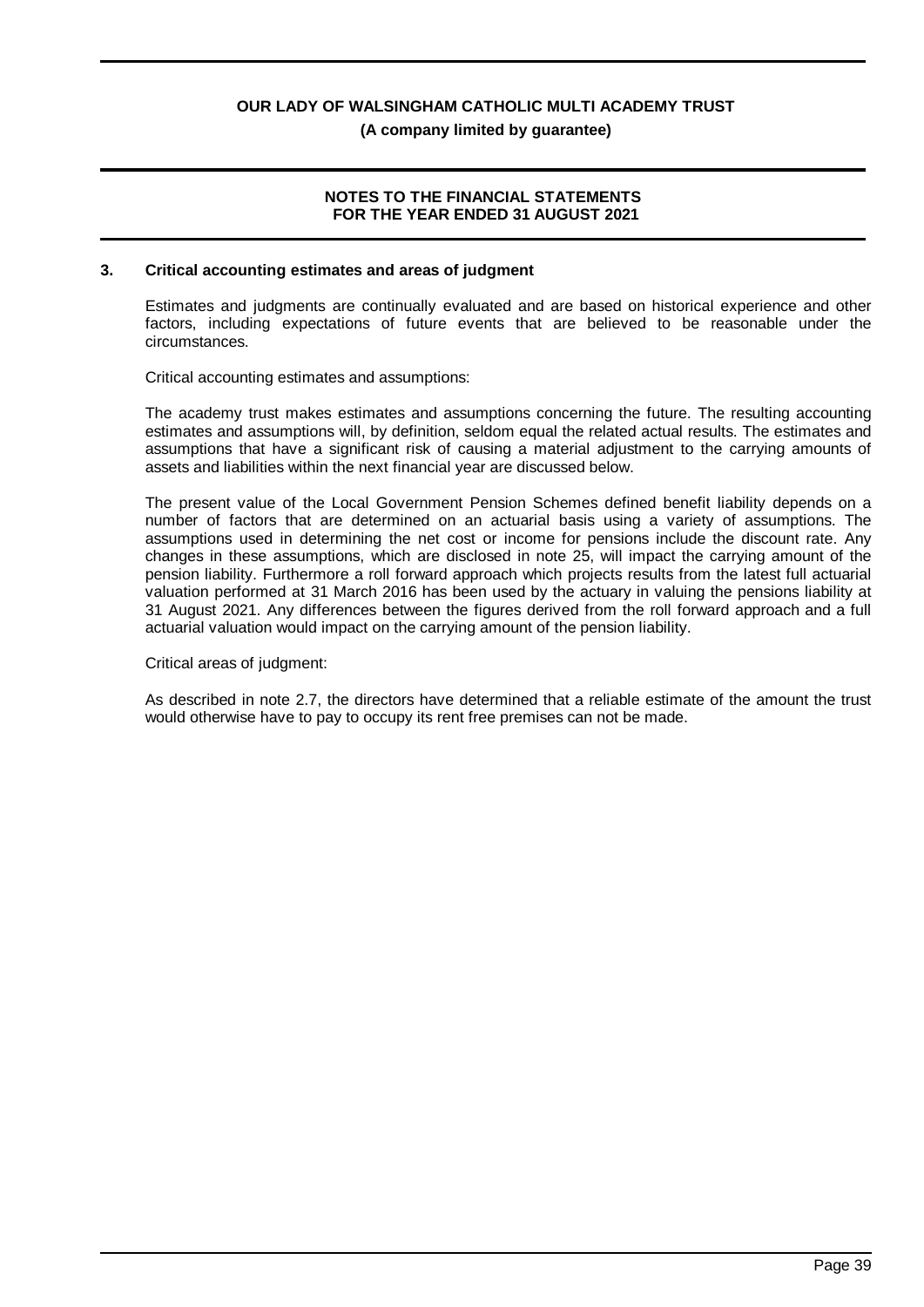## **NOTES TO THE FINANCIAL STATEMENTS FOR THE YEAR ENDED 31 AUGUST 2021**

## **4. Income from donations and capital grants**

|                       | <b>Unrestricted</b><br>funds<br>2021<br>£ | <b>Restricted</b><br>fixed asset<br>funds<br>2021<br>£ | <b>Total</b><br>funds<br>2021<br>£ |
|-----------------------|-------------------------------------------|--------------------------------------------------------|------------------------------------|
| <b>Donations</b>      |                                           |                                                        |                                    |
| Donations             | 61,231                                    |                                                        | 61,231                             |
| <b>Capital Grants</b> |                                           | 277,506                                                | 277,506                            |
|                       | 61,231                                    | 277,506                                                | 338,737                            |
|                       | <b>Unrestricted</b>                       | Restricted<br>fixed asset                              | Total                              |
|                       | funds<br>2020                             | funds<br>2020                                          | funds<br>2020                      |
| <b>Donations</b>      | £                                         | £                                                      | £                                  |
| Donations             | 43,804                                    |                                                        | 43,804                             |
| <b>Capital Grants</b> |                                           | 414,415                                                | 414,415                            |
|                       | 43,804                                    | 414,415                                                | 458,219                            |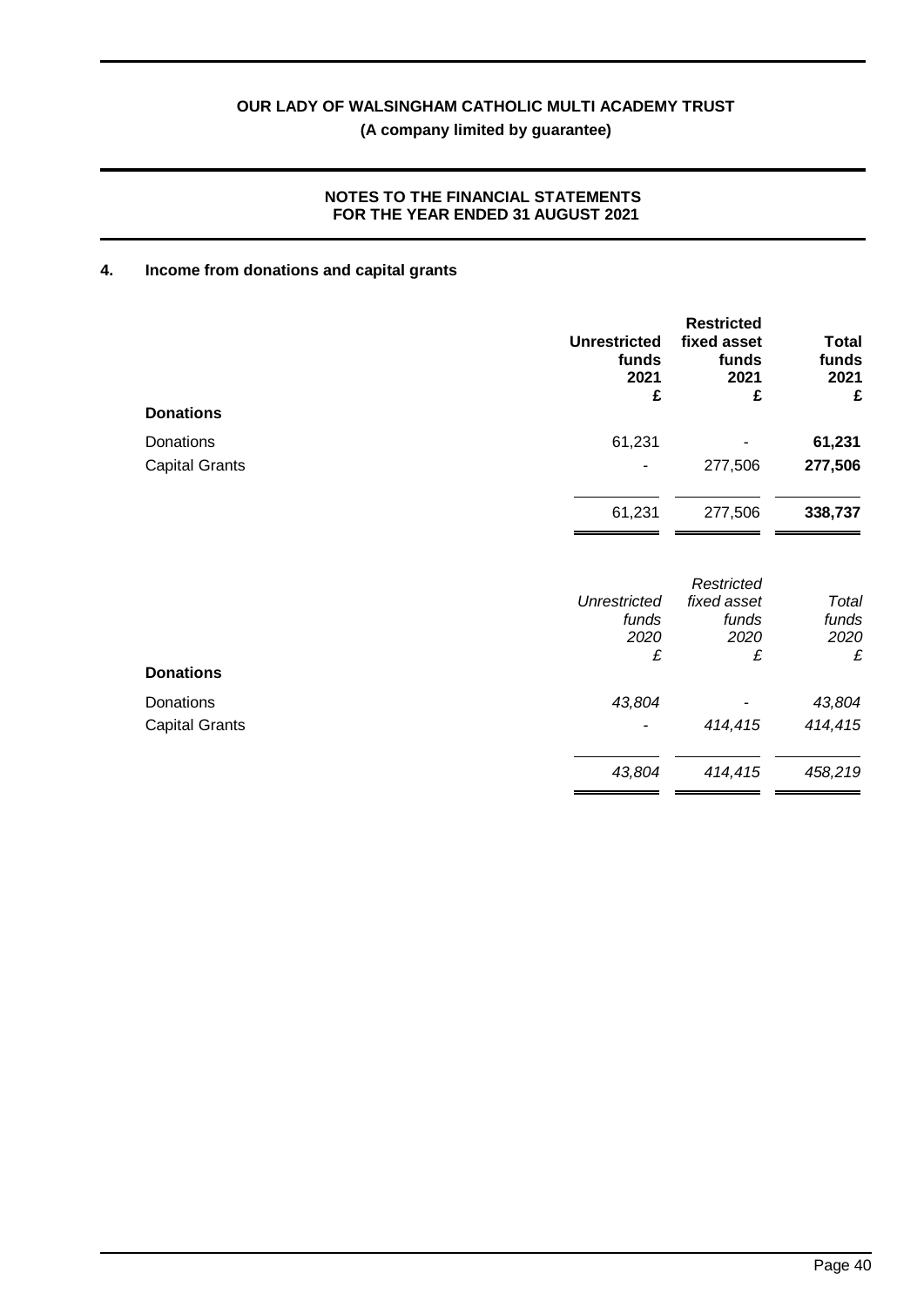## **NOTES TO THE FINANCIAL STATEMENTS FOR THE YEAR ENDED 31 AUGUST 2021**

#### **5. Funding for the academy trust's academy's educational operations**

|                                                                 | <b>Unrestricted</b><br>funds<br>2021<br>£ | <b>Restricted</b><br>funds<br>2021<br>£ | <b>Total</b><br>funds<br>2021<br>£ |
|-----------------------------------------------------------------|-------------------------------------------|-----------------------------------------|------------------------------------|
| DfE/ESFA grants                                                 |                                           |                                         |                                    |
| GAG                                                             |                                           | 9,729,436                               | 9,729,436                          |
| Other DfE/ESFA grants                                           |                                           |                                         |                                    |
| <b>UIFSM</b>                                                    |                                           | 169,395                                 | 169,395                            |
| GAG - Pupil Premium                                             |                                           | 374,685                                 | 374,685                            |
| Teachers Pay & Pension Grant                                    |                                           | 482,826                                 | 482,826                            |
| <b>Other ESFA Grants</b>                                        |                                           | 184,245                                 | 184,245                            |
|                                                                 |                                           | 10,940,587                              | 10,940,587                         |
| <b>Other Government grants</b>                                  |                                           |                                         |                                    |
| Local authority grants - SEN funding                            |                                           | 225,134                                 | 225,134                            |
| Other local authority grants                                    |                                           | 160,384                                 | 160,384                            |
| <b>COVID-19 additional funding (DfE/ESFA)</b>                   |                                           | 385,518                                 | 385,518                            |
| Other                                                           |                                           | 91,256                                  | 91,256                             |
| Catch-up Premium                                                |                                           | 165,320                                 | 165,320                            |
|                                                                 |                                           |                                         |                                    |
| Other Income from the Academy Trust's educational<br>operations |                                           | 256,576                                 | 256,576                            |
| Academy trips                                                   | 20,969                                    |                                         | 20,969                             |
| Catering income                                                 | 79,426                                    |                                         | 79,426                             |
| Other income                                                    | 109,260                                   | 31,978                                  | 141,238                            |
|                                                                 | 209,655                                   | 31,978                                  | 241,633                            |
|                                                                 | 209,655                                   | 11,614,659                              | 11,824,314                         |

The trust received £165,320 of funding for catch-up premium and costs incurred in respect of this funding totaled £79,823, with the remaining £85,497 to be spent in 2021/22.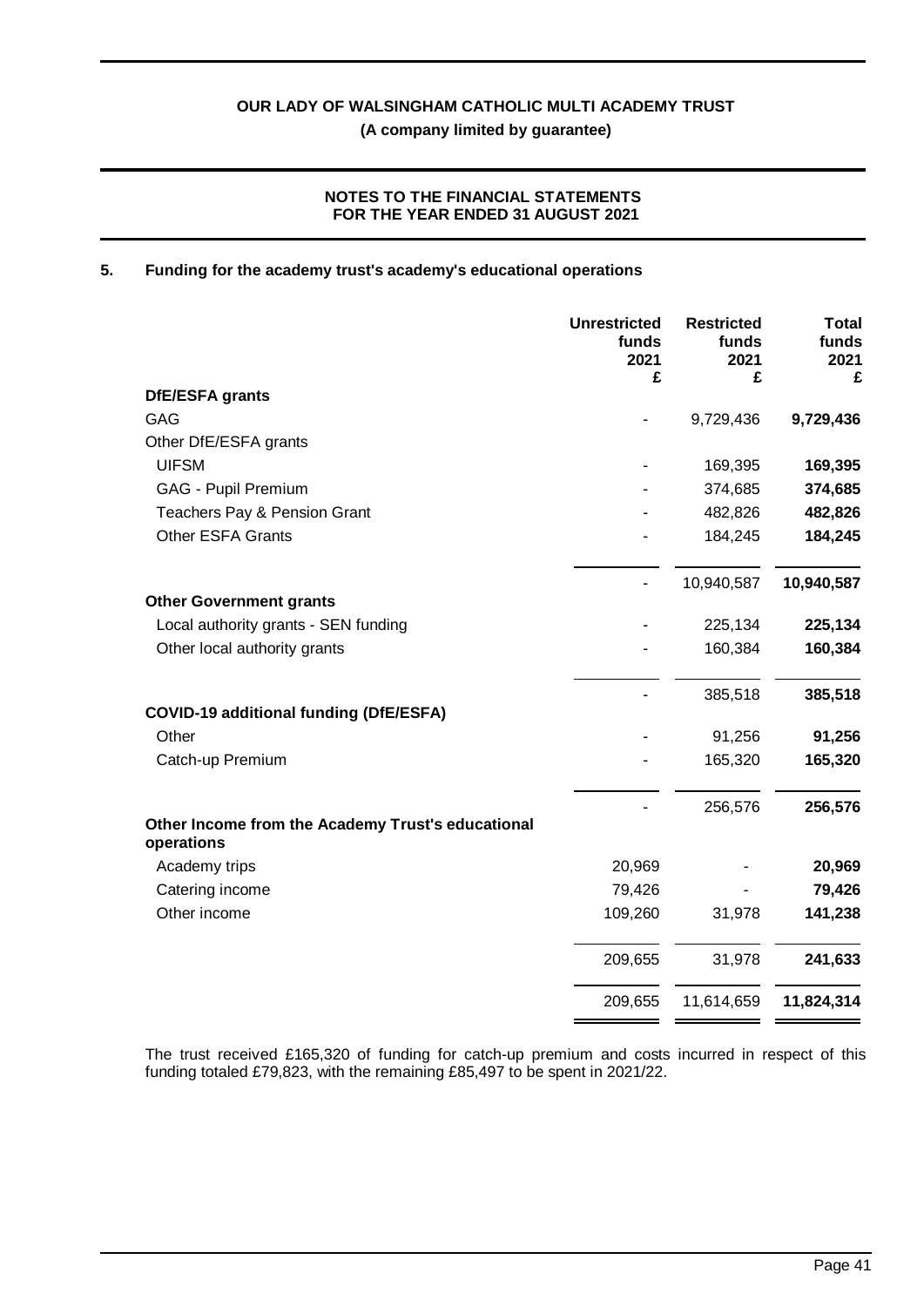## **NOTES TO THE FINANCIAL STATEMENTS FOR THE YEAR ENDED 31 AUGUST 2021**

## **5. Funding for the academy trust's academy's educational operations (continued)**

|                                                                 | <b>Unrestricted</b><br>funds<br>2020 | Restricted<br>funds<br>2020 | Total<br>funds<br>2020<br>£ |
|-----------------------------------------------------------------|--------------------------------------|-----------------------------|-----------------------------|
| DfE/ESFA grants                                                 | £                                    | £                           |                             |
| <b>GAG</b>                                                      |                                      | 9,478,451                   | 9,478,451                   |
| Other DfE/ESFA grants                                           |                                      |                             |                             |
| <b>UIFSM</b>                                                    |                                      | 182,493                     | 182,493                     |
| GAG - Pupil Premium                                             |                                      | 374,305                     | 374,305                     |
| Teachers Pay & Pension Grant                                    |                                      | 493,992                     | 493,992                     |
| Other ESFA grants                                               |                                      | 169,374                     | 169,374                     |
| <b>Other Government grants</b>                                  |                                      | 10,698,615                  | 10,698,615                  |
| Local authority grants - Special educational needs              |                                      | 230,356                     | 230,356                     |
| Other local authority grants                                    |                                      | 168,209                     | 168,209                     |
|                                                                 |                                      | 398,565                     | 398,565                     |
| COVID-19 additional funding (non-DfE/ESFA)                      |                                      |                             |                             |
| Other COVID-19 funding                                          |                                      | 15,451                      | 15,451                      |
|                                                                 |                                      | 15,451                      | 15,451                      |
| Other Income from the Academy Trust's educational<br>operations |                                      |                             |                             |
| Academy trips                                                   | 61,026                               |                             | 61,026                      |
| Catering income                                                 | 80,979                               |                             | 80,979                      |
| Other income                                                    | 50,237                               | 152, 132                    | 202,369                     |
|                                                                 | 192,242                              | 152, 132                    | 344,374                     |
|                                                                 | 192,242                              | 11,264,763                  | 11,457,005                  |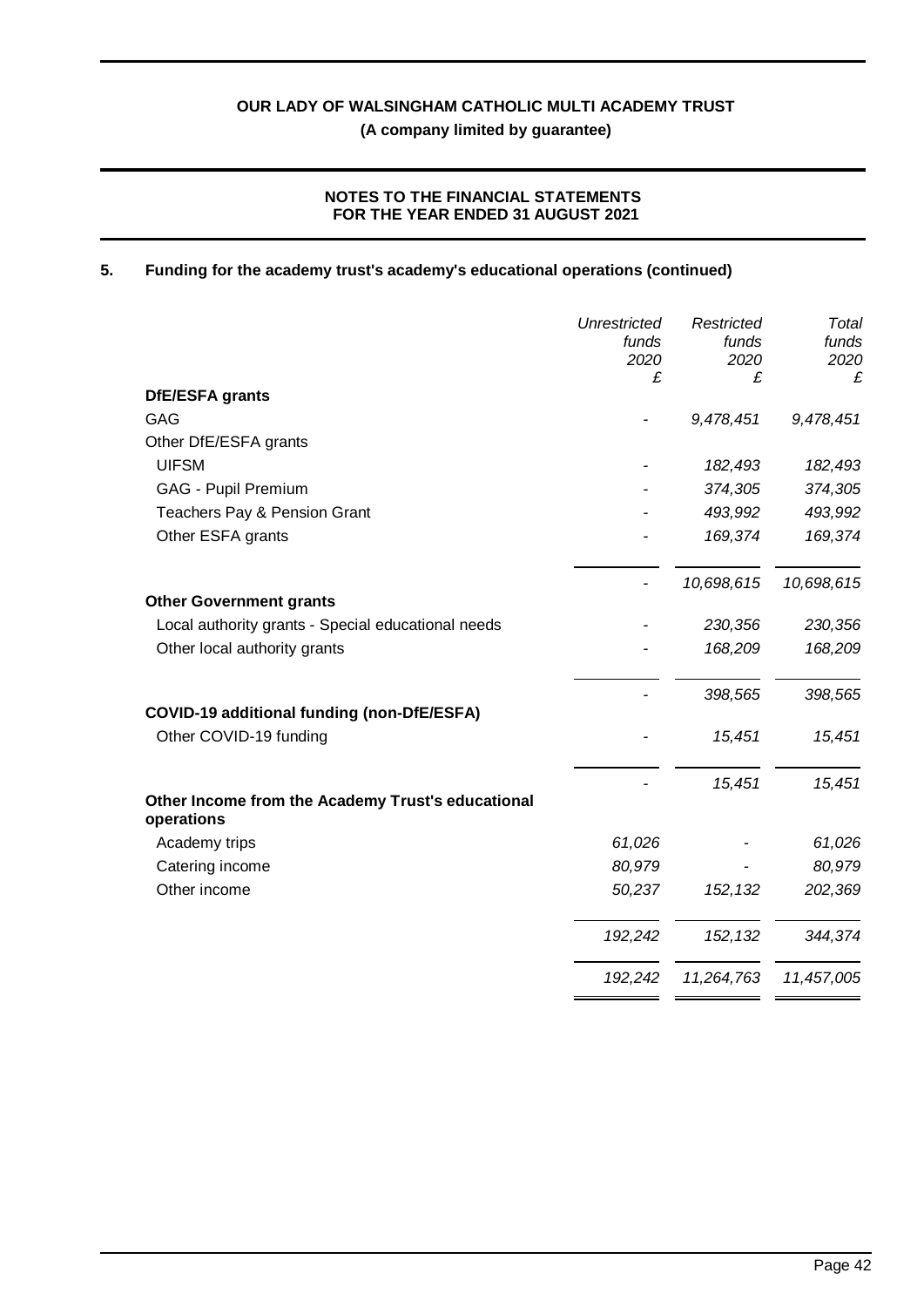## **NOTES TO THE FINANCIAL STATEMENTS FOR THE YEAR ENDED 31 AUGUST 2021**

## **6. Income from other trading activities**

|                               | <b>Unrestricted</b><br>funds<br>2021<br>£ | <b>Total</b><br>funds<br>2021<br>£ |
|-------------------------------|-------------------------------------------|------------------------------------|
| Items sold                    | 981                                       | 981                                |
| Insurance claims              | 8,036                                     | 8,036                              |
| Income from services provided | 105,331                                   | 105,331                            |
|                               | 114,348                                   | 114,348                            |
|                               | <b>Unrestricted</b><br>funds<br>2020<br>£ | Total<br>funds<br>2020<br>£        |
|                               |                                           |                                    |
| Items sold                    | 1,236                                     | 1,236                              |
| Insurance claims              | 34,735                                    | 34,735                             |
| Income from services provided | 157,815                                   | 157,815                            |
|                               | 193,786                                   | 193,786                            |
|                               |                                           |                                    |

## **7. Investment income**

|                      | <b>Unrestricted</b><br>funds<br>2021<br>£ | <b>Total</b><br>funds<br>2021<br>£ |
|----------------------|-------------------------------------------|------------------------------------|
| <b>Bank interest</b> | 272                                       | 272                                |
|                      | <b>Unrestricted</b><br>funds<br>2020<br>£ | Total<br>funds<br>2020<br>£        |
| <b>Bank interest</b> | 1,140                                     | 1,140                              |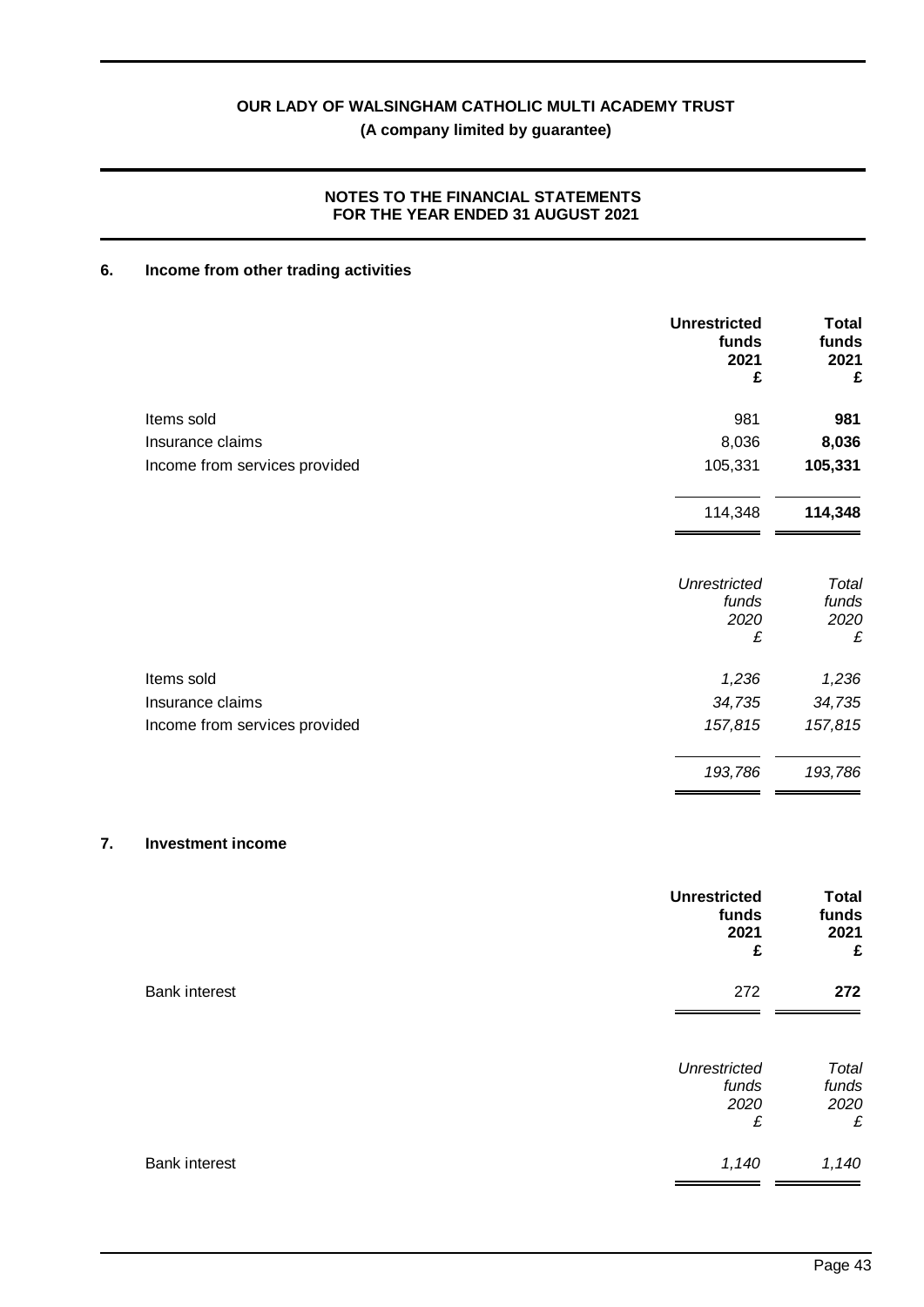## **NOTES TO THE FINANCIAL STATEMENTS FOR THE YEAR ENDED 31 AUGUST 2021**

## **8. Expenditure**

|                                             | <b>Staff Costs</b><br>2021<br>£ | <b>Premises</b><br>2021<br>£ | Other<br>2021<br>£ | Total<br>2021<br>£ |
|---------------------------------------------|---------------------------------|------------------------------|--------------------|--------------------|
| Academy's Educational Operations:           |                                 |                              |                    |                    |
| Direct costs                                | 8,444,339                       | 103,989                      | 591,299            | 9,139,627          |
| Allocated support costs                     | 1,505,585                       | 1,382,217                    | 916,483            | 3,804,285          |
| Transfer from local authority on conversion |                                 |                              |                    |                    |
|                                             | 9,949,924                       | 1,486,206                    | 1,507,782          | 12,943,912         |
|                                             | <b>Staff Costs</b><br>2020<br>£ | Premises<br>2020<br>£        | Other<br>2020<br>£ | Total<br>2020<br>£ |
| Academy's Educational Operations:           |                                 |                              |                    |                    |
| Direct costs                                | 8,347,813                       | 102,388                      | 561,858            | 9,012,059          |
| Allocated support costs                     | 1,539,162                       | 1,102,593                    | 951,788            | 3,593,543          |
| Transfer from local authority on conversion |                                 |                              | 347,387            | 347,387            |
|                                             | 9,886,975                       | 1,204,981                    | 1,861,033          | 12,952,989         |

## **9. Analysis of expenditure by activities**

|                                  | <b>Activities</b> | <b>Support</b> | Total      |
|----------------------------------|-------------------|----------------|------------|
|                                  | undertaken        | costs          | funds      |
|                                  | directly          | 2021           | 2021       |
|                                  | 2021              | £              | £          |
| Academy's Educational Operations | 9,139,627         | 3,804,285      | 12,943,912 |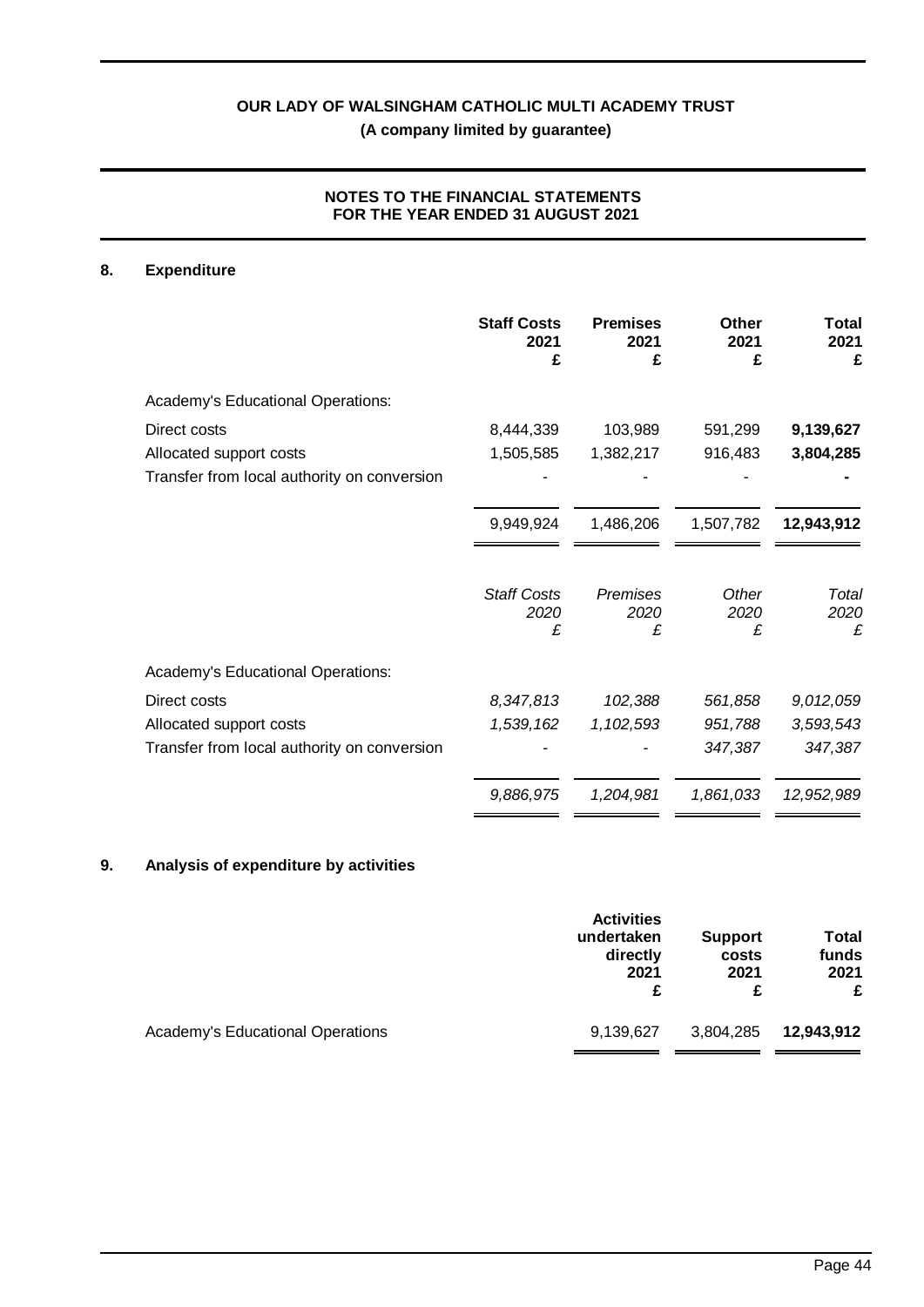## **NOTES TO THE FINANCIAL STATEMENTS FOR THE YEAR ENDED 31 AUGUST 2021**

## **9. Analysis of expenditure by activities (continued)**

|                                  | Activities |           |            |
|----------------------------------|------------|-----------|------------|
|                                  | undertaken | Support   | Total      |
|                                  | directly   | costs     | funds      |
|                                  | 2020       | 2020      | 2020       |
|                                  |            |           | £          |
| Academy's Educational Operations | 9,012,059  | 3,593,543 | 12,605,602 |
|                                  |            |           |            |

## **Analysis of support costs**

|                                   | <b>Total</b><br>funds<br>2021<br>£ | Total<br>funds<br>2020<br>£ |
|-----------------------------------|------------------------------------|-----------------------------|
| Staff costs                       | 1,505,585                          | 1,539,162                   |
| Technology costs                  | 226,704                            | 135,988                     |
| Property costs and equipment      | 400,645                            | 232,094                     |
| Cleaning                          | 198,464                            | 157,201                     |
| Rent, rates and water             | 87,392                             | 80,884                      |
| Energy costs                      | 122,090                            | 118,970                     |
| Insurance                         | 34,486                             | 51,591                      |
| Travel and subsistence            | 3,668                              | 5,212                       |
| Catering                          | 273,487                            | 257,538                     |
| Bank interest and charges         | 3,899                              | 5,160                       |
| Other support costs               | 343,494                            | 470,241                     |
| Governance costs                  | 20,064                             | 20,150                      |
| Improvements to diocesan property | 573,626                            | 513,444                     |
| Legal costs - conversion          |                                    | 3,758                       |
| Legal costs - other               | 10,681                             | 2,150                       |
|                                   | 3,804,285                          | 3,593,543                   |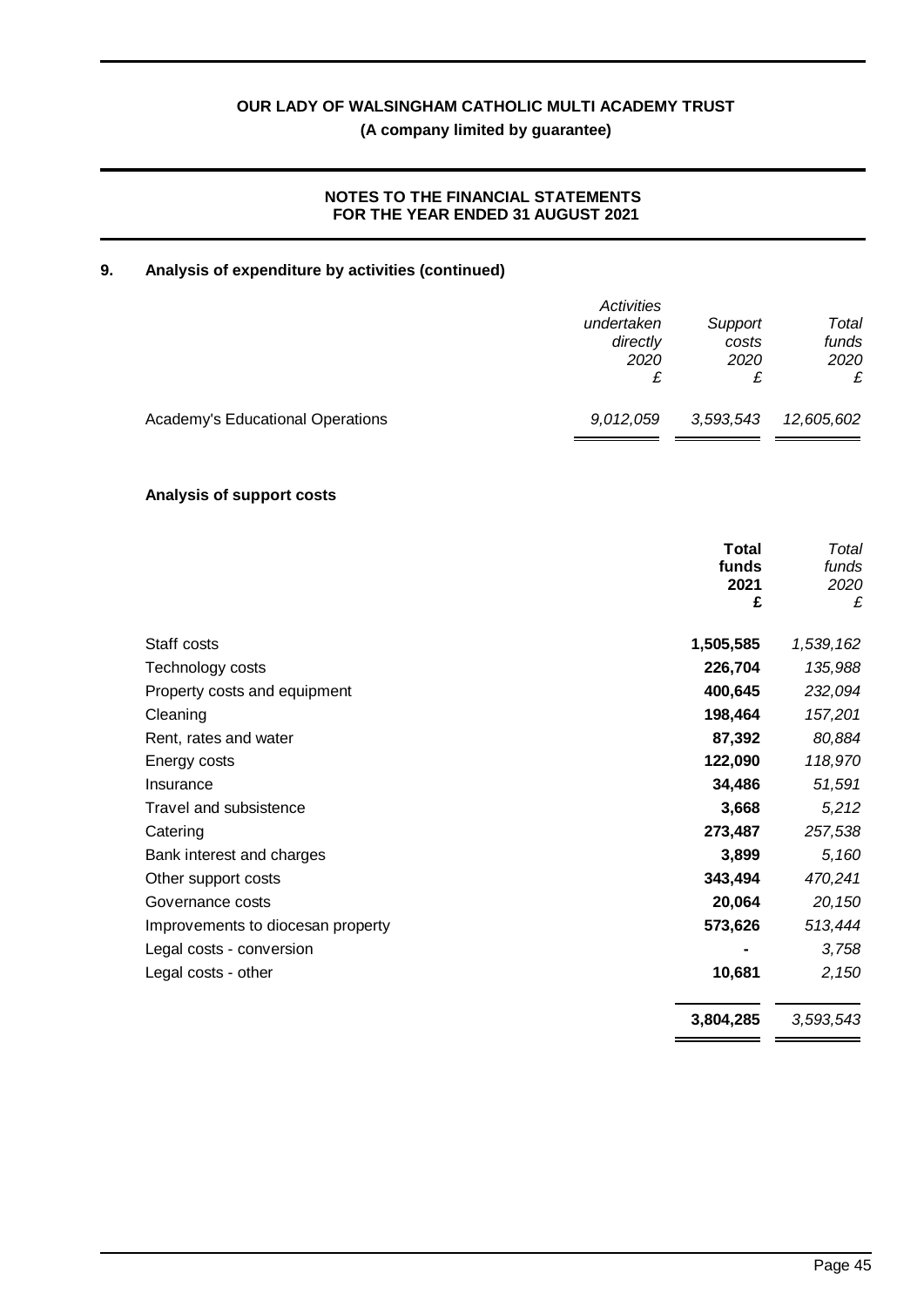**(A company limited by guarantee)**

## **NOTES TO THE FINANCIAL STATEMENTS FOR THE YEAR ENDED 31 AUGUST 2021**

## **10. Net income/(expenditure)**

Net income/(expenditure) for the year includes:

| 2021<br>£ | 2020<br>£ |
|-----------|-----------|
|           |           |
| 103,989   | 102,388   |
|           |           |
| 13,775    | 13,375    |
| 6,810     | 6,325     |
|           |           |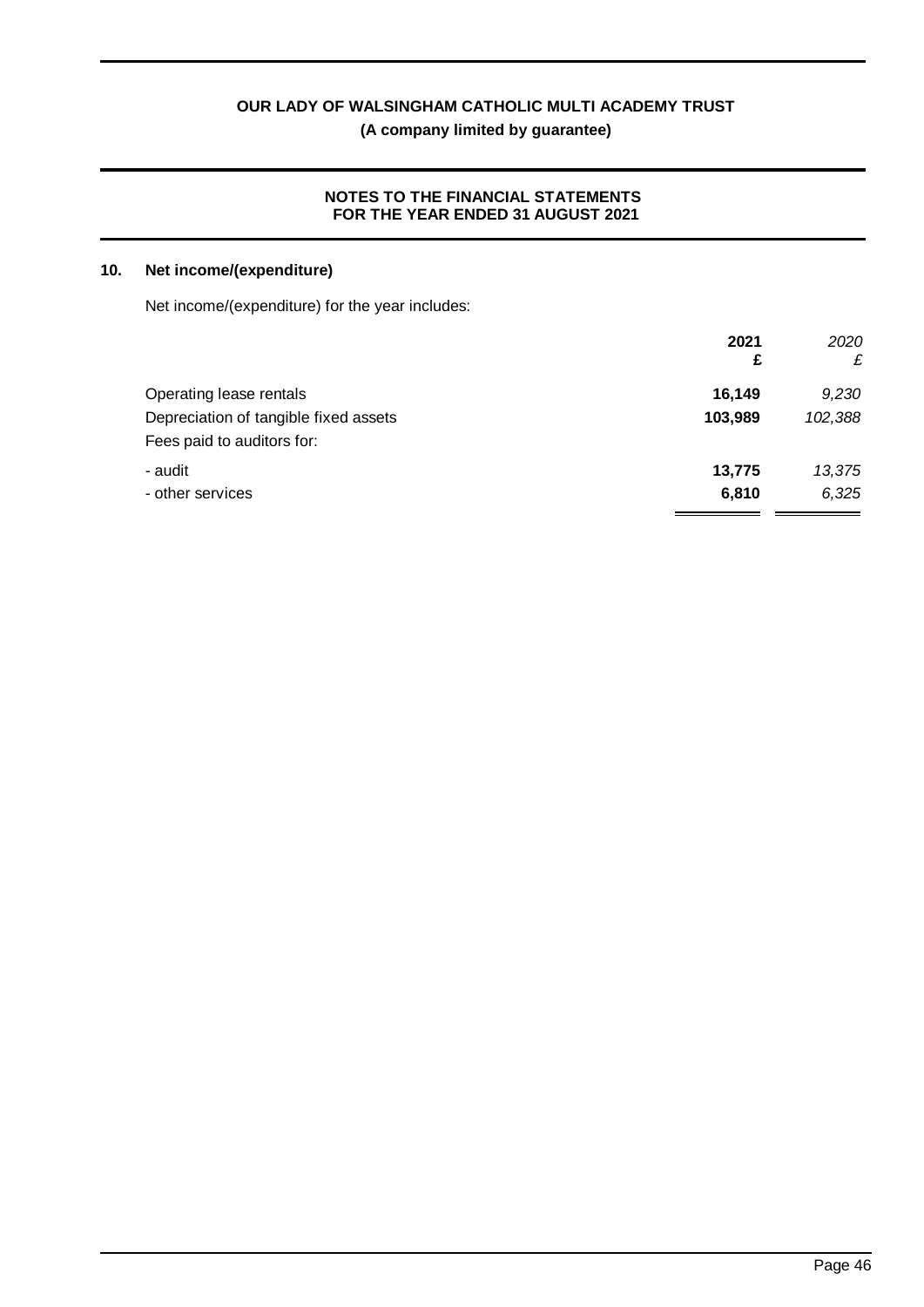## **NOTES TO THE FINANCIAL STATEMENTS FOR THE YEAR ENDED 31 AUGUST 2021**

#### **11. Staff**

#### **a. Staff costs**

Staff costs during the year were as follows:

|                           | 2021      | 2020      |
|---------------------------|-----------|-----------|
|                           | £         | £         |
| Wages and salaries        | 6,981,450 | 7,030,630 |
| Social security costs     | 639,170   | 637,409   |
| Pension costs             | 2,017,972 | 1,995,056 |
|                           | 9,638,592 | 9,663,095 |
| Agency staff costs        | 164,443   | 185,398   |
| Staff restructuring costs | 146,889   | 38,482    |
|                           | 9,949,924 | 9,886,975 |

Included in the above pension costs is an adjustment for the LGPS defined benefit pension scheme (note 26) of £450,000 *(2020 - £414,000)*.

#### **b. Non-statutory/non-contractual staff severance payments**

Included in staff restructuring costs are non statutory severance payments to seven members of staff totalling £146,889 *(2020 - £38,482).* Individually the payments were: £30,000 (compensation to director for loss of office), £7,236, £35,845, £3,091, £31,927, £36,058 and £2,741 *(2020 - £30,082 and £8,400).*

## **c. Staff numbers**

The average number of persons employed by the academy trust during the year was as follows:

|                          | 2021<br>No. | 2020<br>No. |
|--------------------------|-------------|-------------|
| <b>Teachers</b>          | 117         | 133         |
| Administration & support | 170         | 180         |
| Management               | 17          | 12          |
|                          | 304         | 325         |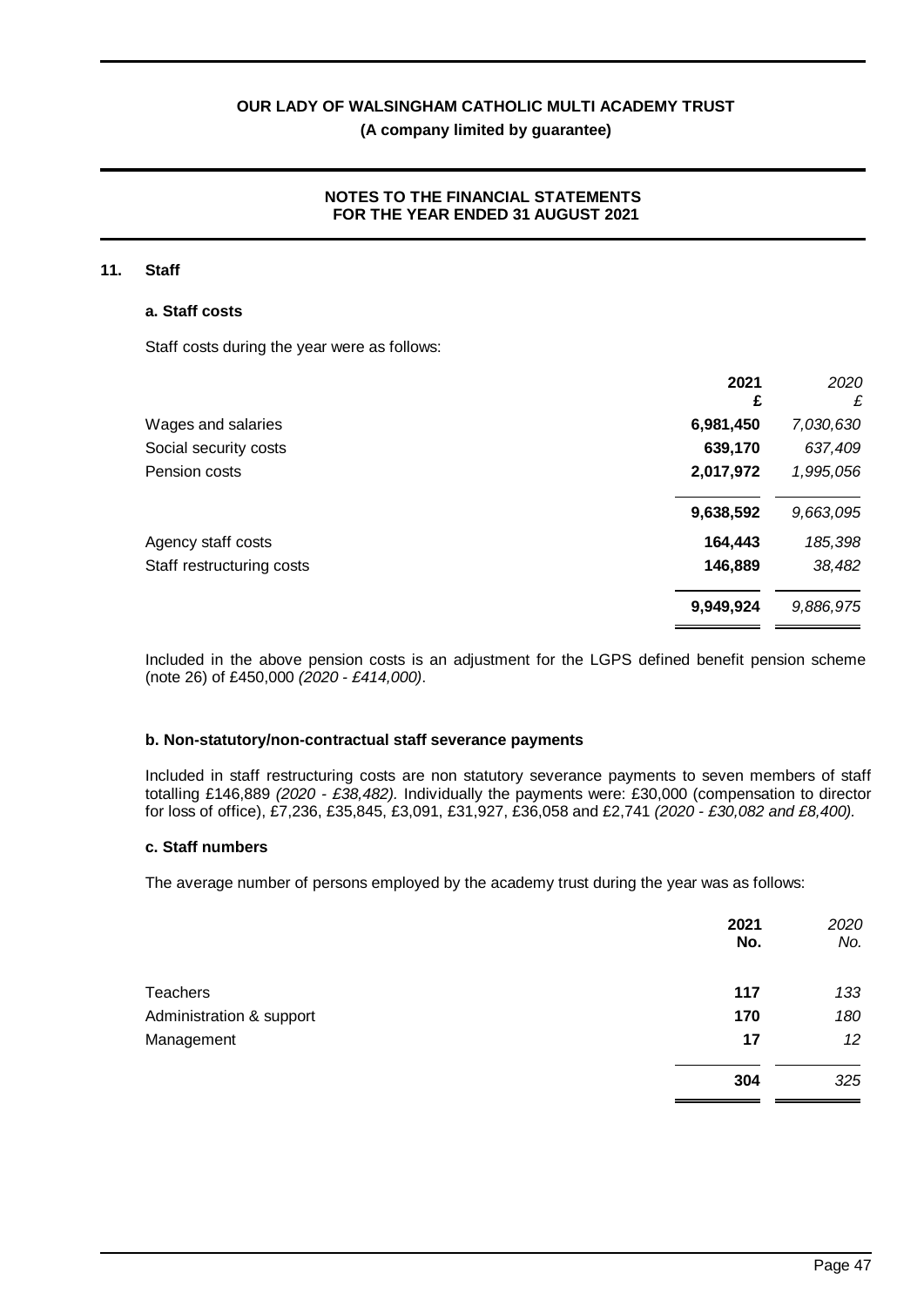#### **NOTES TO THE FINANCIAL STATEMENTS FOR THE YEAR ENDED 31 AUGUST 2021**

#### **11. Staff (continued)**

#### **d. Higher paid staff**

The number of employees whose employee benefits (excluding employer pension costs) exceeded £60,000 was:

|                                 | 2021<br>No. | 2020<br>No.    |
|---------------------------------|-------------|----------------|
| In the band £60,001 - £70,000   |             | 1              |
| In the band £70,001 - £80,000   |             | $\overline{4}$ |
| In the band £80,001 - £90,000   |             |                |
| In the band £90,001 - £100,000  |             |                |
| In the band £120,001 - £130,000 |             |                |

#### **e. Key management personnel**

The key management personnel of the academy trust comprise the Trustees and the senior management team as listed on page 1. The total amount of employee benefits (including employer pension contributions and employer national insurance contributions) received by key management personnel for their services to the academy trust was £398,753 *(2020* - *£221,658)*.

#### **12. Central services**

The academy trust has provided the following central services to its academies during the year:

- · Accounting and audit
- · HR
- **Payroll**
- Governor services
- Data protection / DPO
- **Executive**
- **Legal**
- School Improvement support
- Health and safety consultancy
- **Trade Union Facilities time**
- · Governor Hub

The academy trust charges for these services on the following basis:

The academy trust charges all its schools 3.2% of GAG.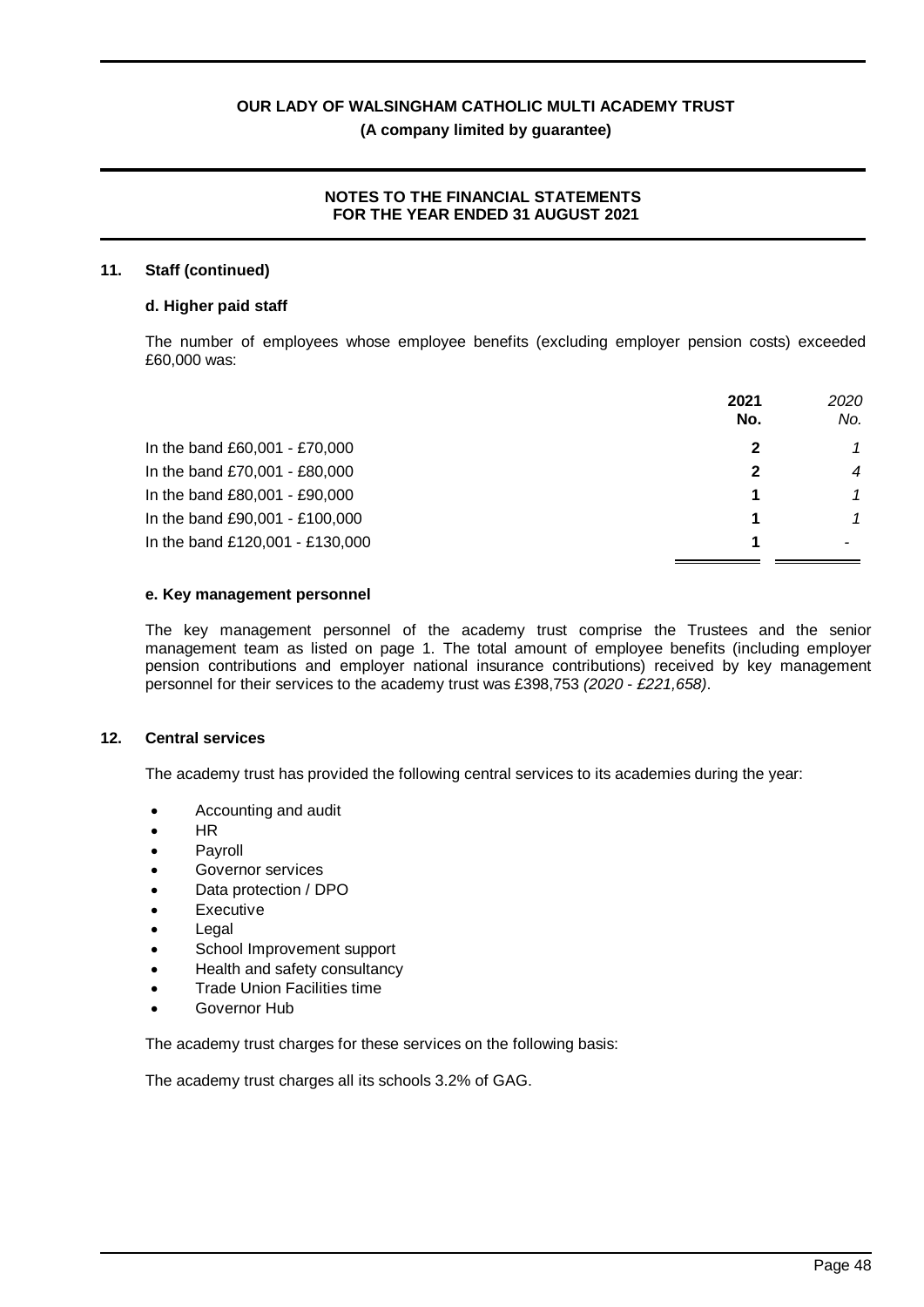## **NOTES TO THE FINANCIAL STATEMENTS FOR THE YEAR ENDED 31 AUGUST 2021**

## **12. Central services (continued)**

The actual amounts charged during the year were as follows:

|                                        | 2021<br>£ | 2020<br>£ |
|----------------------------------------|-----------|-----------|
| St Louis Catholic Academy              | 46.700    | 43,700    |
| St Felix Roman Catholic Primary School | 42,500    | 40,600    |
| St Mary's Catholic Primary School      | 31,300    | 30,700    |
| St Pancras Catholic Primary School     | 35,000    | 33,100    |
| St Alban's Catholic High School        | 155,200   | 178,400   |
| St Laurence Catholic Primary School    | 45,700    | 43,900    |
| Total                                  | 356,400   | 370,400   |

## **13. Trustees' remuneration and expenses**

One or more Trustees has been paid remuneration or has received other benefits from an employment with the academy trust. The principal and other staff Trustees only receive remuneration in respect of services they provide undertaking the roles of principal and staff members under their contracts of employment. The value of Trustees' remuneration and other benefits was as follows:

|                           |                            | 2021       | 2020      |
|---------------------------|----------------------------|------------|-----------|
|                           |                            | c          |           |
| T Selvey, Chief Executive | Remuneration               | $95.001 -$ | 90,001 -  |
|                           |                            | 100,000    | 95,000    |
|                           | Pension contributions paid | $20.001 -$ | 20,001 -  |
|                           |                            | 25,000     | 25,000    |
|                           | Other benefits             | $25.001 -$ | 0 - 5.000 |
|                           |                            | 30,000     |           |

During the year ended 31 August 2021, no Trustee expenses have been incurred *(2020 - £452)*.

## **14. Trustees' and Officers' insurance**

In accordance with normal commercial practice, the academy trust has purchased insurance to protect Trustees and officers from claims arising from negligent acts, errors or omissions occurring whilst on academy business. The insurance provides cover up to £10,000,000. It is not possible to quantify the trustees and officers indemnity element from the overall cost of the RPA scheme.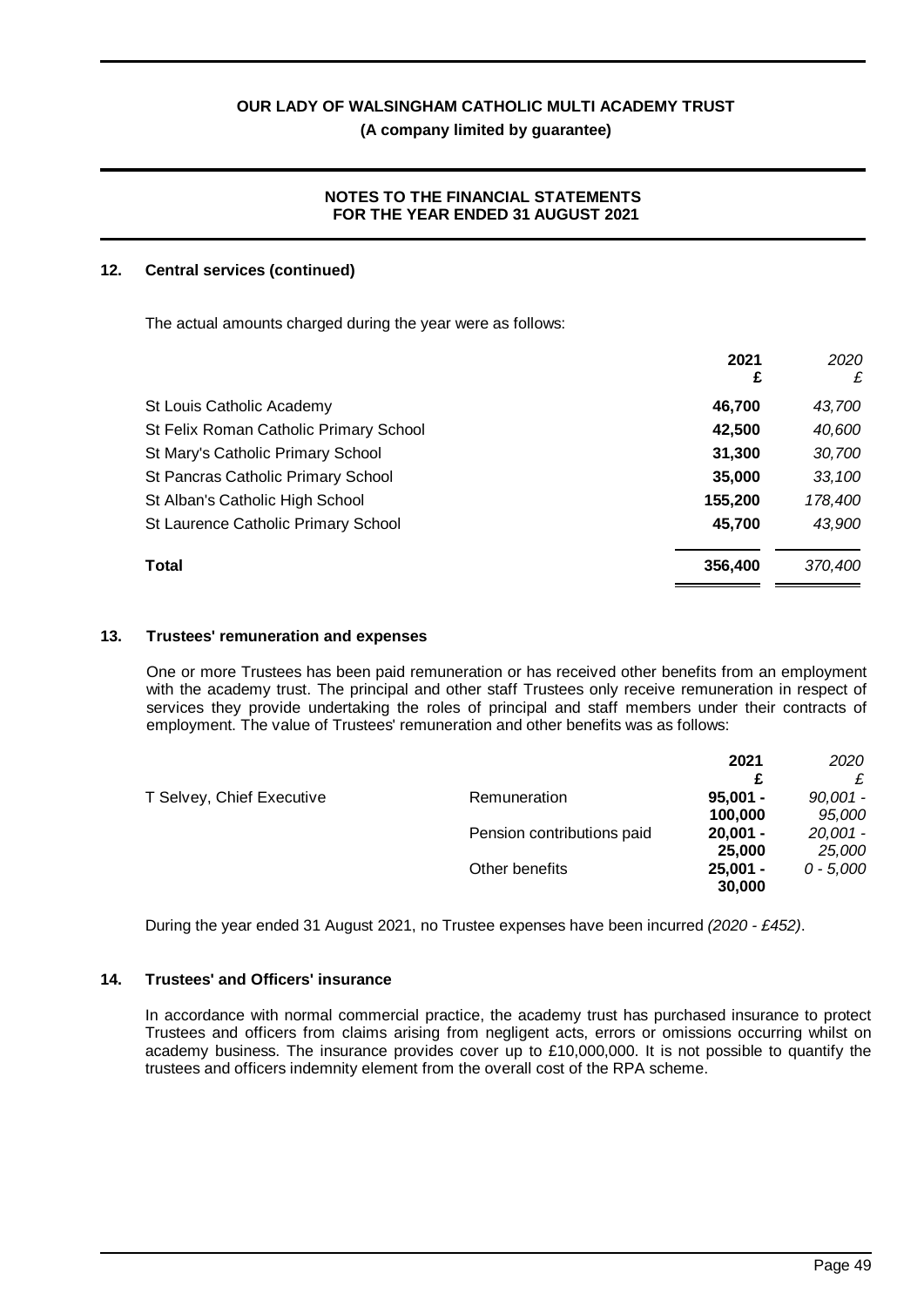## **NOTES TO THE FINANCIAL STATEMENTS FOR THE YEAR ENDED 31 AUGUST 2021**

#### **15. Tangible fixed assets**

|                          | Long-term<br>leasehold<br>property<br>£ | <b>Furniture</b><br>and<br>equipment<br>£ | <b>Computer</b><br>equipment<br>£ | <b>Motor</b><br>vehicles<br>£ | <b>Total</b><br>£ |
|--------------------------|-----------------------------------------|-------------------------------------------|-----------------------------------|-------------------------------|-------------------|
| <b>Cost or valuation</b> |                                         |                                           |                                   |                               |                   |
| At 1 September 2020      | 726,660                                 | 169,848                                   | 110,505                           | 27,345                        | 1,034,358         |
| <b>Additions</b>         |                                         |                                           | 23,668                            |                               | 23,668            |
| At 31 August 2021        | 726,660                                 | 169,848                                   | 134,173                           | 27,345                        | 1,058,026         |
| <b>Depreciation</b>      |                                         |                                           |                                   |                               |                   |
| At 1 September 2020      | 2,893                                   | 76,792                                    | 74,473                            | 5,469                         | 159,627           |
| Charge for the year      | 13,397                                  | 42,820                                    | 42,303                            | 5,469                         | 103,989           |
| At 31 August 2021        | 16,290                                  | 119,612                                   | 116,776                           | 10,938                        | 263,616           |
| Net book value           |                                         |                                           |                                   |                               |                   |
| At 31 August 2021        | 710,370                                 | 50,236                                    | 17,397                            | 16,407                        | 794,410           |
| At 31 August 2020        | 723,767                                 | 93,056                                    | 36,032                            | 21,876                        | 874,731           |

#### Terms of occupation of premises

| Playing fields                                                                           |
|------------------------------------------------------------------------------------------|
| N/A<br>125 year lease with Suffolk County Council                                        |
| 125 year lease with Suffolk County Council<br>125 year lease with Suffolk County Council |
| N/A<br>N/A                                                                               |
|                                                                                          |

School buildings are owned by the East Anglia Roman Catholic Diocese Trustee and are occupied by the trust under licence arrangements. The licences include a 2 year notice period. The accounting policy for buildings is described in note 2.7.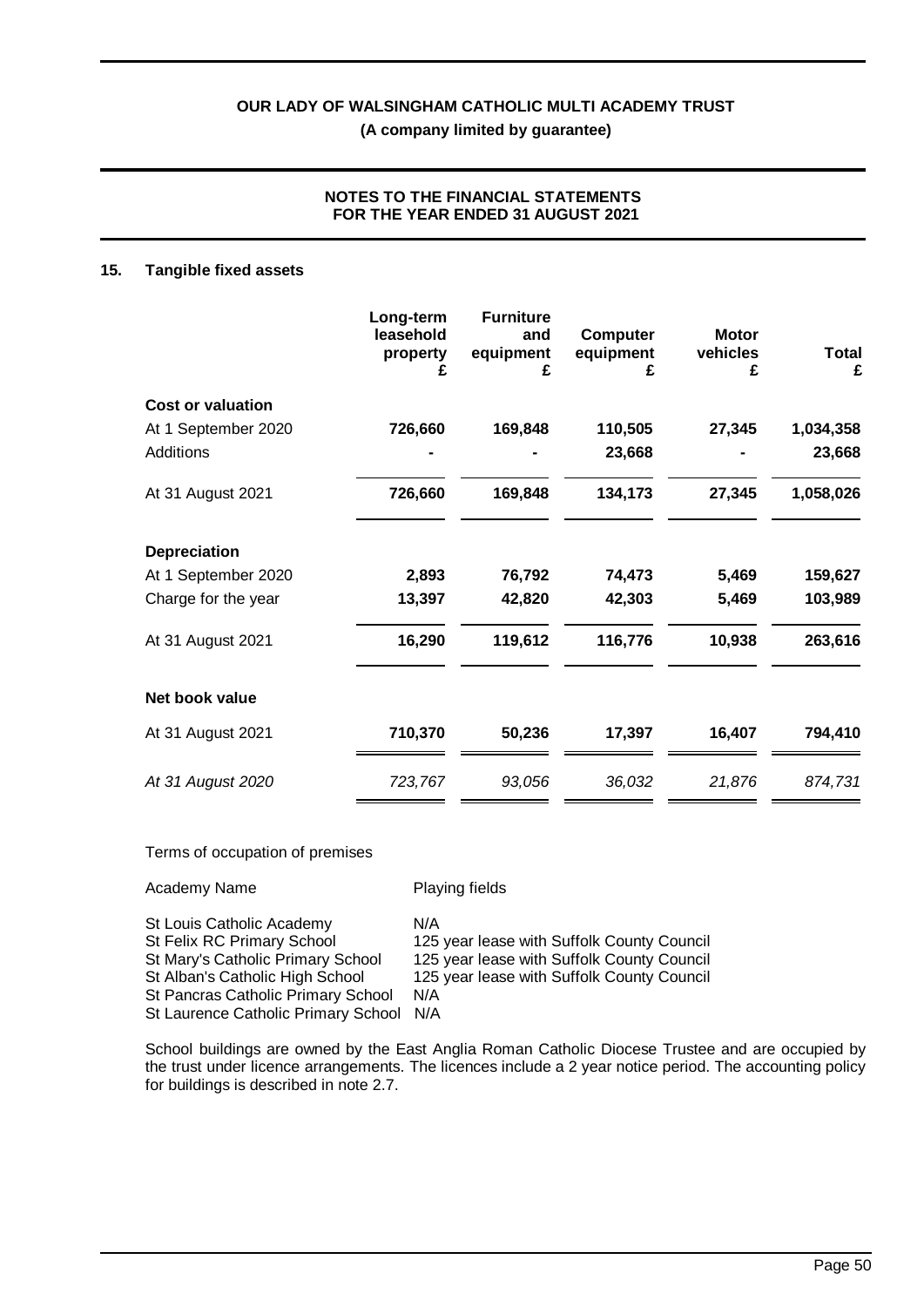## **NOTES TO THE FINANCIAL STATEMENTS FOR THE YEAR ENDED 31 AUGUST 2021**

#### **16. Debtors**

|     |                                                | 2021<br>£  | 2020<br>£  |
|-----|------------------------------------------------|------------|------------|
|     | <b>Trade debtors</b>                           | 6,099      | 1,774      |
|     | Other debtors                                  | 77,699     | 54,478     |
|     | Prepayments and accrued income                 | 361,095    | 590,033    |
|     |                                                | 444,893    | 646,285    |
| 17. | Creditors: Amounts falling due within one year |            |            |
|     |                                                | 2021<br>£  | 2020<br>£  |
|     | <b>Trade creditors</b>                         | 266,504    | 193,800    |
|     | Other taxation and social security             | 265,519    | 274,647    |
|     | Other creditors                                | 65,890     | 36,755     |
|     | Accruals and deferred income                   | 459,979    | 324,695    |
|     |                                                | 1,057,892  | 829,897    |
|     |                                                | 2021<br>£  | 2020<br>£  |
|     | <b>Deferred Income</b>                         |            |            |
|     | Deferred income at 1 September 2020            | 183,918    | 165,365    |
|     | Resources deferred during the year             | 214,814    | 183,918    |
|     | Amounts released from previous periods         | (183, 918) | (165, 365) |
|     |                                                | 214,814    | 183,918    |

Deferred income held at 31 August 2021 comprised academy trip income advance receipts and grants where the academy trust does not yet have entitlement to the income.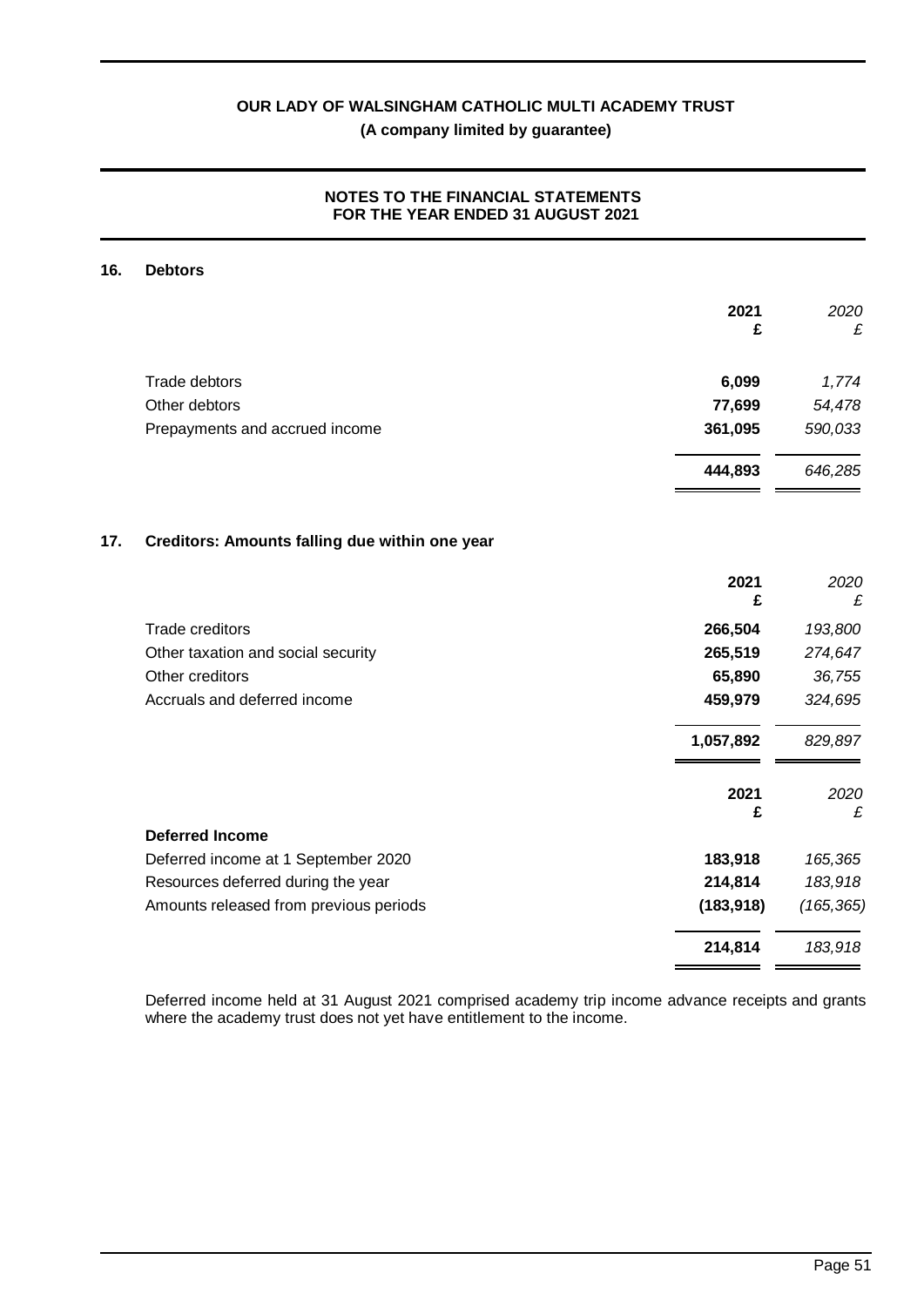## **NOTES TO THE FINANCIAL STATEMENTS FOR THE YEAR ENDED 31 AUGUST 2021**

#### **18. Statement of funds**

|                                            | <b>Balance at 1</b><br><b>September</b><br>2020<br>£ | £                    | Income Expenditure<br>£   | <b>Transfers</b><br>in/out<br>£ | Gains/<br>(Losses)<br>£ | <b>Balance at</b><br>31 August<br>2021<br>£ |
|--------------------------------------------|------------------------------------------------------|----------------------|---------------------------|---------------------------------|-------------------------|---------------------------------------------|
| <b>Unrestricted</b><br>funds               |                                                      |                      |                           |                                 |                         |                                             |
| Unrestricted<br>funds                      | 1,261,659                                            | 385,506              | (376, 631)                |                                 |                         | 1,270,534                                   |
| <b>Restricted</b><br>general funds         |                                                      |                      |                           |                                 |                         |                                             |
| <b>General Annual</b>                      |                                                      |                      |                           |                                 |                         | 546,040                                     |
| Grant (GAG)<br>Pupil premium               | 380,682                                              | 9,729,436<br>374,685 | (9,488,544)<br>(374, 685) | (75, 534)                       |                         |                                             |
| Other DfE/ESFA<br>Other restricted         | 8,000                                                | 836,466              | (844, 466)                |                                 |                         |                                             |
| funds                                      | 58,577                                               | 31,978               | (41, 475)                 |                                 |                         | 49,080                                      |
| Other grants<br>Other DfE/ESFA<br>COVID-19 |                                                      | 385,518              | (385, 518)                |                                 |                         |                                             |
| funding                                    |                                                      | 256,576              | (171, 079)                |                                 |                         | 85,497                                      |
| Pension reserve                            | (4, 128, 000)                                        |                      | (524,000)                 |                                 | (1, 284, 000)           | (5,936,000)                                 |
|                                            | (3,680,741)                                          | 11,614,659           | (11,829,767)              | (75, 534)                       | (1, 284, 000)           | (5, 255, 383)                               |
| <b>Restricted fixed</b><br>asset funds     |                                                      |                      |                           |                                 |                         |                                             |
| DfE/ESFA<br><b>Capital Grants</b>          | 128,403                                              | 55,152               | (70, 429)                 | (2,480)                         |                         | 110,646                                     |
| Donated assets                             | 753,388                                              |                      | (89, 564)                 |                                 |                         | 663,824                                     |
| Other sources                              | 32,769                                               |                      | (3,896)                   |                                 |                         | 28,873                                      |
| Conditions<br>improvement<br>grant         | 283,257                                              | 222,354              | (573, 625)                | 78,014                          |                         | 10,000                                      |
|                                            | 1,197,817                                            | 277,506              | (737, 514)                | 75,534                          |                         | 813,343                                     |
| <b>Total</b><br><b>Restricted</b><br>funds | (2,482,924)                                          | 11,892,165           | (12, 567, 281)            |                                 | (1, 284, 000)           | (4, 442, 040)                               |
| <b>Total funds</b>                         | (1,221,265)                                          | 12,277,671           | (12, 943, 912)            |                                 | (1, 284, 000)           | (3, 171, 506)                               |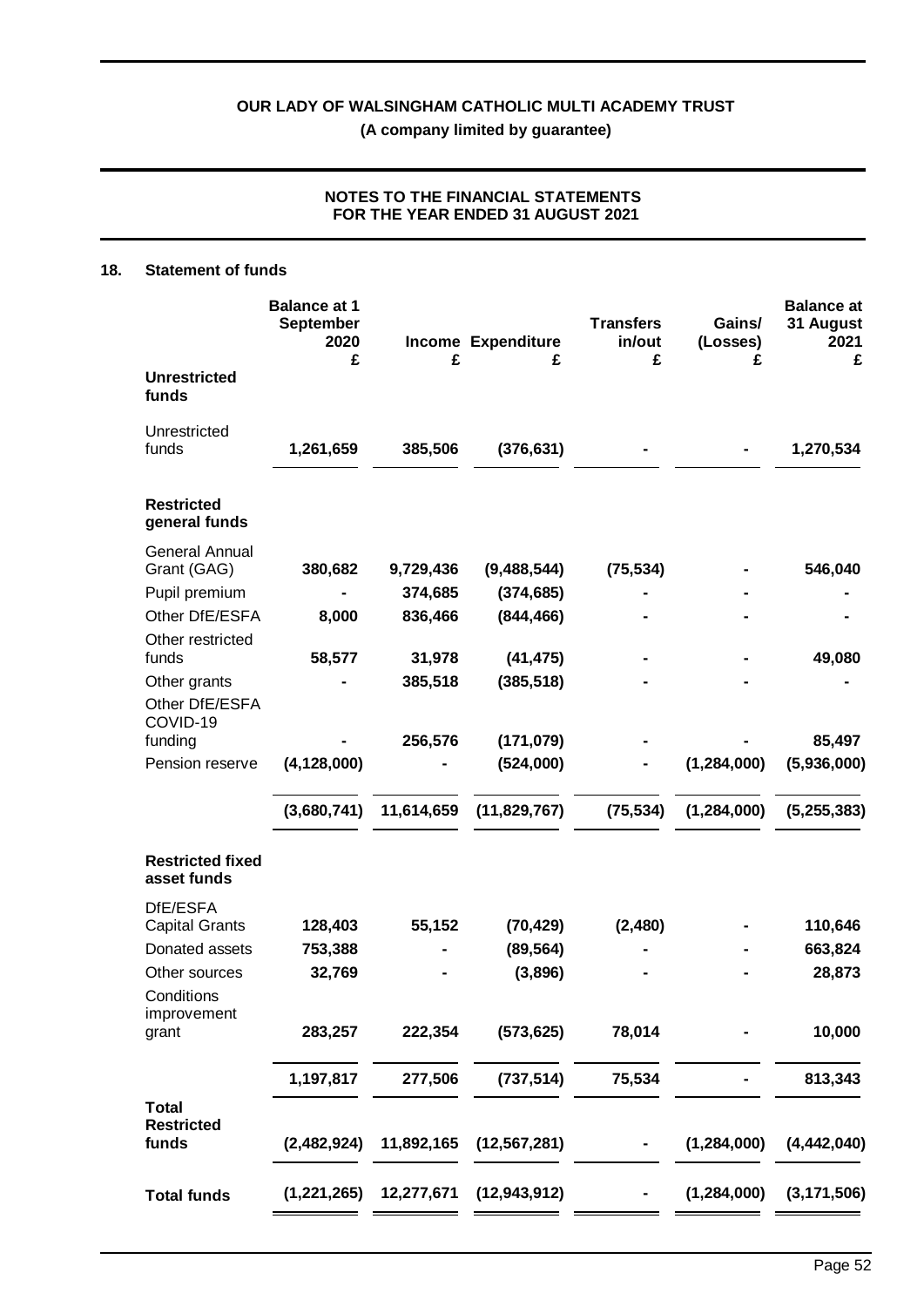## **NOTES TO THE FINANCIAL STATEMENTS FOR THE YEAR ENDED 31 AUGUST 2021**

#### **18. Statement of funds (continued)**

The specific purposes for which the funds are to be applied are as follows:

Restricted General Funds: These relate to the trust's development and operational activities.

Restricted Fixed Asset Funds: These funds relate to capital funding to carry out works of a capital nature.

Pension Reserve: The pension reserve relates to the trust's share of the deficit in the Pension Scheme.

Transfer of £75,534 from GAG to restricted fixed asset funds to contribute towards capital expenditure in excess of capital grants available.

Under the funding agreement with the Secretary of State, the academy trust was not subject to a limit on the amount of GAG it could carry forward at 31 August 2021.

#### **Total funds analysis by academy**

Fund balances at 31 August 2021 were allocated as follows:

| 2021<br>£                                                        | 2020<br>£     |
|------------------------------------------------------------------|---------------|
| 415,354<br>St Louis Catholic Academy                             | 412,689       |
| St Felix RC Primary School<br>239,881                            | 195,938       |
| 131,236<br>St Mary's Catholic Primary School                     | 125,728       |
| 290,579<br>St Laurence Catholic Primary School                   | 228,571       |
| St Pancras Catholic Primary School<br>90,271                     | 63,885        |
| St Alban's Catholic High School<br>864,742                       | 747,950       |
| Our Lady of Walsingham Catholic Multi Academy Trust<br>(80, 912) | (65, 843)     |
| Total before fixed asset funds and pension reserve<br>1,951,151  | 1,708,918     |
| Restricted fixed asset fund<br>813,343                           | 1,197,817     |
| (5,936,000)<br>Pension reserve                                   | (4, 128, 000) |
| Total<br>(3, 171, 506)                                           | (1,221,265)   |

The following academy is carrying a net deficit on its portion of the funds as follows:

|                                                                          | <b>Deficit</b> |
|--------------------------------------------------------------------------|----------------|
| Our Lady of Walsingham Catholic Multi Academy Trust (Central Department) | (80, 912)      |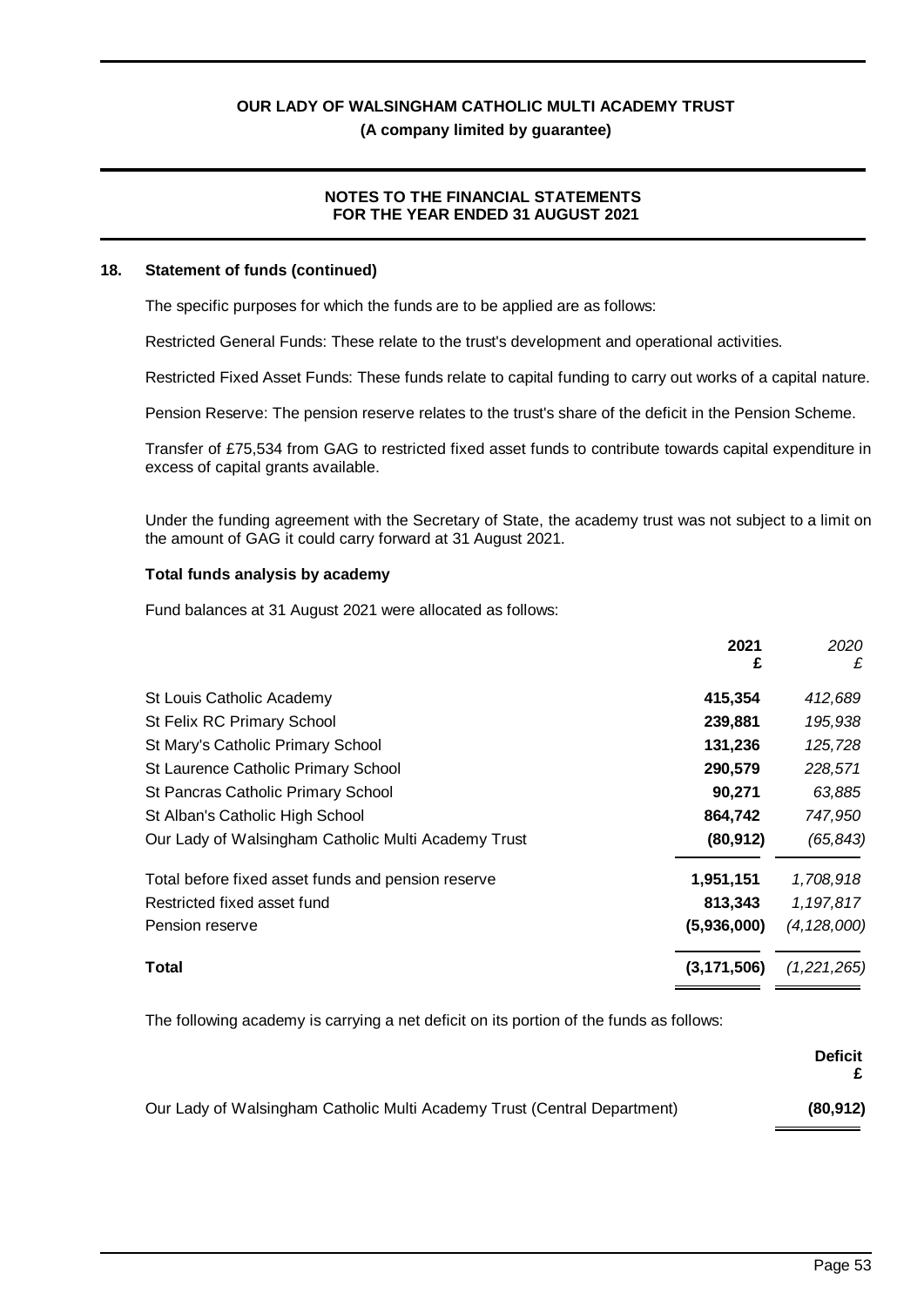#### **NOTES TO THE FINANCIAL STATEMENTS FOR THE YEAR ENDED 31 AUGUST 2021**

#### **18. Statement of funds (continued)**

The Our Lady of Walsingham Multi Academy Trust central department has a deficit of £80,912 at 31 August 2021 *(2020 - £65,843)*. The Directors have agreed that this deficit will be cleared during the year 2021/22 by transfer from the individual schools which will increase their planned contributions accordingly.

#### **Total cost analysis by academy**

Expenditure incurred by each academy during the year was as follows:

|                                                        | <b>Teaching</b><br>and<br>educational<br>support<br>staff costs<br>£ | Other<br>support<br>staff costs<br>£ | <b>Educational</b><br>£ | Other costs<br>excluding<br>supplies depreciation<br>£ | Total<br>2021<br>£ |
|--------------------------------------------------------|----------------------------------------------------------------------|--------------------------------------|-------------------------|--------------------------------------------------------|--------------------|
| St Louis Catholic Academy                              | 993,113                                                              | 223,503                              | 102,751                 | 570,527                                                | 1,889,894          |
| St Felix RC Primary School                             | 983,155                                                              | 94,009                               | 77,071                  | 183,924                                                | 1,338,159          |
| St Mary's Catholic Primary<br>School                   | 680,813                                                              | 103,785                              | 66,917                  | 135,275                                                | 986,790            |
| St Pancras Catholic Primary<br>School                  | 761,854                                                              | 95,561                               | 80,023                  | 169,858                                                | 1,107,296          |
| St Alban's Catholic High<br>School                     | 3,832,059                                                            | 734,406                              | 288,815                 | 545,191                                                | 5,400,471          |
| St Laurence Catholic Primary<br>School                 | 1,018,845                                                            | 116,458                              | 104,957                 | 450,248                                                | 1,690,508          |
| Our Lady of Walsingham<br>Catholic Multi Academy Trust | 174,500                                                              | 137,863                              | 17,004                  | 97,438                                                 | 426,805            |
|                                                        | 8,444,339                                                            | 1,505,585                            | 737,538                 | 2,152,461                                              | 12,839,923         |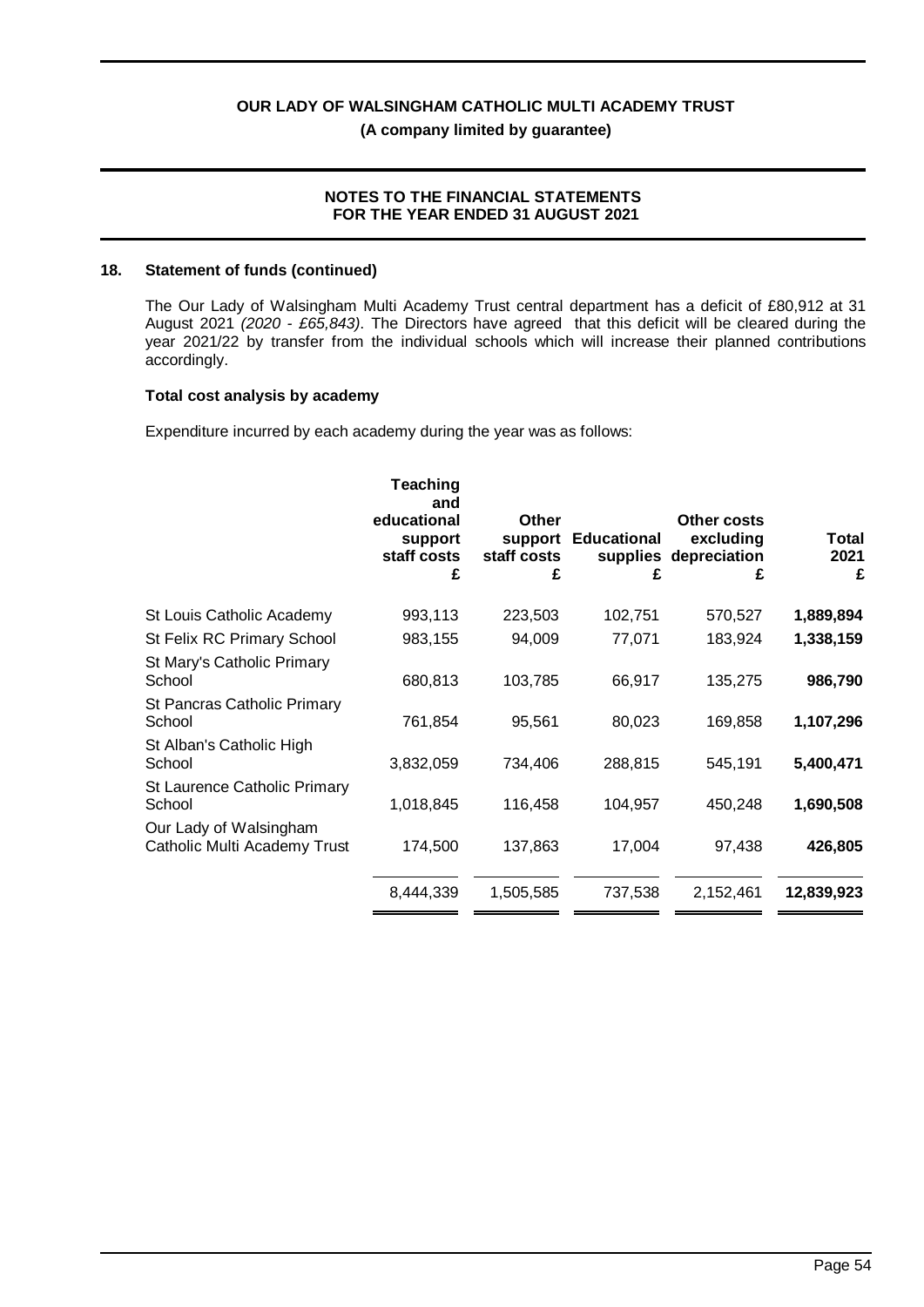## **NOTES TO THE FINANCIAL STATEMENTS FOR THE YEAR ENDED 31 AUGUST 2021**

## **18. Statement of funds (continued)**

Comparative information in respect of the preceding year is as follows:

|                                                        | Teaching<br>and<br>educational<br>support staff<br>costs<br>£ | Other<br>support staff<br>costs<br>£ | Educational<br>supplies<br>£ | Other costs<br>excluding<br>depreciation<br>£ | Total<br>2020<br>£ |
|--------------------------------------------------------|---------------------------------------------------------------|--------------------------------------|------------------------------|-----------------------------------------------|--------------------|
| St Louis Catholic Academy                              | 967,231                                                       | 222,998                              | 77,141                       | 142,495                                       | 1,409,865          |
| St Felix RC Primary School                             | 997,943                                                       | 96,914                               | 84,829                       | 106,853                                       | 1,286,539          |
| St Mary's Catholic Primary<br>School                   | 634,783                                                       | 97,666                               | 61,593                       | 87,334                                        | 881,376            |
| St Pancras Catholic Primary<br>School                  | 721,196                                                       | 86,193                               | 63,375                       | 200,922                                       | 1,071,686          |
| St Alban's Catholic High<br>School                     | 3,873,230                                                     | 777,361                              | 416,732                      | 673,418                                       | 5,740,741          |
| St Laurence Catholic Primary<br>School                 | 1,010,348                                                     | 124,340                              | 77,322                       | 487,759                                       | 1,699,769          |
| Our Lady of Walsingham<br>Catholic Multi Academy Trust | 143,082                                                       | 133,690                              | 1,468                        | 116,876                                       | 395, 116           |
| <b>Academy trust</b>                                   | 8,347,813                                                     | 1,539,162                            | 782,460                      | 1,815,657                                     | 12,485,092         |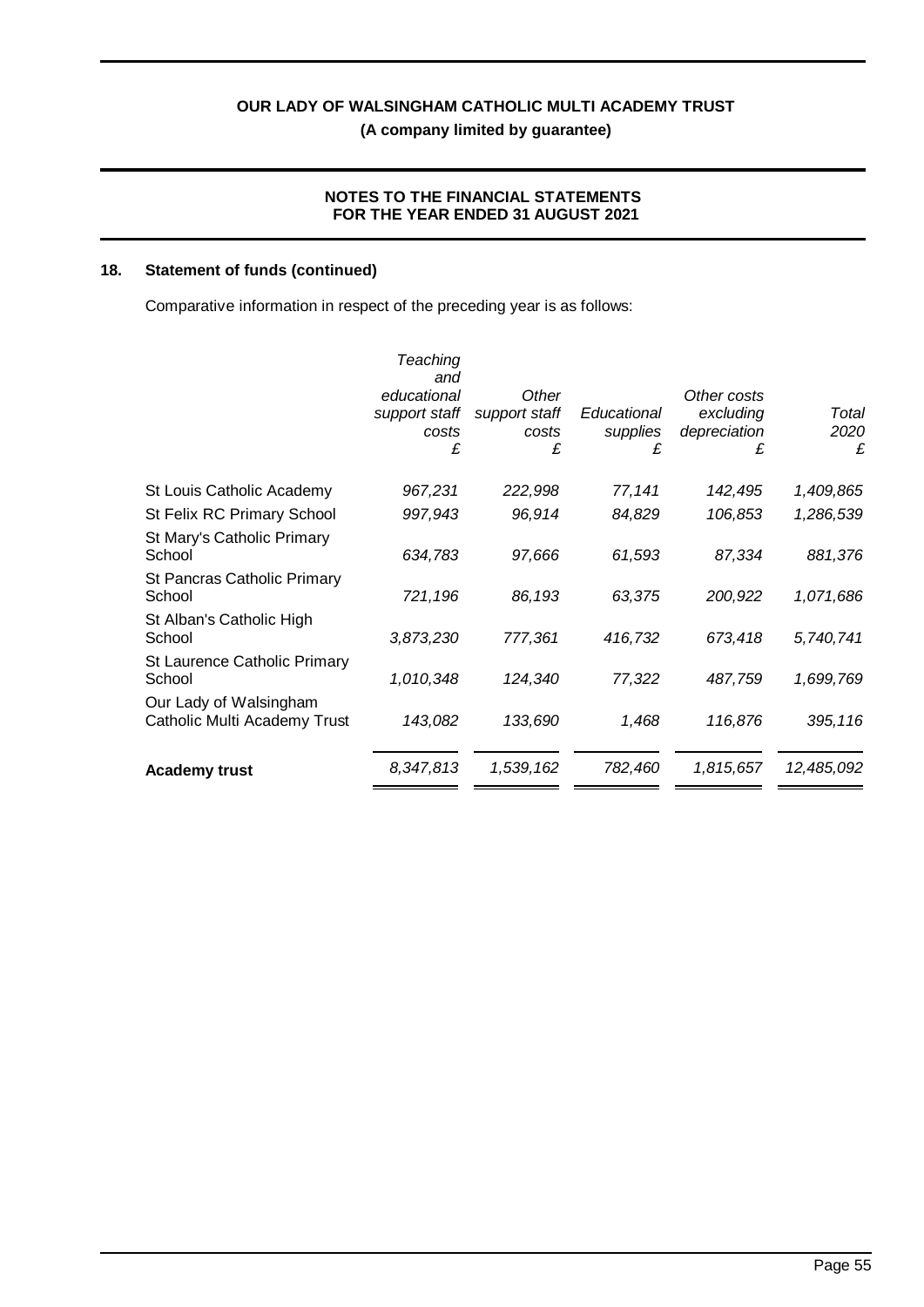## **NOTES TO THE FINANCIAL STATEMENTS FOR THE YEAR ENDED 31 AUGUST 2021**

## **18. Statement of funds (continued)**

Comparative information in respect of the preceding year is as follows:

| <b>Unrestricted</b>                        | <b>Balance</b> at<br>1 September<br>2019<br>£ | Income<br>£ | Expenditure<br>£ | <b>Transfers</b><br>in/out<br>£ | Gains/<br>(Losses)<br>£ | <b>Balance</b> at<br>31 August<br>2020<br>£ |
|--------------------------------------------|-----------------------------------------------|-------------|------------------|---------------------------------|-------------------------|---------------------------------------------|
| funds                                      |                                               |             |                  |                                 |                         |                                             |
| Unrestricted<br>funds                      | 1,130,690                                     | 430,972     | (300,003)        |                                 |                         | 1,261,659                                   |
| <b>Restricted</b><br>general funds         |                                               |             |                  |                                 |                         |                                             |
| <b>General Annual</b><br>Grant (GAG)       | 243,490                                       | 9,478,451   | (9, 346, 931)    | 5,672                           |                         | 380,682                                     |
| Pupil premium                              |                                               | 374,305     | (374, 305)       |                                 |                         |                                             |
| Other DfE/ESFA                             |                                               | 861,312     | (853, 312)       |                                 |                         | 8,000                                       |
| Other restricted                           |                                               |             |                  |                                 |                         |                                             |
| funds                                      | 62,502                                        | 550,695     | (554, 620)       |                                 |                         | 58,577                                      |
| Pension reserve                            | (2,742,000)                                   |             | (997,000)        |                                 | (389,000)               | (4, 128, 000)                               |
|                                            | (2,436,008)                                   | 11,264,763  | (12, 126, 168)   | 5,672                           | (389,000)               | (3,680,741)                                 |
| <b>Restricted fixed</b><br>asset funds     |                                               |             |                  |                                 |                         |                                             |
| DfE/ESFA<br><b>Capital Grants</b>          | 108,227                                       | 55,635      | (41, 956)        | 6,497                           |                         | 128,403                                     |
| Capital                                    |                                               |             |                  |                                 |                         |                                             |
| expenditure<br>from GAG                    | 443                                           |             | (443)            |                                 |                         |                                             |
| Donated assets                             | 840,859                                       |             | (87, 471)        |                                 |                         | 753,388                                     |
| Other sources                              | 36,574                                        |             | (3,805)          |                                 |                         | 32,769                                      |
| Conditions<br>improvement                  |                                               |             |                  |                                 |                         |                                             |
| grant                                      | 329,789                                       | 358,780     | (393, 143)       | (12, 169)                       |                         | 283,257                                     |
|                                            | 1,315,892                                     | 414,415     | (526, 818)       | (5,672)                         |                         | 1,197,817                                   |
| <b>Total</b><br><b>Restricted</b><br>funds | (1, 120, 116)                                 | 11,679,178  | (12, 652, 986)   |                                 | (389,000)               | (2,482,924)                                 |
|                                            |                                               |             |                  |                                 |                         |                                             |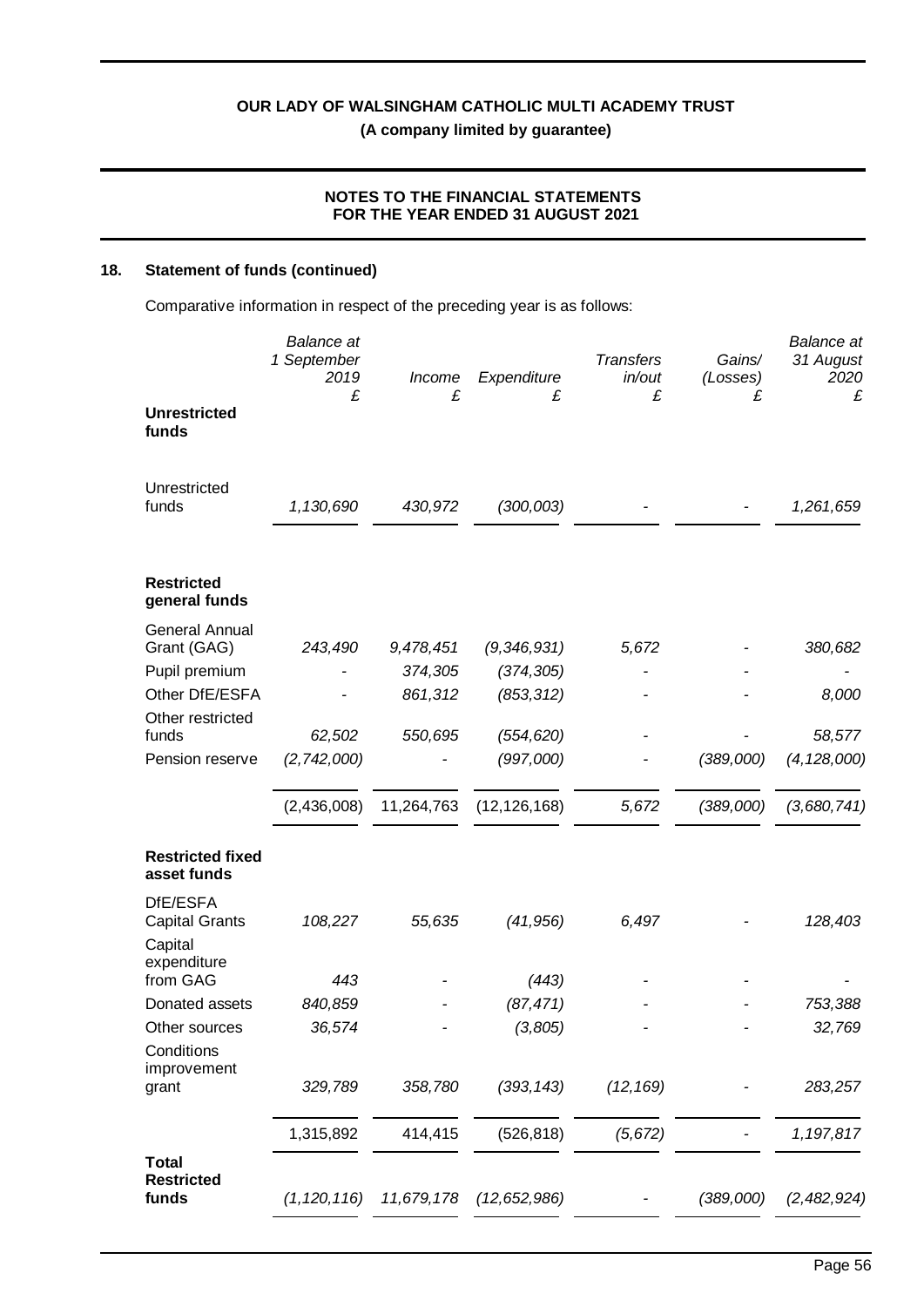## **NOTES TO THE FINANCIAL STATEMENTS FOR THE YEAR ENDED 31 AUGUST 2021**

## **18. Statement of funds (continued)**

|                    | Balance at<br>1 September<br>2019 | <i>Income</i> | Expenditure    | Transfers<br>in/out | Gains/<br>(Losses) | <b>Balance</b> at<br>31 August<br>2020<br>£ |
|--------------------|-----------------------------------|---------------|----------------|---------------------|--------------------|---------------------------------------------|
| <b>Total funds</b> | 10.574                            | 12, 110, 150  | (12, 952, 989) | ۰                   | (389,000)          | (1,221,265)                                 |

## **19. Analysis of net assets between funds**

#### **Analysis of net assets between funds - current year**

|                                        | <b>Unrestricted</b><br>funds<br>2021<br>£ | <b>Restricted</b><br>funds<br>2021<br>£ | <b>Restricted</b><br>fixed asset<br>funds<br>2021<br>£ | <b>Total</b><br>funds<br>2021<br>£ |
|----------------------------------------|-------------------------------------------|-----------------------------------------|--------------------------------------------------------|------------------------------------|
| Tangible fixed assets                  |                                           |                                         | 794,410                                                | 794,410                            |
| <b>Current assets</b>                  | 2,113,585                                 | 895,458                                 | 18,933                                                 | 3,027,976                          |
| Creditors due within one year          | (843,051)                                 | (214, 841)                              | ۰                                                      | (1,057,892)                        |
| Provisions for liabilities and charges |                                           | (5,936,000)                             |                                                        | (5,936,000)                        |
| <b>Total</b>                           | 1,270,534                                 | (5,255,383)                             | 813,343                                                | (3, 171, 506)                      |

#### **Analysis of net assets between funds - prior year**

|                                        |              |               | Restricted  |               |
|----------------------------------------|--------------|---------------|-------------|---------------|
|                                        | Unrestricted | Restricted    | fixed asset | Total         |
|                                        | funds        | funds         | funds       | funds         |
|                                        | 2020         | 2020          | 2020        | 2020          |
|                                        | £            | £             | £           | £             |
| Tangible fixed assets                  |              |               | 874,731     | 874,731       |
| Current assets                         | 1,862,245    | 676,570       | 323,086     | 2,861,901     |
| Creditors due within one year          | (600, 586)   | (229, 311)    | ۰           | (829, 897)    |
| Provisions for liabilities and charges | ٠            | (4, 128, 000) |             | (4, 128, 000) |
| <b>Total</b>                           | 1,261,659    | (3,680,741)   | 1,197,817   | (1,221,265)   |
|                                        |              |               |             |               |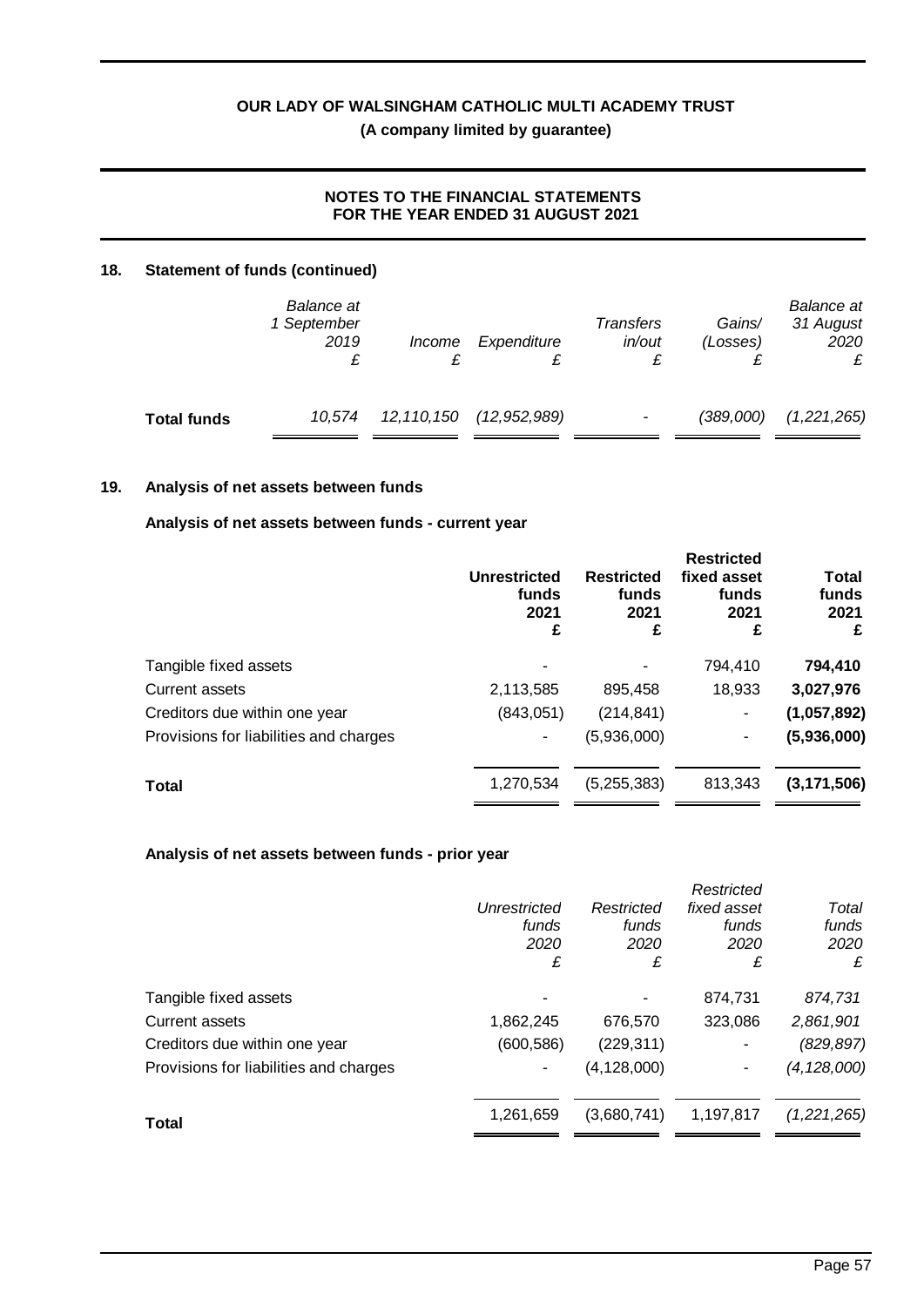## **NOTES TO THE FINANCIAL STATEMENTS FOR THE YEAR ENDED 31 AUGUST 2021**

## **20. Reconciliation of net expenditure to net cash flow from operating activities**

|     |                                                                         | 2021<br>£  | 2020<br>£  |
|-----|-------------------------------------------------------------------------|------------|------------|
|     | Net expenditure for the year (as per Statement of financial activities) | (666, 241) | (842, 839) |
|     | <b>Adjustments for:</b>                                                 |            |            |
|     | Depreciation                                                            | 103,989    | 97,499     |
|     | Defined benefit pension scheme obligation inherited                     |            | 517,000    |
|     | Defined benefit pension scheme cost less contributions payable          | 450,000    | 414,000    |
|     | Defined benefit pension scheme finance cost                             | 74,000     | 66,000     |
|     | Decrease/(increase) in debtors                                          | 201,392    | (217, 224) |
|     | Increase in creditors                                                   | 227,995    | 129,040    |
|     | Dividends, interest and rents from investments                          | (272)      | (1, 140)   |
|     | Capital grants from DfE and other capital income                        | (277, 506) | (414, 415) |
|     | Cash transferred upon schools joining the trust                         |            | (169, 613) |
|     | Net cash provided by/(used in) operating activities                     | 113,357    | (421, 692) |
| 21. | Cash flows from investing activities                                    |            |            |
|     |                                                                         | 2021<br>£  | 2020<br>£  |
|     | Dividends, interest and rents from investments                          | 272        | 1,140      |
|     | Purchase of tangible fixed assets                                       | (23, 668)  | (38, 780)  |
|     | Capital grants from DfE Group                                           | 277,506    | 414,415    |
|     | Cash transferred upon schools joining the trust                         |            | 169,613    |
|     | Net cash provided by investing activities                               | 254,110    | 546,388    |
| 22. | Analysis of cash and cash equivalents                                   |            |            |
|     |                                                                         | 2021<br>£  | 2020<br>£  |
|     | Cash in hand                                                            | 2,583,083  | 2,215,616  |
|     | Total cash and cash equivalents                                         | 2,583,083  | 2,215,616  |
|     |                                                                         |            |            |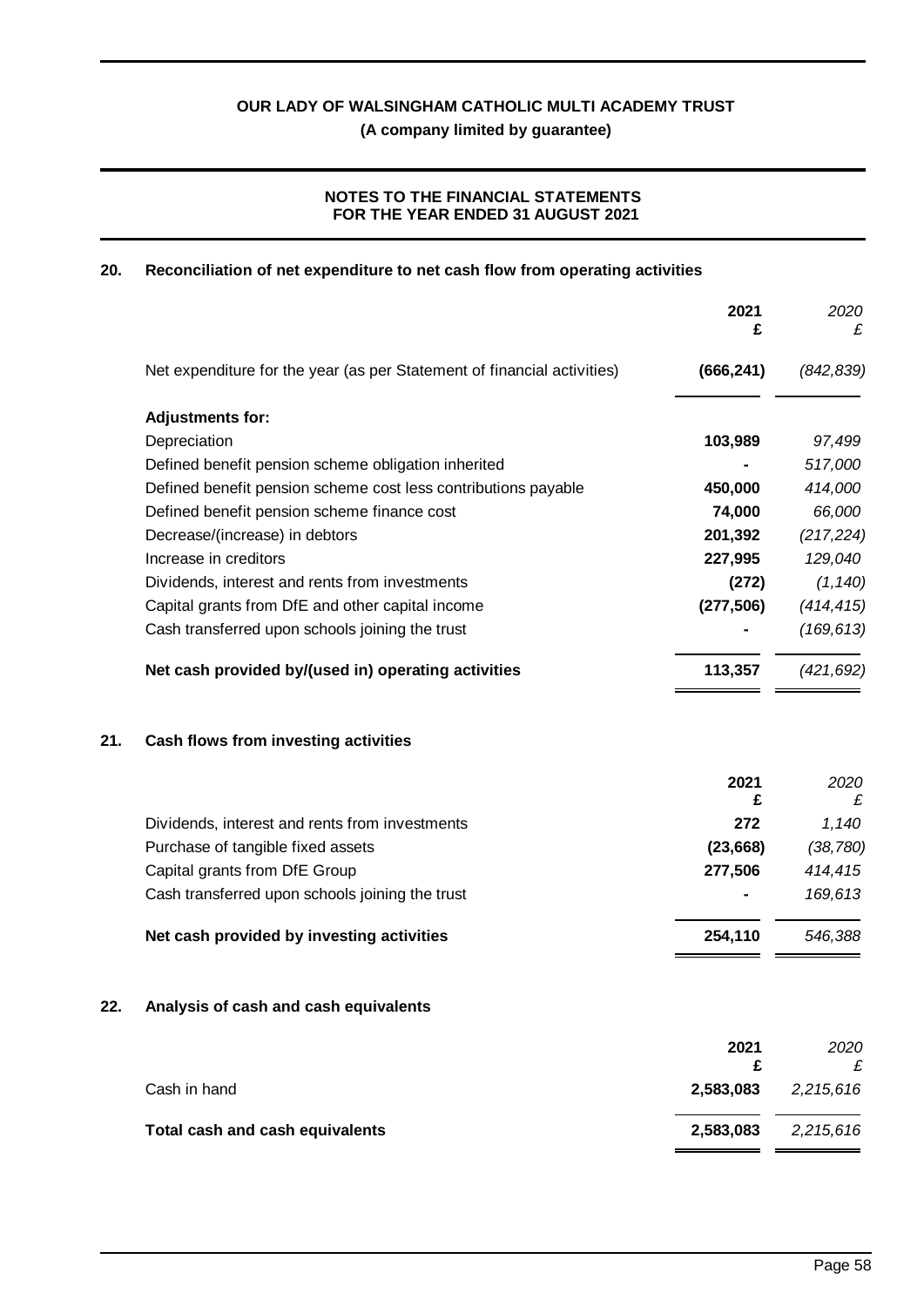## **NOTES TO THE FINANCIAL STATEMENTS FOR THE YEAR ENDED 31 AUGUST 2021**

#### **23. Analysis of changes in net debt**

|                          | At $1$<br>September<br>2020<br>£ | <b>Cash flows</b><br>£ | At 31<br><b>August</b><br>2021<br>£ |
|--------------------------|----------------------------------|------------------------|-------------------------------------|
| Cash at bank and in hand | 2,215,616                        | 367,467                | 2,583,083                           |
|                          | 2,215,616                        | 367,467                | 2,583,083                           |

#### **24. Capital commitments**

|                                                               | 2021           | 2020<br>£ |
|---------------------------------------------------------------|----------------|-----------|
| Contracted for but not provided in these financial statements | $\blacksquare$ | 286.999   |

#### **25. Pension commitments**

The academy trust's employees belong to three principal pension schemes: the Teachers' Pension Scheme England and Wales (TPS) for academic and related staff; and two Local Government Pension Scheme (LGPS) for non-teaching staff, which are managed by Suffolk County Council and Cambridgeshire County Council. All are multi-employer defined benefit schemes.

The latest actuarial valuation of the TPS related to the period ended 31 March 2016 and of the LGPS 31 March 2019.

There were no outstanding or prepaid contributions at either the beginning or the end of the financial year.

#### **Teachers' Pension Scheme**

The Teachers' Pension Scheme (TPS) is a statutory, contributory, defined benefit scheme, governed by the Teachers' Pension Scheme Regulations 2014. Membership is automatic for full-time teachers in academies. All teachers have the option to opt-out of the TPS following enrolment.

The TPS is an unfunded scheme to which both the member and employer makes contributions, as a percentage of salary - these contributions are credited to the Exchequer. Retirement and other pension benefits are paid by public funds provided by Parliament.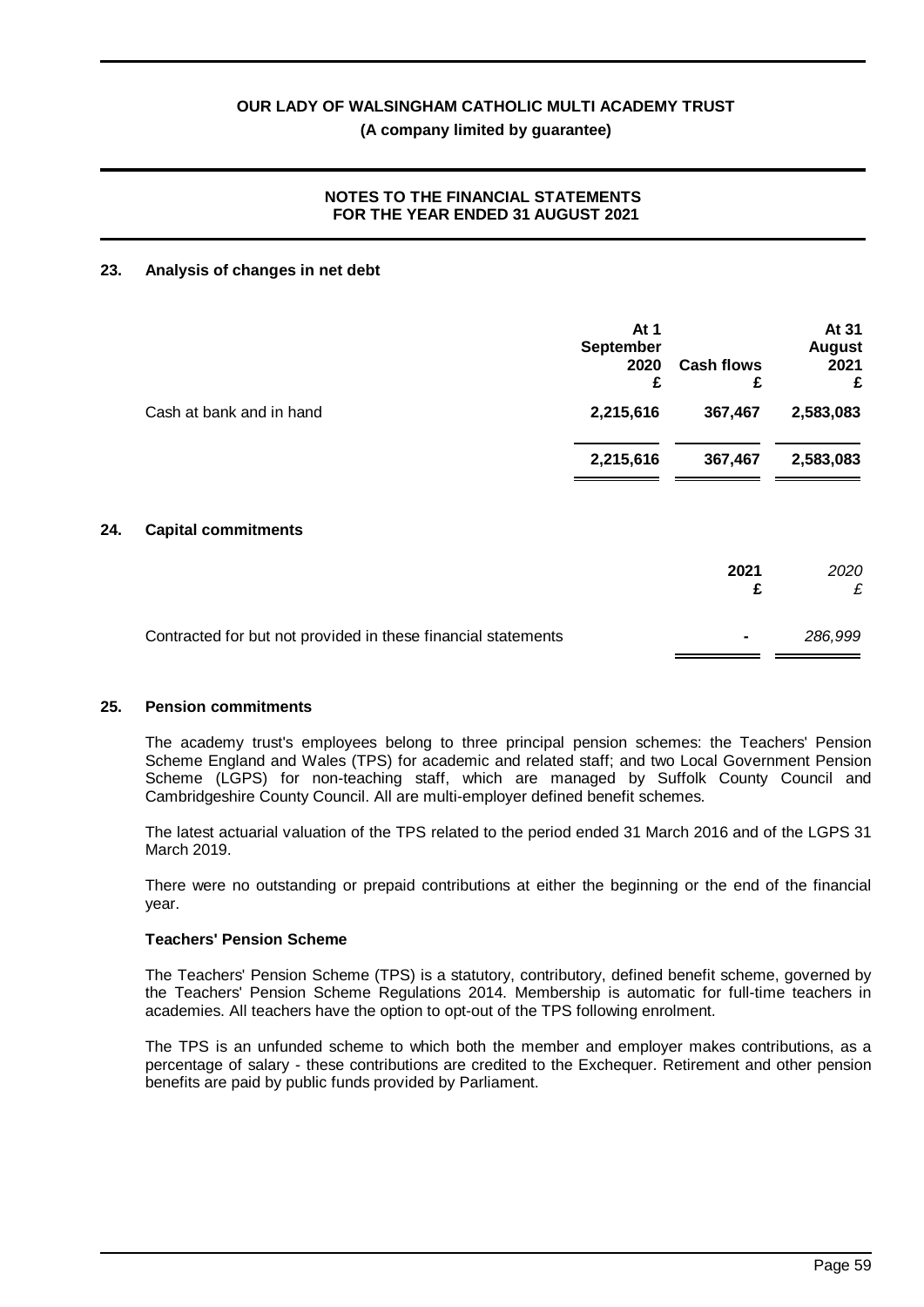**(A company limited by guarantee)**

## **NOTES TO THE FINANCIAL STATEMENTS FOR THE YEAR ENDED 31 AUGUST 2021**

#### **25. Pension commitments (continued)**

### **Valuation of the Teachers' Pension Scheme**

The Government Actuary, using normal actuarial principles, conducts a formal actuarial review of the TPS in accordance with the Public Service Pensions (Valuations and Employer Cost Cap) Directions 2014 published by HM Treasury every 4 years. The aim of the review is to specify the level of future contributions. Actuarial scheme valuations are dependent on assumptions about the value of future costs, design of benefits and many other factors. The latest actuarial valuation of the TPS was carried out as at 31 March 2016. The valuation report was published by the Department for Education on 5 March 2019. The key elements of the valuation and subsequent consultation are:

- · employer contribution rates set at 23.68% of pensionable pay (including a 0.08% administration levy)
- · total scheme liabilities (pensions currently in payment and the estimated cost of future benefits) for service to the effective date of £218,100 million and notional assets (estimated future contributions together with the notional investments held at the valuation date) of £196,100 million, giving a notional past service deficit of £22,000 million
- · the SCAPE rate, set by HMT, is used to determine the notional investment return. The current SCAPE rate is 2.4% above the rate of CPI, assumed real rate of return is 2.4% in excess of prices and 2% in excess of earnings. The rate of real earnings growth is assumed to be 2.2%. The assumed nominal rate of return including earnings growth is 4.45%.

The next valuation result is due to be implemented from 1 April 2023.

The employer's pension costs paid to TPS in the year amounted to £1,112,972 *(2020 - £1,103,056)*.

A copy of the valuation report and supporting documentation is on the Teachers' Pensions website (https://www.teacherspensions.co.uk/news/employers/2019/04/teachers-pensions-valuation-report.aspx).

Under the definitions set out in FRS 102, the TPS is an unfunded multi-employer pension scheme. The academy trust has accounted for its contributions to the scheme as if it were a defined contribution scheme. The academy trust has set out above the information available on the scheme.

#### **Local Government Pension Scheme**

The LGPS's are funded defined benefit pension schemes, with the assets held in separate trusteeadministered funds. The total contribution made for the year ended 31 August 2021 was £573,000 *(2020 - £594,000)*, of which employer's contributions totalled £455,000 *(2020 - £478,000)* and employees' contributions totalled £118,000 *(2020 - £116,000)*. The agreed contribution rates for future years are 23 per cent for employers and a tiered contribution per cent for employees.

Parliament has agreed, at the request of the Secretary of State for Education, to a guarantee that, in the event of academy closure, outstanding Local Government Pension Scheme liabilities would be met by the Department for Education. The guarantee came into force on 18 July 2013.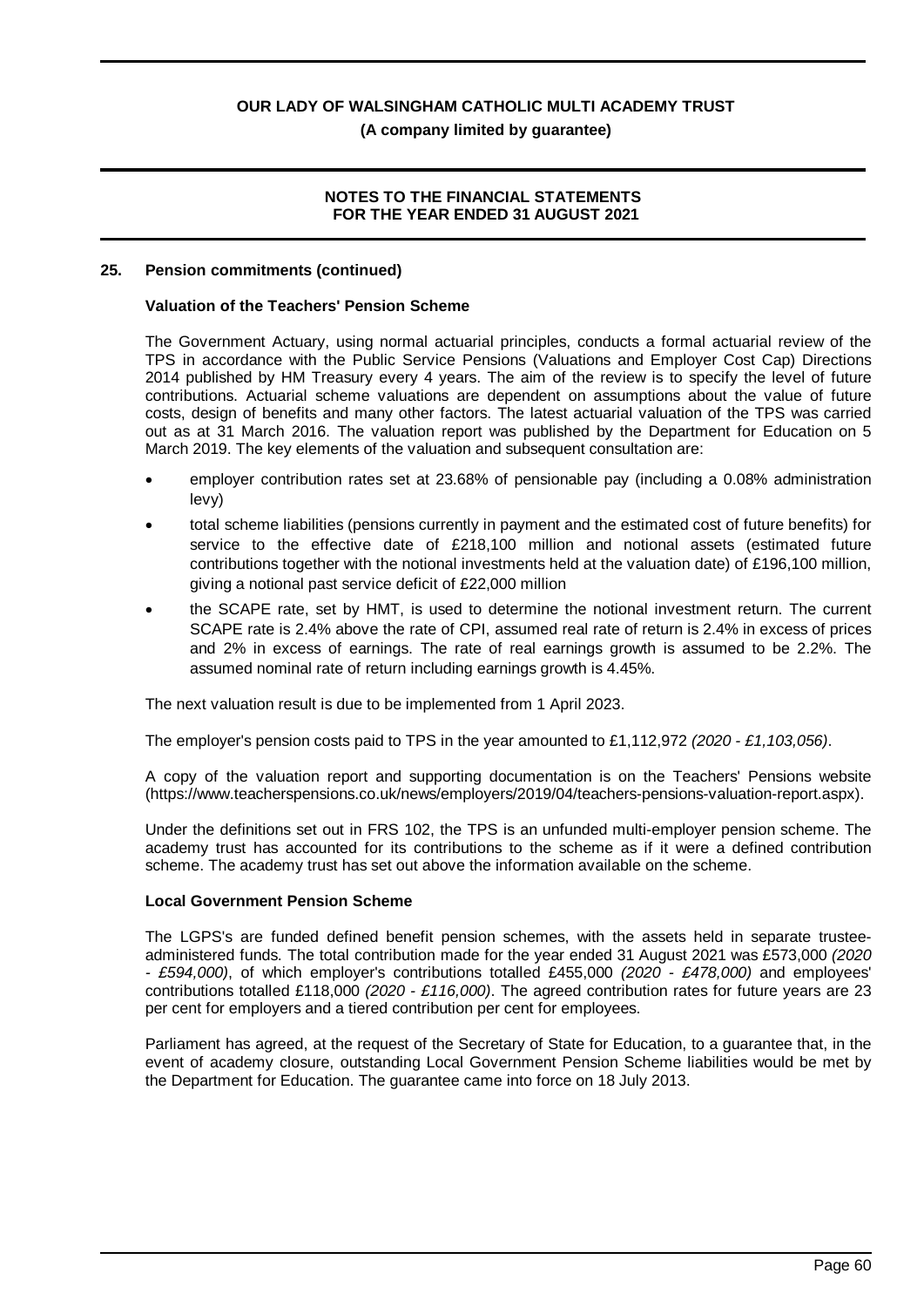**(A company limited by guarantee)**

## **NOTES TO THE FINANCIAL STATEMENTS FOR THE YEAR ENDED 31 AUGUST 2021**

## **25. Pension commitments (continued)**

#### **Principal actuarial assumptions**

Suffolk County Council

|                                                    | 2021 | 2020 |
|----------------------------------------------------|------|------|
|                                                    | %    | %    |
| Rate of increase in salaries                       | -3.6 | 2.9  |
| Rate of increase for pensions in payment/inflation | 2.9  | 2.2  |
| Discount rate for scheme liabilities               | 1.65 | 1.7  |

The current mortality assumptions include sufficient allowance for future improvements in mortality rates. The assumed life expectations on retirement age 65 are:

|                                                    | 2021<br>Years | 2020<br>Years |
|----------------------------------------------------|---------------|---------------|
| <b>Retiring today</b>                              |               |               |
| Males                                              | 22.1          | 21.9          |
| Females                                            | 24.5          | 24.1          |
| Retiring in 20 years                               |               |               |
| Males                                              | 23.2          | 22.7          |
| Females                                            | 26.4          | 25.6          |
| <b>Cambridgeshire County Council</b>               |               |               |
|                                                    | 2021          | 2020          |
|                                                    | ℅             | %             |
| Rate of increase in salaries                       | 3.4           | 2.8           |
| Rate of increase for pensions in payment/inflation | 2.9           | 2.3           |
| Discount rate for scheme liabilities               | 1.65          | 1.7           |

The current mortality assumptions include sufficient allowance for future improvements in mortality rates. The assumed life expectations on retirement age 65 are:

|                       | 2021<br>Years | 2020<br>Years |
|-----------------------|---------------|---------------|
| <b>Retiring today</b> |               |               |
| Males                 | 22.2          | 22.0          |
| Females               | 24.4          | 24.0          |
| Retiring in 20 years  |               |               |
| Males                 | 23.2          | 22.7          |
| Females               | 26.2          | 25.5          |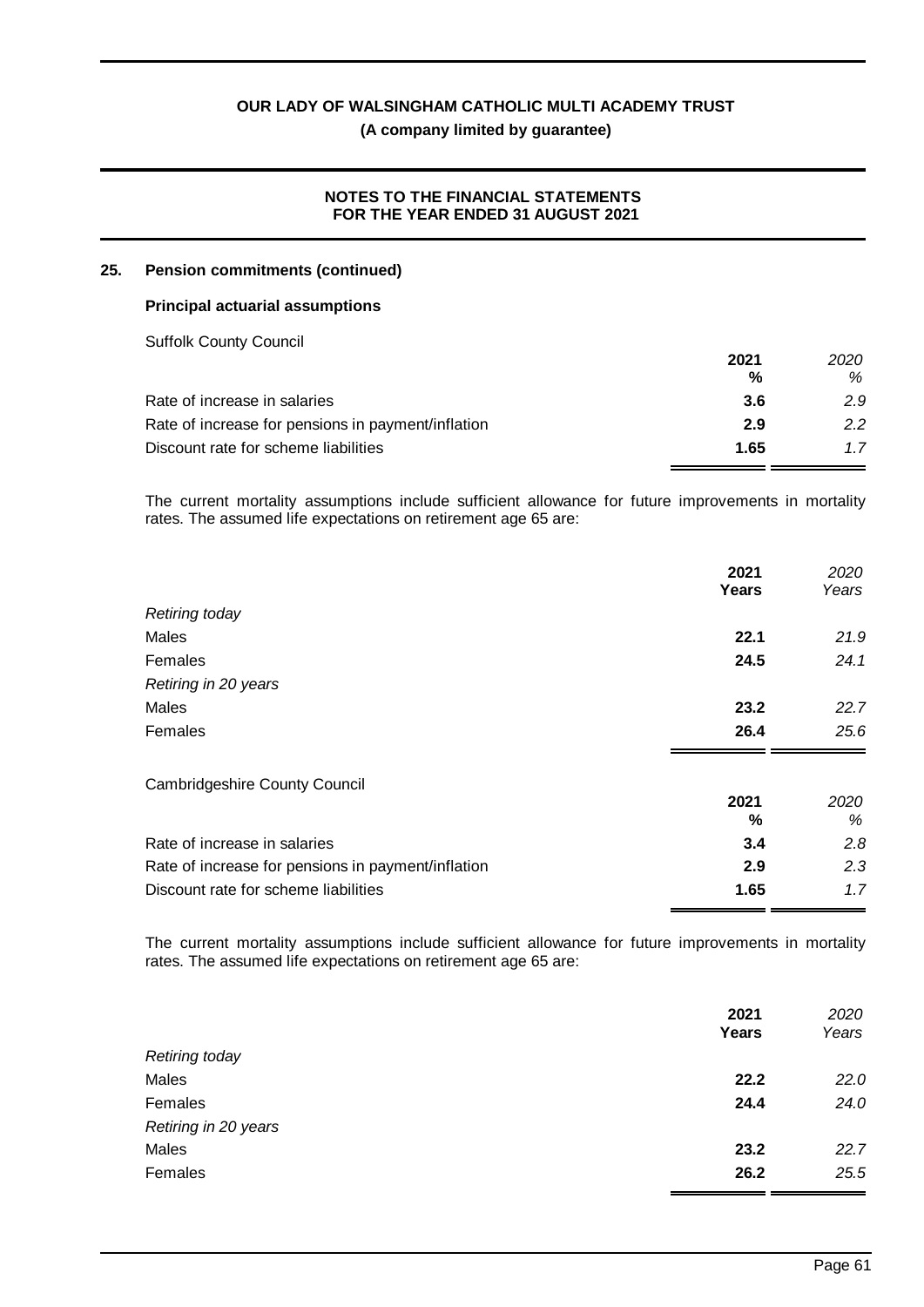## **(A company limited by guarantee)**

## **NOTES TO THE FINANCIAL STATEMENTS FOR THE YEAR ENDED 31 AUGUST 2021**

#### **25. Pension commitments (continued)**

#### **Sensitivity analysis**

|                                        | 2021<br>£000 | 2020<br>£000 |
|----------------------------------------|--------------|--------------|
| Discount rate $+0.1\%$                 | (352)        | (277)        |
| Discount rate -0.1%                    | 352          | 277          |
| Mortality assumption - 1 year increase | 319          | 428          |
| Mortality assumption - 1 year decrease | (319)        | (428)        |
| CPI rate $+0.1\%$                      | 568          | 249          |
| CPI rate $-0.1\%$                      | (568)        | (249)        |

For sensitivity purposes the Actuaries for both schemes have advised that they estimate that a one year increase in life expectancy would approximately increase the Employer's Defined Benefit Obligation by 3-5%, but that in practice the actual cost would depend on the structure of the revised assumption. The table above discloses the combined monetary impact of a 4% change.

The academy trust's share of the assets in the scheme were:

| 2021<br>£ | 2020<br>£ |
|-----------|-----------|
| 5,463,000 | 3,948,000 |
| 2,001,000 | 1,618,000 |
| 635,000   | 629,000   |
| 165,000   | 382,000   |
| 8,264,000 | 6,577,000 |
|           |           |

The actual return on scheme assets was £1,102,048 *(2020 - £11,000)*.

The amounts recognised in the Statement of financial activities are as follows:

|                                                                  | 2021<br>£ | 2020<br>£ |
|------------------------------------------------------------------|-----------|-----------|
| Current service cost                                             | (892,000) | (889,000) |
| Past service cost                                                | (13,000)  | (3,000)   |
| Interest income                                                  | 116,000   | 115,000   |
| Interest cost                                                    | (190,000) | (181,000) |
| Total amount recognised in the Statement of financial activities | (979,000) | (958,000) |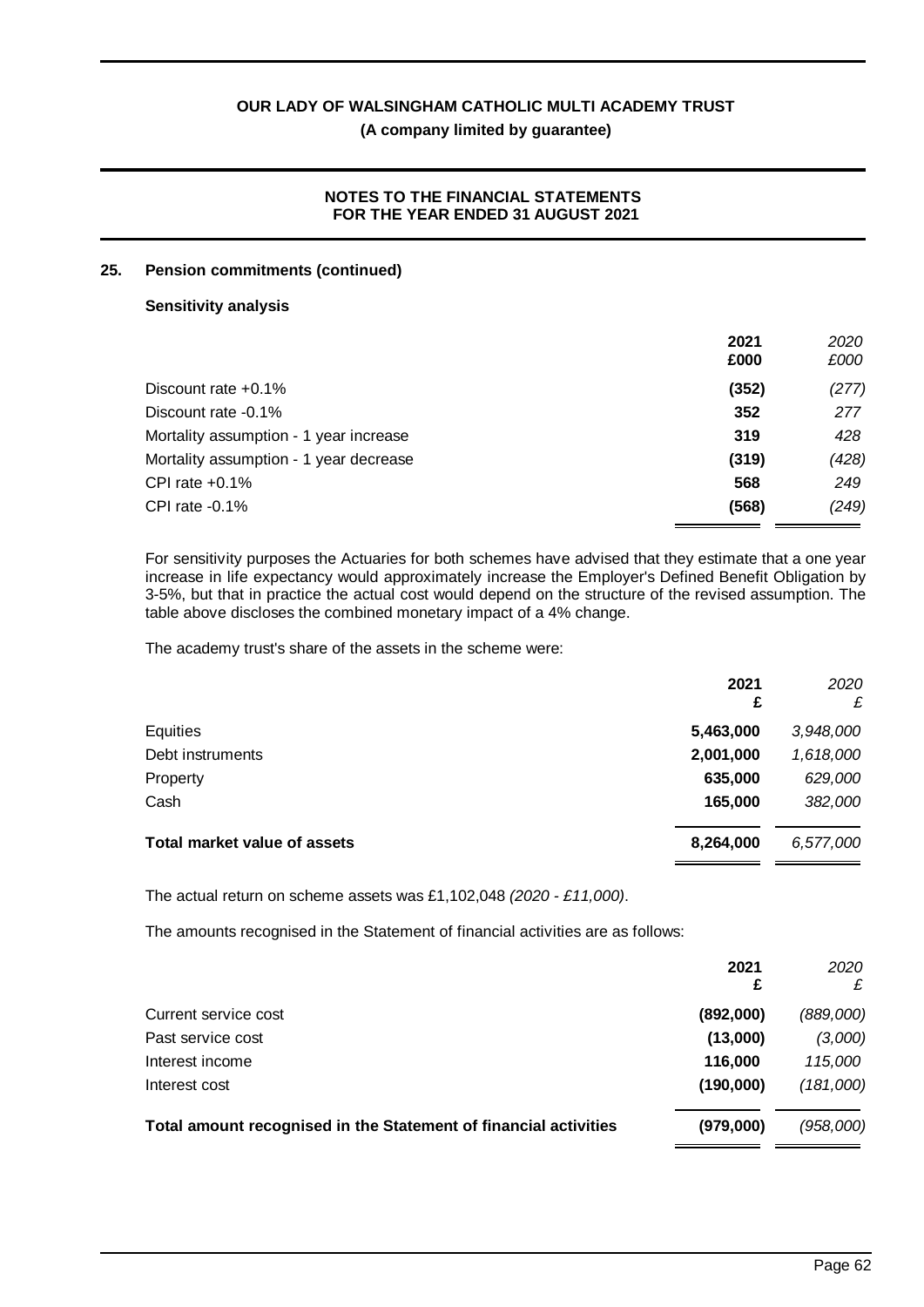**(A company limited by guarantee)**

## **NOTES TO THE FINANCIAL STATEMENTS FOR THE YEAR ENDED 31 AUGUST 2021**

## **25. Pension commitments (continued)**

Changes in the present value of the defined benefit obligations were as follows:

|                                    | 2021<br>£  | 2020<br>£  |
|------------------------------------|------------|------------|
| Opening defined benefit obligation | 10,705,000 | 8,034,000  |
| Upon schools joining the trust     | -          | 1,058,000  |
| Current service cost               | 892,000    | 889,000    |
| Interest cost                      | 190,000    | 181,000    |
| Employee contributions             | 118,000    | 116,000    |
| <b>Actuarial losses</b>            | 2,338,000  | 490,000    |
| Benefits paid                      | (56,000)   | (66,000)   |
| Past service costs                 | 13,000     | 3,000      |
| At 31 August                       | 14,200,000 | 10,705,000 |

Changes in the fair value of the academy trust's share of schemes' assets were as follows:

|                                     | 2021<br>£ | 2020<br>£ |
|-------------------------------------|-----------|-----------|
| Opening fair value of scheme assets | 6,577,000 | 5,292,000 |
| Upon schools joining the trust      |           | 541,000   |
| Interest income                     | 116,000   | 115,000   |
| Actuarial gains                     | 1,054,000 | 101,000   |
| <b>Employer contributions</b>       | 455,000   | 478,000   |
| Employee contributions              | 118,000   | 116,000   |
| Benefits paid                       | 56,000    | 66,000    |
| At 31 August                        | 8,264,000 | 6,577,000 |

#### **26. Operating lease commitments**

At 31 August 2021 the academy trust had commitments to make future minimum lease payments under non-cancellable operating leases as follows:

|                                              | 2021<br>£ | 2020<br>£ |
|----------------------------------------------|-----------|-----------|
| Not later than 1 year                        | 15,252    | 9,306     |
| Later than 1 year and not later than 5 years | 26,263    | 14,672    |
|                                              | 41,515    | 23,978    |